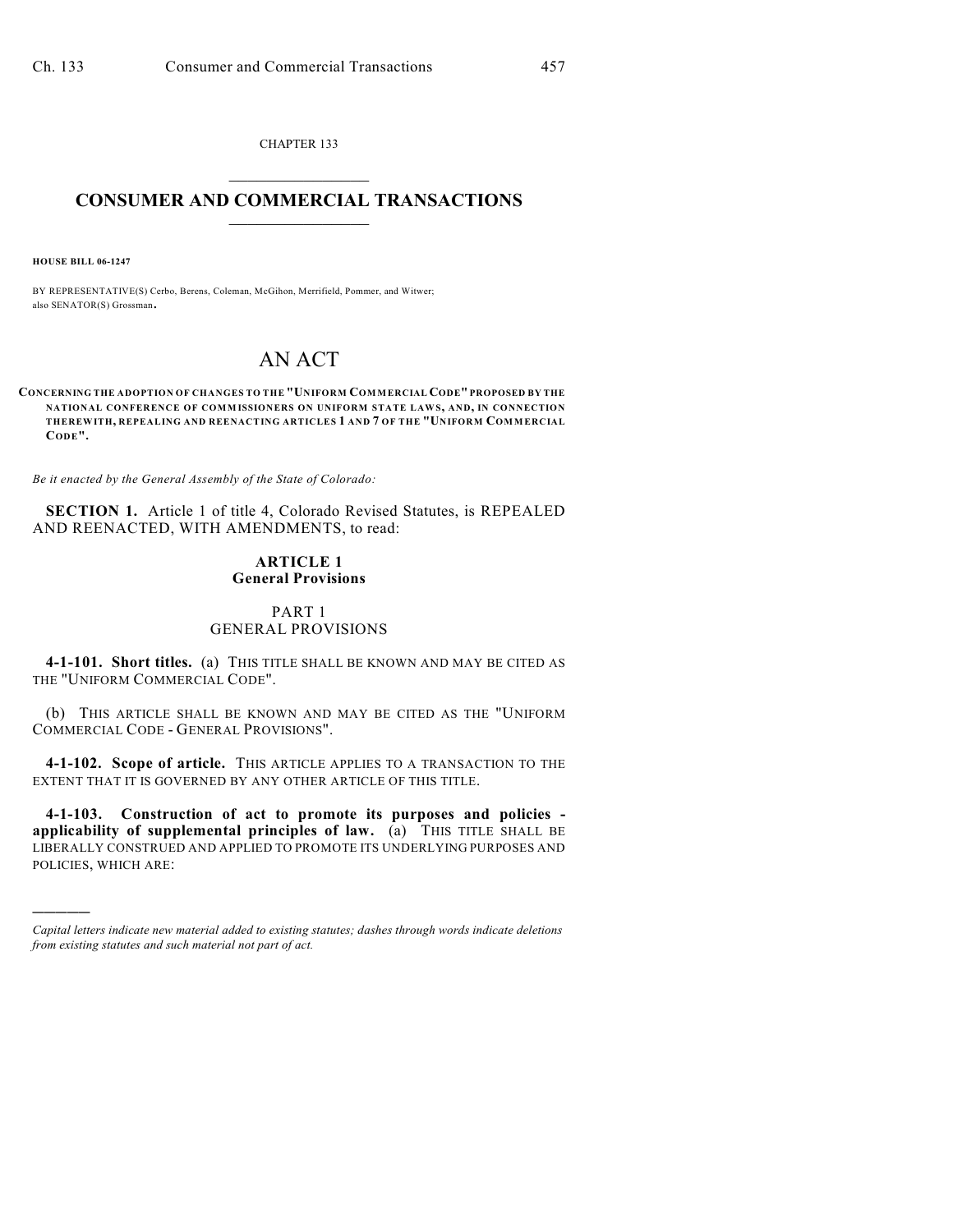(1) TO SIMPLIFY, CLARIFY, AND MODERNIZE THE LAW GOVERNING COMMERCIAL TRANSACTIONS;

(2) TO PERMIT THE CONTINUED EXPANSION OF COMMERCIAL PRACTICES THROUGH CUSTOM, USAGE, AND AGREEMENT OF THE PARTIES; AND

(3) TO MAKE UNIFORM THE LAW AMONG THE VARIOUS JURISDICTIONS.

(b) UNLESS DISPLACED BY THE PARTICULAR PROVISIONS OF THIS TITLE, THE PRINCIPLES OF LAW AND EQUITY, INCLUDING THE LAW MERCHANT AND THE LAW RELATIVE TO CAPACITY TO CONTRACT, PRINCIPAL AND AGENT, ESTOPPEL, FRAUD, MISREPRESENTATION, DURESS, COERCION, MISTAKE, BANKRUPTCY, OR OTHER VALIDATING OR INVALIDATING CAUSE SHALL SUPPLEMENT ITS PROVISIONS.

**4-1-104. Construction against implied repeal.** THIS TITLE BEING A GENERAL ACT INTENDED AS A UNIFIED COVERAGE OF ITS SUBJECT MATTER, NO PART OF IT SHALL BE DEEMED TO BE IMPLIEDLY REPEALED BY SUBSEQUENT LEGISLATION IF SUCH CONSTRUCTION CAN REASONABLY BE AVOIDED.

**4-1-105. Severability.** IF ANY PROVISION OR CLAUSE OF THIS TITLE OR APPLICATION THEREOF TO ANY PERSON OR CIRCUMSTANCES IS HELD INVALID, SUCH INVALIDITY DOES NOT AFFECT OTHER PROVISIONS OR APPLICATIONS OF THIS TITLE THAT CAN BE GIVEN EFFECT WITHOUT THE INVALID PROVISION OR APPLICATION, AND TO THIS END THE PROVISIONS OF THIS TITLE ARE DECLARED TO BE SEVERABLE.

**4-1-106. Use of singular and plural - gender.** IN THIS TITLE, UNLESS THE STATUTORY CONTEXT OTHERWISE REQUIRES:

(1) WORDS IN THE SINGULAR NUMBER INCLUDE THE PLURAL, AND THOSE IN THE PLURAL INCLUDE THE SINGULAR; AND

(2) WORDS OF ANY GENDER ALSO REFER TO ANY OTHER GENDER.

**4-1-107. Captions.** SECTION CAPTIONS ARE PART OF THIS TITLE.

# PART 2 GENERAL DEFINITIONS AND PRINCIPLES OF INTERPRETATION

**4-1-201. General definitions.** (a) UNLESS THE CONTEXT OTHERWISE REQUIRES, WORDS OR PHRASES DEFINED IN THIS SECTION, OR IN THE ADDITIONAL DEFINITIONS CONTAINED IN OTHER ARTICLES OF THIS TITLE THAT APPLY TO PARTICULAR ARTICLES OR PARTS THEREOF, HAVE THE MEANINGS STATED.

(b) SUBJECT TO DEFINITIONS CONTAINED IN OTHER ARTICLES OF THIS TITLE THAT APPLY TO PARTICULAR ARTICLES OR PARTS THEREOF:

(1) "ACTION", IN THE SENSE OF A JUDICIAL PROCEEDING, INCLUDES RECOUPMENT, COUNTERCLAIM, SET-OFF, SUIT IN EQUITY, AND ANY OTHER PROCEEDING IN WHICH RIGHTS ARE DETERMINED.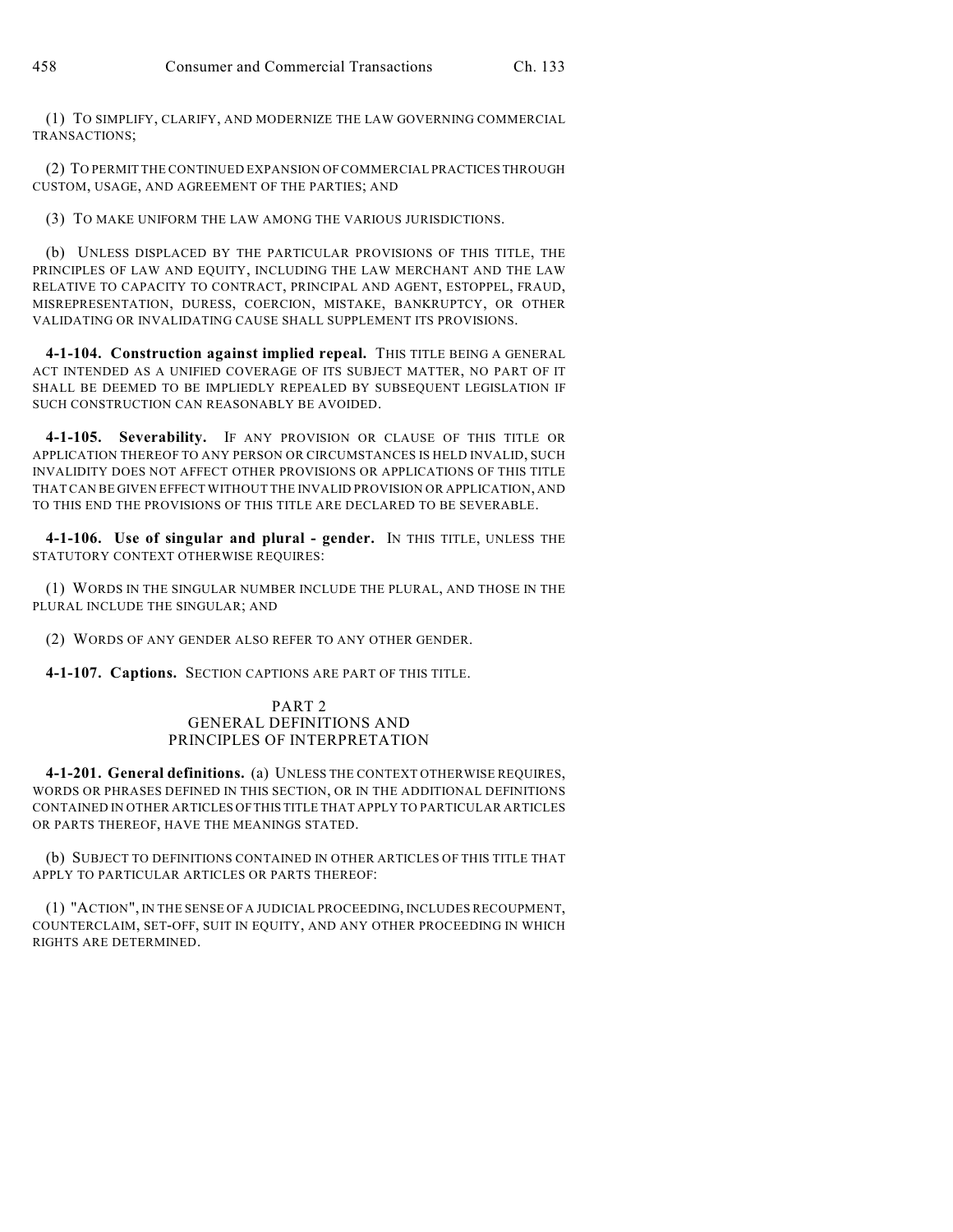(2) "AGGRIEVED PARTY" MEANS A PARTY ENTITLED TO PURSUE A REMEDY.

(3) "AGREEMENT" MEANS THE BARGAIN OF THE PARTIES IN FACT, AS FOUND IN THEIR LANGUAGE OR INFERRED FROM OTHER CIRCUMSTANCES, INCLUDING COURSE OF PERFORMANCE, COURSE OF DEALING, OR USAGE OF TRADE AS PROVIDED IN SECTION 4-1-303. (COMPARE "CONTRACT".)

(3.5) "AUTHENTICATE" MEANS:

(A) TO SIGN; OR

(B) WITH THE INTENT TO SIGN A RECORD, OTHERWISE TO EXECUTE OR ADOPT AN ELECTRONIC SYMBOL, SOUND, MESSAGE, OR PROCESS REFERRING TO, ATTACHED TO, INCLUDED IN, OR LOGICALLY ASSOCIATED OR LINKED WITH, THAT RECORD.

(4) "BANK" MEANS A PERSON ENGAGED IN THE BUSINESS OF BANKING AND INCLUDES A SAVINGS BANK, SAVINGS AND LOAN ASSOCIATION, CREDIT UNION, AND TRUST COMPANY.

(5) "BEARER" MEANS A PERSON IN CONTROL OF A NEGOTIABLE ELECTRONIC DOCUMENT OF TITLE OR A PERSON IN POSSESSION OF A NEGOTIABLE INSTRUMENT, A NEGOTIABLE TANGIBLE DOCUMENT OF TITLE, OR A CERTIFICATED SECURITY THAT IS PAYABLE TO BEARER OR INDORSED IN BLANK.

(6) "BILL OF LADING" MEANS A DOCUMENT OF TITLE EVIDENCING THE RECEIPT OF GOODS FOR SHIPMENT ISSUED BY A PERSON ENGAGED IN THE BUSINESS OF DIRECTLY OR INDIRECTLY TRANSPORTING OR FORWARDING GOODS. THE TERM DOES NOT INCLUDE A WAREHOUSE RECEIPT.

(7) "BRANCH" INCLUDES A SEPARATELY INCORPORATED FOREIGN BRANCH OF A **BANK** 

(8) "BURDEN OF ESTABLISHING" A FACT MEANS THE BURDEN OF PERSUADING THE TRIER OF FACT THAT THE EXISTENCE OF THE FACT IS MORE PROBABLE THAN ITS NONEXISTENCE.

(9) "BUYER IN ORDINARY COURSE OF BUSINESS" MEANS A PERSON THAT BUYS GOODS IN GOOD FAITH, WITHOUT KNOWLEDGE THAT THE SALE VIOLATES THE RIGHTS OF ANOTHER PERSON IN THE GOODS, AND IN THE ORDINARY COURSE FROM A PERSON, OTHER THAN A PAWNBROKER, IN THE BUSINESS OF SELLING GOODS OF THAT KIND. A PERSON BUYS GOODS IN THE ORDINARY COURSE IF THE SALE TO THE PERSON COMPORTS WITH THE USUAL OR CUSTOMARY PRACTICES IN THE KIND OF BUSINESS IN WHICH THE SELLER IS ENGAGED OR WITH THE SELLER'S OWN USUAL OR CUSTOMARY PRACTICES. A PERSON THAT SELLS OIL, GAS, OR OTHER MINERALS AT THE WELLHEAD OR MINEHEAD IS A PERSON IN THE BUSINESS OF SELLING GOODS OF THAT KIND. A BUYER IN ORDINARY COURSE OF BUSINESS MAY BUY FOR CASH, BY EXCHANGE OF OTHER PROPERTY, OR ON SECURED OR UNSECURED CREDIT, AND MAY ACQUIRE GOODS OR DOCUMENTS OF TITLE UNDER A PREEXISTING CONTRACT FOR SALE. ONLY A BUYER THAT TAKES POSSESSION OF THE GOODS OR HAS A RIGHT TO RECOVER THE GOODS FROM THE SELLER UNDER ARTICLE 2 OF THIS TITLE MAY BE A BUYER IN ORDINARY COURSE OF BUSINESS. A PERSON THAT ACQUIRES GOODS IN A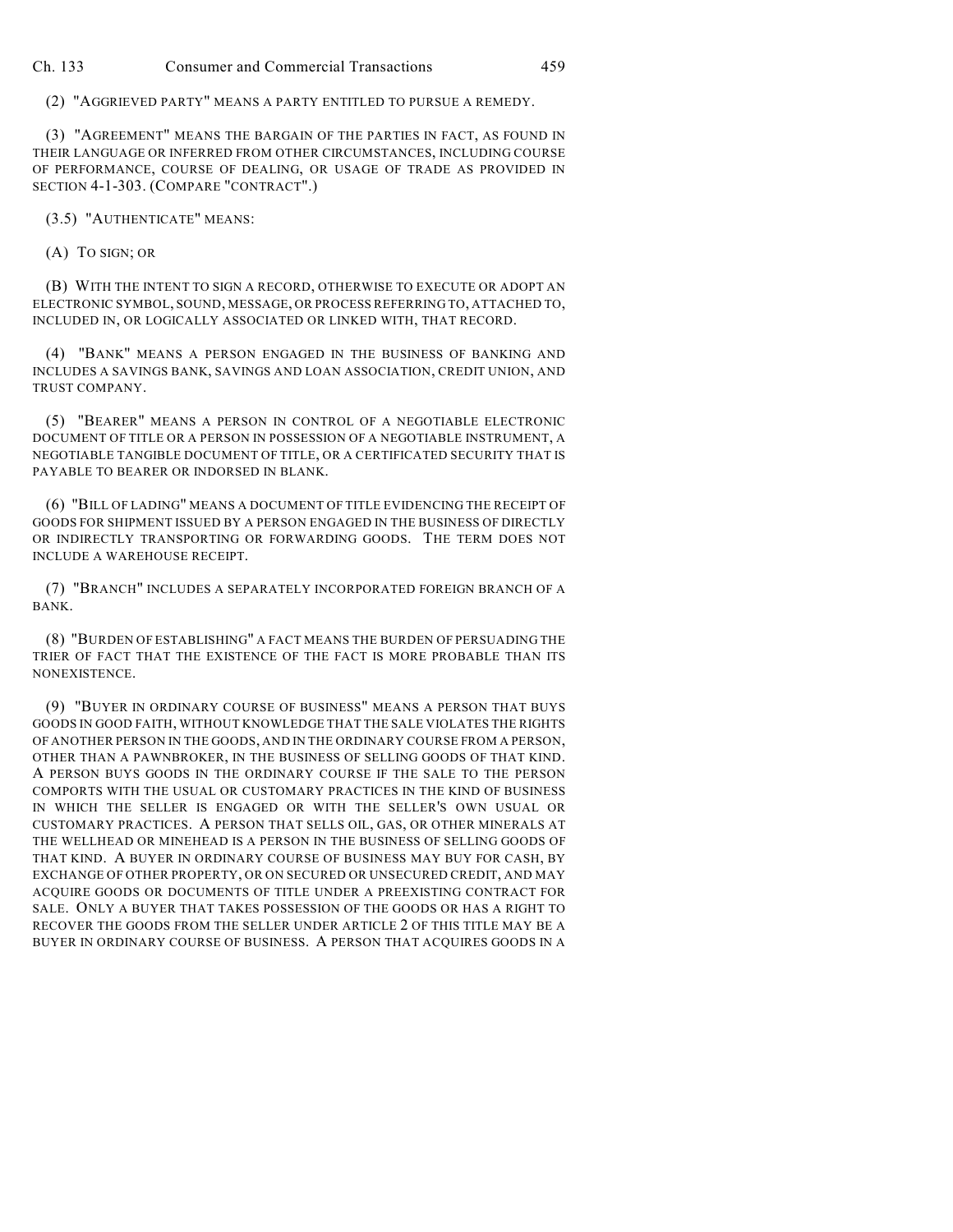TRANSFER IN BULK OR AS SECURITY FOR OR IN TOTAL OR PARTIAL SATISFACTION OF A MONEY DEBT IS NOT A BUYER IN ORDINARY COURSE OF BUSINESS.

(10) "CONSPICUOUS", WITH REFERENCE TO A TERM, MEANS SO WRITTEN, DISPLAYED, OR PRESENTED THAT A REASONABLE PERSON AGAINST WHICH IT IS TO OPERATE OUGHT TO HAVE NOTICED IT. WHETHER A TERM IS "CONSPICUOUS" OR NOT IS A DECISION FOR THE COURT. CONSPICUOUS TERMS INCLUDE THE FOLLOWING:

(A) A HEADING IN CAPITAL LETTERS EQUAL TO OR GREATER IN SIZE THAN THE SURROUNDING TEXT, OR IN CONTRASTING TYPE, FONT, OR COLOR TO THE SURROUNDING TEXT OF THE SAME OR LESSER SIZE; AND

(B) LANGUAGE IN THE BODY OF A RECORD OR DISPLAY IN LARGER TYPE THAN THE SURROUNDING TEXT, OR IN CONTRASTING TYPE, FONT, OR COLOR TO THE SURROUNDING TEXT OF THE SAME SIZE, OR SET OFF FROM SURROUNDING TEXT OF THE SAME SIZE BY SYMBOLS OR OTHER MARKS THAT CALL ATTENTION TO THE LANGUAGE.

(10.5) "CONSUMER" MEANS AN INDIVIDUAL WHO ENTERS INTO A TRANSACTION PRIMARILY FOR PERSONAL, FAMILY, OR HOUSEHOLD PURPOSES.

(11) "CONTRACT" MEANS THE TOTAL LEGAL OBLIGATION THAT RESULTS FROM THE PARTIES' AGREEMENT AS DETERMINED BY THIS TITLE AS SUPPLEMENTED BY ANY OTHER APPLICABLE LAWS. (COMPARE "AGREEMENT".)

(12) "CREDITOR" INCLUDES A GENERAL CREDITOR, A SECURED CREDITOR, A LIEN CREDITOR, AND ANY REPRESENTATIVE OF CREDITORS, INCLUDING AN ASSIGNEE FOR THE BENEFIT OF CREDITORS, A TRUSTEE IN BANKRUPTCY, A RECEIVER IN EQUITY, AND AN EXECUTOR OR ADMINISTRATOR OF AN INSOLVENT DEBTOR'S OR ASSIGNOR'S ESTATE.

(13) "DEFENDANT" INCLUDES A PERSON IN THE POSITION OF DEFENDANT IN A COUNTERCLAIM OR THIRD-PARTY CLAIM.

(14) "DELIVERY", WITH RESPECT TO AN ELECTRONIC DOCUMENT OF TITLE, MEANS VOLUNTARY TRANSFER OF CONTROL AND WITH RESPECT TO AN INSTRUMENT, A TANGIBLE DOCUMENT OF TITLE, OR CHATTEL PAPER, MEANS VOLUNTARY TRANSFER OF POSSESSION.

(15) "DOCUMENT OF TITLE" MEANS A RECORD (i) THAT IN THE REGULAR COURSE OF BUSINESS OR FINANCING IS TREATED AS ADEQUATELY EVIDENCING THAT THE PERSON IN POSSESSION OR CONTROL OF THE RECORD IS ENTITLED TO RECEIVE, CONTROL, HOLD, AND DISPOSE OF THE RECORD AND THE GOODS THE RECORD COVERS AND (ii) THAT PURPORTS TO BE ISSUED BY OR ADDRESSED TO A BAILEE AND TO COVER GOODS IN THE BAILEE'S POSSESSION THAT ARE EITHER IDENTIFIED OR ARE FUNGIBLE PORTIONS OF AN IDENTIFIED MASS. THE TERM INCLUDES A BILL OF LADING, TRANSPORT DOCUMENT, DOCK WARRANT, DOCK RECEIPT, WAREHOUSE RECEIPT, AND ORDER FOR DELIVERY OF GOODS. AN ELECTRONIC DOCUMENT OF TITLE IS EVIDENCED BY A RECORD CONSISTING OF INFORMATION STORED IN AN ELECTRONIC MEDIUM. A TANGIBLE DOCUMENT OFTITLE IS EVIDENCED BY A RECORD CONSISTING OF INFORMATION THAT IS INSCRIBED ON A TANGIBLE MEDIUM.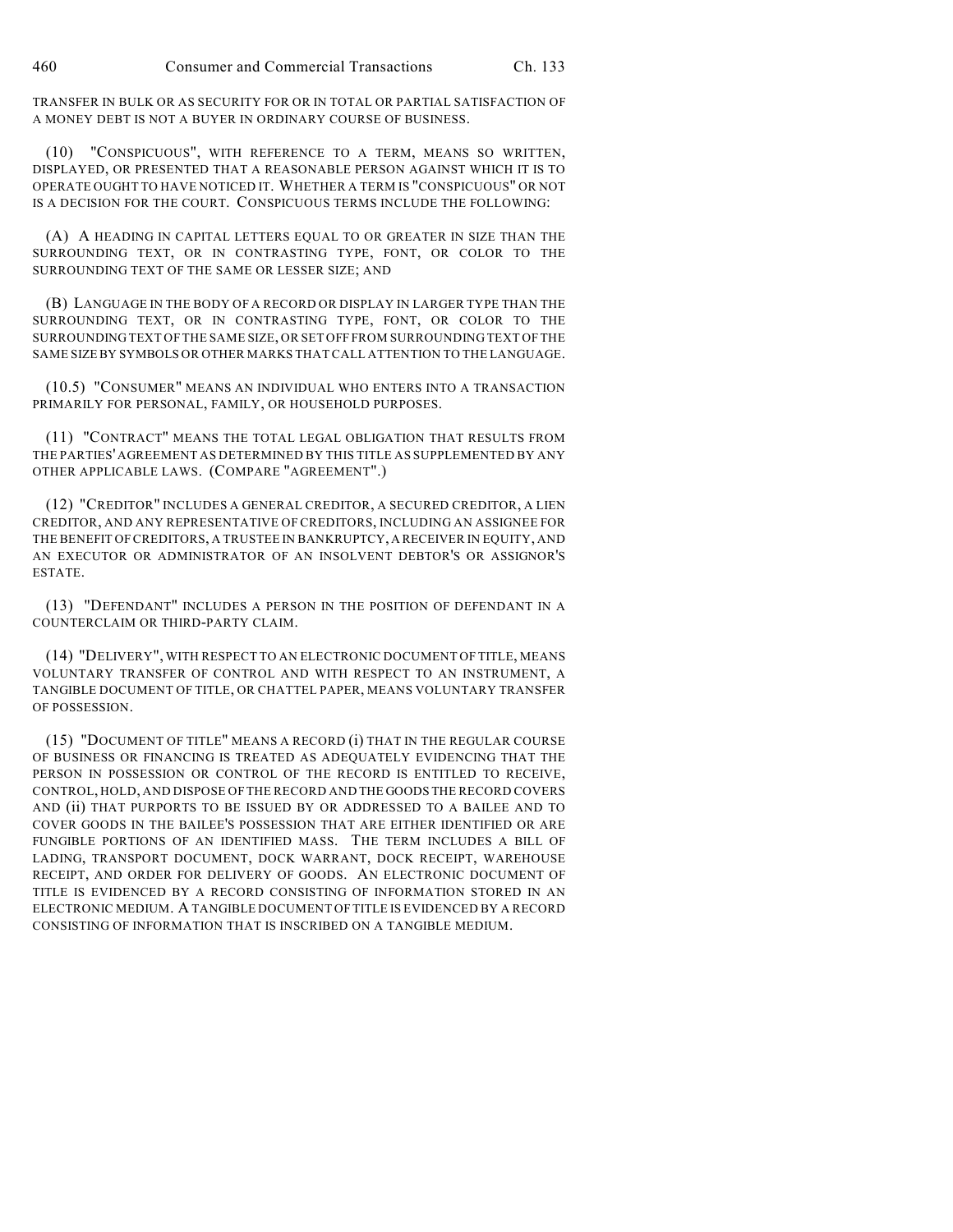#### Ch. 133 Consumer and Commercial Transactions 461

(16) "FAULT" MEANS A WRONGFUL ACT, OMISSION, BREACH, OR DEFAULT.

(17) "FUNGIBLE GOODS" MEANS EITHER:

(A) GOODS OF WHICH ANY UNIT, BY NATURE OR USAGE OF TRADE, IS THE EQUIVALENT OF ANY OTHER LIKE UNIT; OR

(B) GOODS THAT BY AGREEMENT ARE TREATED AS EQUIVALENT.

(18) "GENUINE" MEANS FREE OF FORGERY OR COUNTERFEITING.

(19) "GOOD FAITH", EXCEPT AS PROVIDED IN ARTICLE 5 OF THIS TITLE, MEANS HONESTY IN FACT AND THE OBSERVANCE OF REASONABLE COMMERCIAL STANDARDS OF FAIR DEALING.

(20) "HOLDER" MEANS:

(A) THE PERSON IN POSSESSION OF THE NEGOTIABLE INSTRUMENT IF IT IS PAYABLE EITHER TO BEARER OR TO AN IDENTIFIED PERSON THAT IS THE PERSON IN POSSESSION;

(B) THE PERSON IN POSSESSION OF A NEGOTIABLE TANGIBLE DOCUMENT OF TITLE IF THE GOODS ARE DELIVERABLE EITHER TO BEARER OR TO THE ORDER OF THE PERSON IN POSSESSION; OR

(C) A PERSON IN CONTROL OF A NEGOTIABLE ELECTRONIC DOCUMENT OF TITLE.

(21) "INSOLVENCY PROCEEDING" INCLUDES AN ASSIGNMENT FOR THE BENEFIT OF CREDITORS OR OTHER PROCEEDING INTENDED TO LIQUIDATE OR REHABILITATE THE ESTATE OF THE PERSON INVOLVED.

(22) AN "INSOLVENT" PERSON IS A PERSON THAT:

(A) HAS GENERALLY CEASED TO PAY DEBTS IN THE ORDINARY COURSE OF BUSINESS OTHER THAN AS A RESULT OF A BONA FIDE DISPUTE AS TO THE DEBTS;

(B) IS UNABLE TO PAY DEBTS AS THEY BECOME DUE; OR

(C) IS INSOLVENT WITHIN THE MEANING OF FEDERAL BANKRUPTCY LAW.

(23) "MONEY" MEANS A MEDIUM OF EXCHANGE CURRENTLY AUTHORIZED OR ADOPTED BY A DOMESTIC OR FOREIGN GOVERNMENT. THE TERM INCLUDES A MONETARY UNIT OF ACCOUNT ESTABLISHED BY AN INTERGOVERNMENTAL ORGANIZATION OR BY AGREEMENT BETWEEN TWO OR MORE COUNTRIES.

(24) "ORGANIZATION" MEANS A PERSON OTHER THAN AN INDIVIDUAL.

(25) "PARTY", AS DISTINCT FROM A "THIRD PARTY", MEANS A PERSON THAT HAS ENGAGED IN A TRANSACTION OR MADE AN AGREEMENT SUBJECT TO THIS TITLE.

(26) "PERSON" MEANS AN INDIVIDUAL, CORPORATION, BUSINESS TRUST, ESTATE, TRUST, PARTNERSHIP, LIMITED LIABILITY COMPANY, ASSOCIATION, JOINT VENTURE,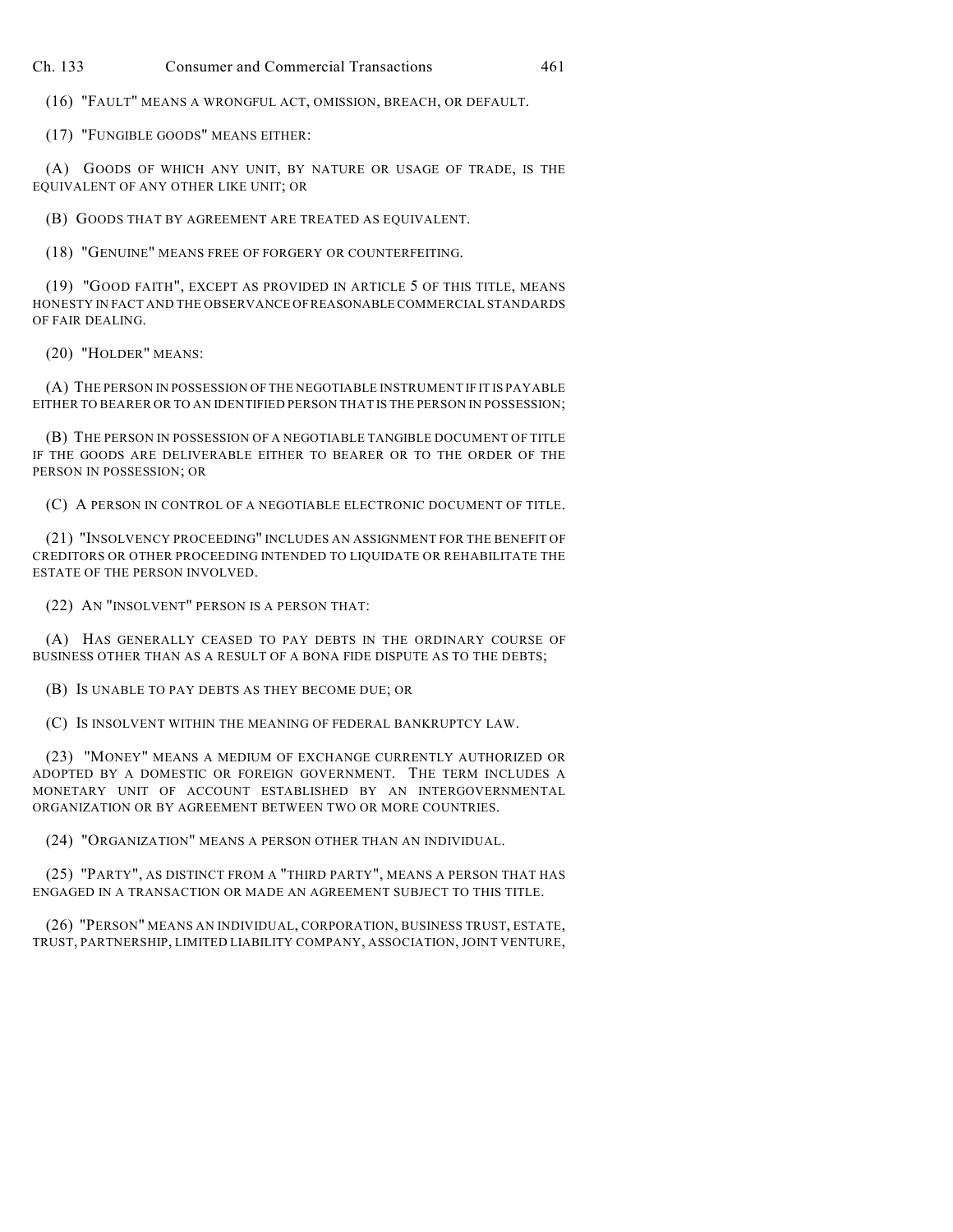GOVERNMENT, GOVERNMENT SUBDIVISION, AGENCY, OR INSTRUMENTALITY, OR ANY OTHER LEGAL OR COMMERCIAL ENTITY.

(27) "PRESENT VALUE" MEANS THE AMOUNT AS OF A DATE CERTAIN OF ONE OR MORE SUMS PAYABLE IN THE FUTURE, DISCOUNTED TO THE DATE CERTAIN BY USE OF EITHER AN INTEREST RATE SPECIFIED BY THE PARTIES IF THAT RATE IS NOT MANIFESTLY UNREASONABLE AT THE TIME THE TRANSACTION IS ENTERED INTO OR, IF AN INTEREST RATE IS NOT SO SPECIFIED, A COMMERCIALLY REASONABLE RATE THAT TAKES INTO ACCOUNT THE FACTS AND CIRCUMSTANCES AT THE TIME THE TRANSACTION IS ENTERED INTO.

(28) "PRESUMPTION" OR "PRESUMED" MEANS THAT THE TRIER OF FACT MUST FIND THE EXISTENCE OF THE FACT PRESUMED UNLESS AND UNTIL EVIDENCE IS INTRODUCED THAT WOULD SUPPORT A FINDING OF ITS NONEXISTENCE.

(29) "PURCHASE" MEANS TAKING BY SALE, LEASE, DISCOUNT, NEGOTIATION, MORTGAGE, PLEDGE, LIEN, SECURITY INTEREST, ISSUE OR REISSUE, GIFT, OR ANY OTHER VOLUNTARY TRANSACTION CREATING AN INTEREST IN PROPERTY.

(30) "PURCHASER" MEANS A PERSON THAT TAKES BY PURCHASE.

(31) "RECORD" MEANS INFORMATION THAT IS INSCRIBED ON A TANGIBLE MEDIUM OR THAT IS STORED IN AN ELECTRONIC OR OTHER MEDIUM AND IS RETRIEVABLE IN PERCEIVABLE FORM.

(32) "REMEDY" MEANS ANY REMEDIAL RIGHT TO WHICH AN AGGRIEVED PARTY IS ENTITLED, WITH OR WITHOUT RESORT TO A TRIBUNAL.

(33) "REPRESENTATIVE" MEANS ANY PERSON EMPOWERED TO ACT FOR ANOTHER, INCLUDING AN AGENT, AN OFFICER OF A CORPORATION OR ASSOCIATION, AND A TRUSTEE, EXECUTOR, OR ADMINISTRATOR OF AN ESTATE.

(34) "RIGHT" INCLUDES REMEDY.

(35) "SECURITY INTEREST" MEANS AN INTEREST IN PERSONAL PROPERTY OR FIXTURES THAT SECURES PAYMENT OR PERFORMANCE OF AN OBLIGATION. THE TERM ALSO INCLUDES ANY INTEREST OF A CONSIGNOR AND A BUYER OF ACCOUNTS, CHATTEL PAPER, A PAYMENT INTANGIBLE, OR A PROMISSORY NOTE IN A TRANSACTION THAT IS SUBJECT TO ARTICLE 9 OF THIS TITLE. THE SPECIAL PROPERTY INTEREST OF A BUYER OF GOODS ON IDENTIFICATION OF THOSE GOODS TO A CONTRACT FOR SALE UNDER SECTION 4-2-401 IS NOT A "SECURITY INTEREST", BUT A BUYER MAY ALSO ACQUIRE A "SECURITY INTEREST" BY COMPLYING WITH ARTICLE 9 OF THIS TITLE. EXCEPT AS OTHERWISE PROVIDED IN SECTION 4-2-505, THE RIGHT OF A SELLER OR LESSOR OF GOODS UNDER ARTICLE 2 OR 2.5 OF THIS TITLE TO RETAIN OR ACQUIRE POSSESSION OF THE GOODS IS NOT A "SECURITY INTEREST", BUT A SELLER OR LESSOR MAY ALSO ACQUIRE A "SECURITY INTEREST" BY COMPLYING WITH ARTICLE 9 OF THIS TITLE. THE RETENTION OR RESERVATION OF TITLE BY A SELLER OF GOODS NOTWITHSTANDING SHIPMENT OR DELIVERY TO THE BUYER (SECTION 4-2-401) IS LIMITED IN EFFECT TO A RESERVATION OF A "SECURITY INTEREST". WHETHER A TRANSACTION IN THE FORM OF A LEASE CREATES A "SECURITY INTEREST" IS DETERMINED PURSUANT TO SECTION 4-1-203.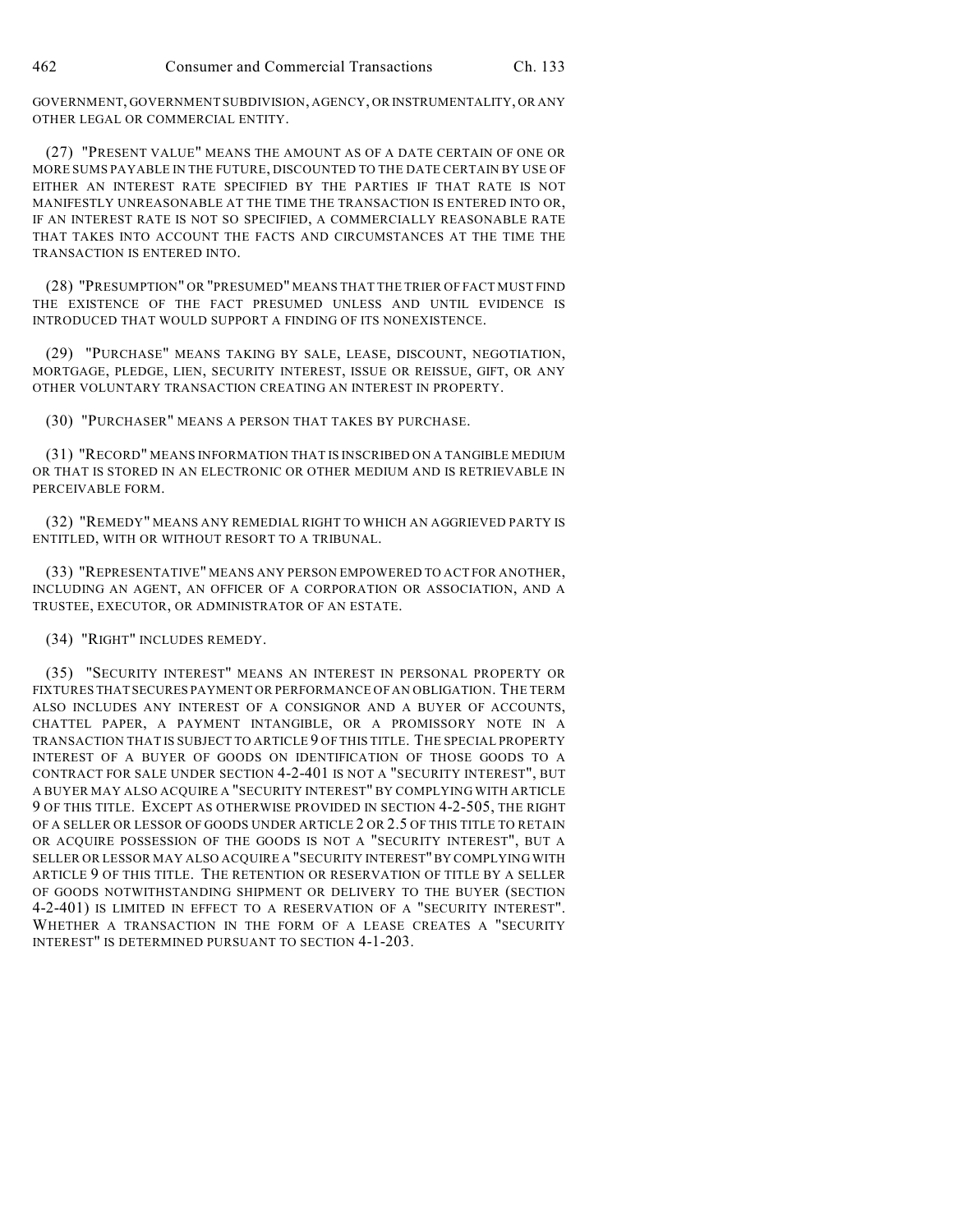(36) "SEND", IN CONNECTION WITH A WRITING, RECORD, OR NOTICE, MEANS TO:

(A) DEPOSIT IN THE MAIL OR DELIVER FOR TRANSMISSION BY ANY OTHER USUAL MEANS OF COMMUNICATION WITH POSTAGE OR COST OF TRANSMISSION PROVIDED FOR AND PROPERLY ADDRESSED AND, IN THE CASE OF AN INSTRUMENT, TO AN ADDRESS SPECIFIED THEREON OR OTHERWISE AGREED, OR, IF THERE IS NONE, TO ANY ADDRESS REASONABLE UNDER THE CIRCUMSTANCES; OR

(B) IN ANY OTHER WAY CAUSE TO BE RECEIVED ANY RECORD OR NOTICE WITHIN THE TIME IT WOULD HAVE ARRIVED IF PROPERLY SENT.

(37) "SIGNED" INCLUDES ANY SYMBOL EXECUTED OR ADOPTED WITH PRESENT INTENTION TO ADOPT OR ACCEPT A WRITING.

(38) "STATE" MEANS A STATE OF THE UNITED STATES, THE DISTRICT OF COLUMBIA,PUERTO RICO, THE UNITED STATESVIRGIN ISLANDS, OR ANY TERRITORY OR INSULAR POSSESSION SUBJECT TO THE JURISDICTION OF THE UNITED STATES.

(39) "SURETY" INCLUDES A GUARANTOR OR OTHER SECONDARY OBLIGOR.

(40) "TERM" MEANS A PORTION OF AN AGREEMENT THAT RELATES TO A PARTICULAR MATTER.

(41) "UNAUTHORIZED SIGNATURE" MEANS A SIGNATURE MADE WITHOUT ACTUAL, IMPLIED, OR APPARENT AUTHORITY. THE TERM INCLUDES A FORGERY.

(42) "WAREHOUSE RECEIPT" MEANS A DOCUMENT OF TITLE ISSUED BY A PERSON ENGAGED IN THE BUSINESS OF STORING GOODS FOR HIRE.

(43) "WRITING" INCLUDES PRINTING, TYPEWRITING, OR ANY OTHER INTENTIONAL REDUCTION TO TANGIBLE FORM. "WRITTEN" HAS A CORRESPONDING MEANING.

**4-1-202. Notice - knowledge.** (a) SUBJECT TO SUBSECTION (f) OF THIS SECTION, A PERSON HAS "NOTICE" OF A FACT IF THE PERSON:

(1) HAS ACTUAL KNOWLEDGE OF IT;

(2) HAS RECEIVED A NOTICE OR NOTIFICATION OF IT; OR

(3) FROM ALL THE FACTS AND CIRCUMSTANCES KNOWN TO THE PERSON AT THE TIME IN QUESTION, HAS REASON TO KNOW THAT IT EXISTS.

(b) "KNOWLEDGE" MEANS ACTUAL KNOWLEDGE.

(c) "DISCOVER", "LEARN", OR WORDS OF SIMILAR IMPORT REFER TO KNOWLEDGE RATHER THAN TO NOTICE.

(d) A PERSON "NOTIFIES" OR "GIVES" A NOTICE OR NOTIFICATION TO ANOTHER BY TAKING SUCH STEPS AS MAY BE REASONABLY REQUIRED TO INFORM THE OTHER IN ORDINARY COURSE, WHETHER OR NOT THE OTHER PERSON ACTUALLY COMES TO KNOW OF IT.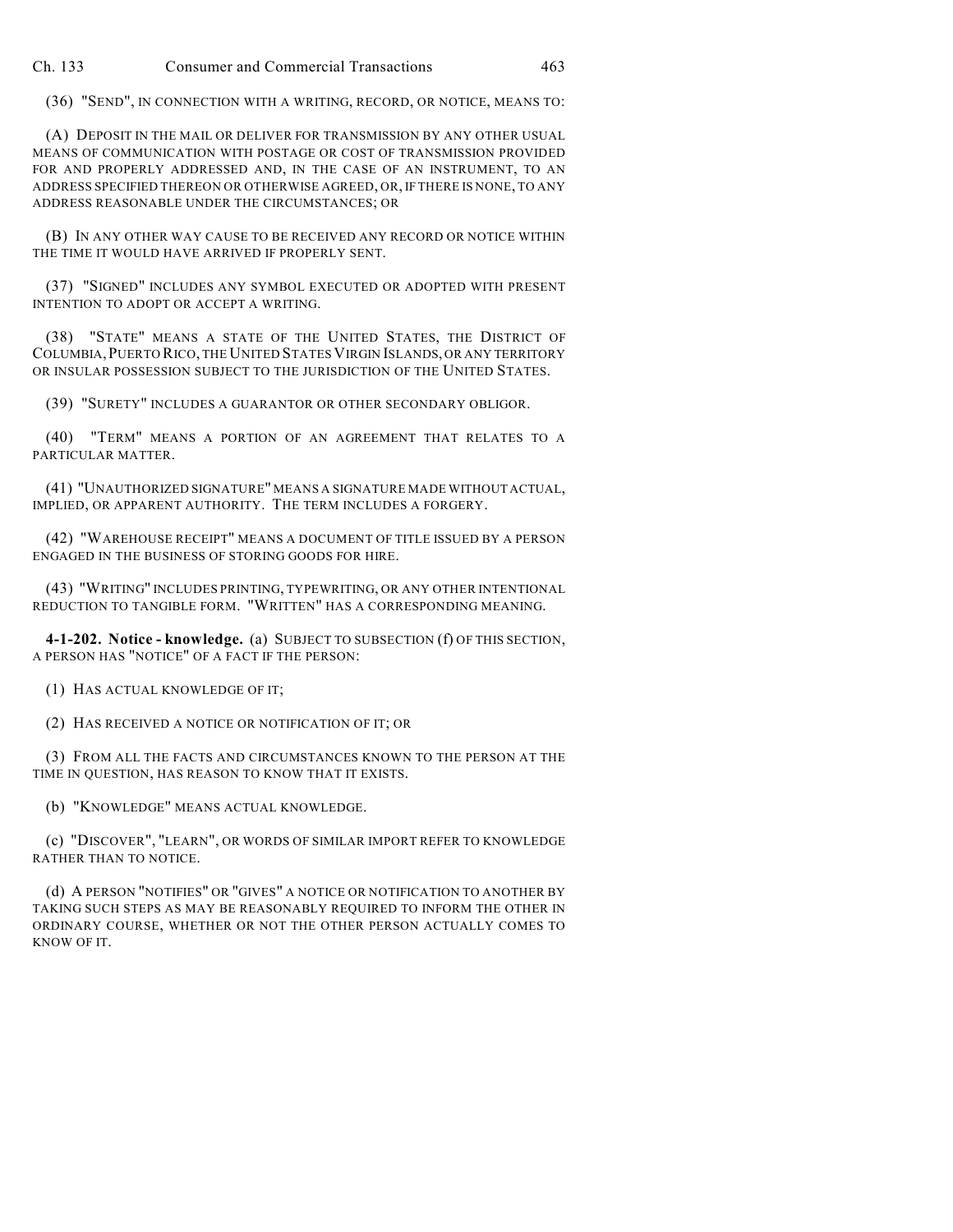(e) SUBJECT TO SUBSECTION (f) OF THIS SECTION, A PERSON "RECEIVES" A NOTICE OR NOTIFICATION WHEN:

#### (1) IT COMES TO THAT PERSON'S ATTENTION; OR

(2) IT IS DULY DELIVERED IN A FORM REASONABLE UNDER THE CIRCUMSTANCES AT THE PLACE OF BUSINESS THROUGH WHICH THE CONTRACT WAS MADE OR AT ANOTHER LOCATION HELD OUT BY THAT PERSON AS THE PLACE FOR RECEIPT OF SUCH COMMUNICATIONS.

(f) NOTICE, KNOWLEDGE, OR A NOTICE OR NOTIFICATION RECEIVED BY AN ORGANIZATION IS EFFECTIVE FOR A PARTICULAR TRANSACTION FROM THE TIME IT IS BROUGHT TO THE ATTENTION OF THE INDIVIDUAL CONDUCTING THAT TRANSACTION AND, IN ANY EVENT, FROM THE TIME IT WOULD HAVE BEEN BROUGHT TO THE INDIVIDUAL'S ATTENTION IF THE ORGANIZATION HAD EXERCISED DUE DILIGENCE. AN ORGANIZATION EXERCISES DUE DILIGENCE IF IT MAINTAINS REASONABLE ROUTINES FOR COMMUNICATING SIGNIFICANT INFORMATION TO THE PERSON CONDUCTING THE TRANSACTION AND THERE IS REASONABLE COMPLIANCE WITH THE ROUTINES. DUE DILIGENCE DOES NOT REQUIRE AN INDIVIDUAL ACTING FOR THE ORGANIZATION TO COMMUNICATE INFORMATION UNLESS THE COMMUNICATION IS PART OF THE INDIVIDUAL'S REGULAR DUTIES OR THE INDIVIDUAL HAS REASON TO KNOW OF THE TRANSACTION AND THAT THE TRANSACTION WOULD BE MATERIALLY AFFECTED BY THE INFORMATION.

**4-1-203. Lease distinguished from security interest.** (a) WHETHER A TRANSACTION IN THE FORM OF A LEASE CREATES A LEASE OR SECURITY INTEREST IS DETERMINED BY THE FACTS OF EACH CASE.

(b) A TRANSACTION IN THE FORM OF A LEASE CREATES A SECURITY INTEREST IF THE CONSIDERATION THAT THE LESSEE IS TO PAY THE LESSOR FOR THE RIGHT TO POSSESSION AND USE OF THE GOODS IS AN OBLIGATION FOR THE TERM OF THE LEASE AND IS NOT SUBJECT TO TERMINATION BY THE LESSEE, AND:

(1) THE ORIGINAL TERM OF THE LEASE IS EQUAL TO OR GREATER THAN THE REMAINING ECONOMIC LIFE OF THE GOODS;

(2) THE LESSEE IS BOUND TO RENEW THE LEASE FOR THE REMAINING ECONOMIC LIFE OF THE GOODS OR IS BOUND TO BECOME THE OWNER OF THE GOODS;

(3) THE LESSEE HAS AN OPTION TO RENEW THE LEASE FOR THE REMAINING ECONOMIC LIFE OF THE GOODS FOR NO ADDITIONAL CONSIDERATION OR FOR NOMINAL ADDITIONAL CONSIDERATION UPON COMPLIANCE WITH THE LEASE AGREEMENT; OR

(4) THE LESSEE HAS AN OPTION TO BECOME THE OWNER OF THE GOODS FOR NO ADDITIONAL CONSIDERATION OR FOR NOMINAL ADDITIONAL CONSIDERATION UPON COMPLIANCE WITH THE LEASE AGREEMENT.

(c) A TRANSACTION IN THE FORM OF A LEASE DOES NOT CREATE A SECURITY INTEREST MERELY BECAUSE: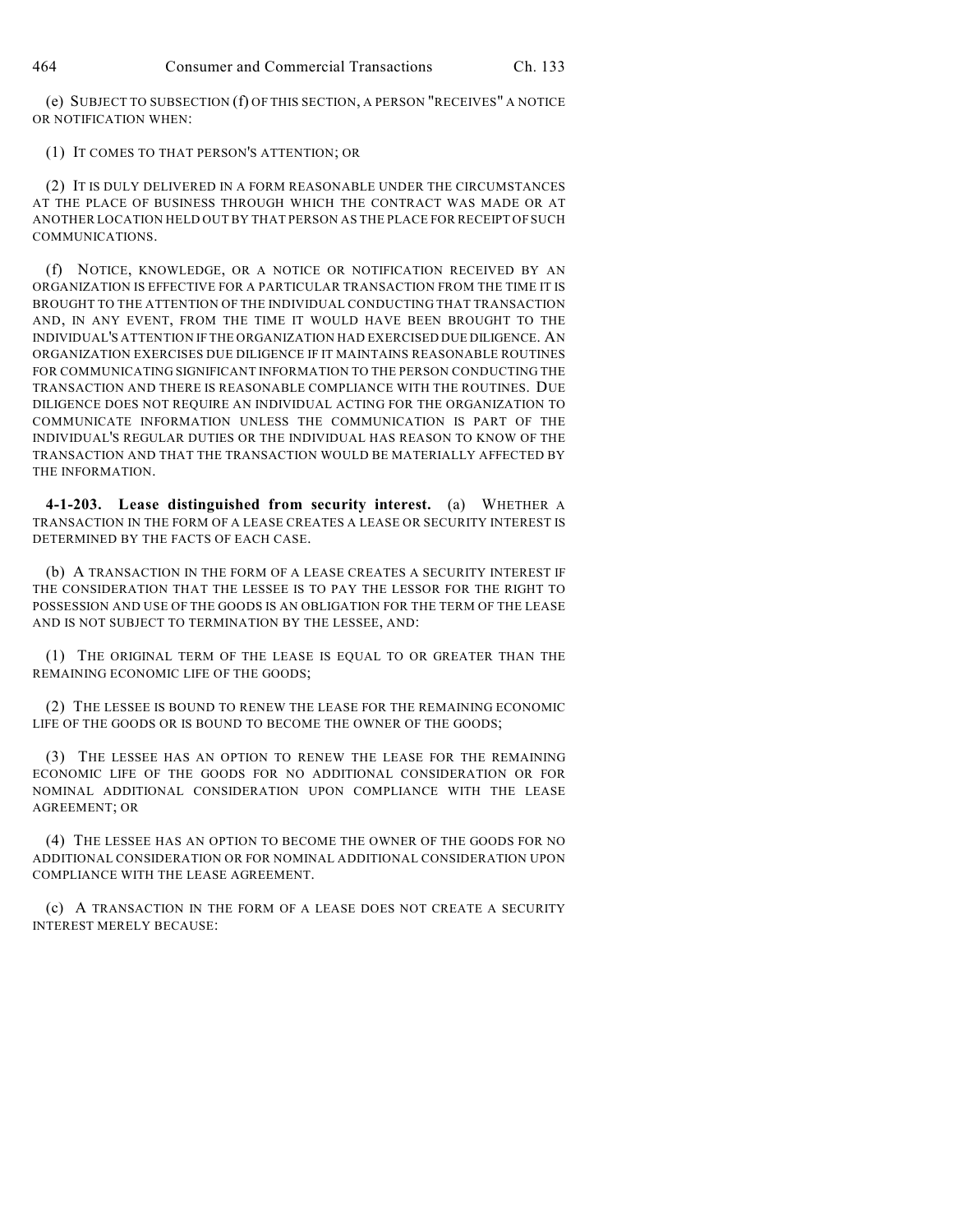Ch. 133 Consumer and Commercial Transactions 465

(1) THE PRESENT VALUE OF THE CONSIDERATION THE LESSEE IS OBLIGATED TO PAY THE LESSOR FOR THE RIGHT TO POSSESSION AND USE OF THE GOODS IS SUBSTANTIALLY EQUAL TO OR IS GREATER THAN THE FAIR MARKET VALUE OF THE GOODS AT THE TIME THE LEASE IS ENTERED INTO;

(2) THE LESSEE ASSUMES RISK OF LOSS OF THE GOODS;

(3) THE LESSEE AGREES TO PAY TAXES, INSURANCE, FILING, RECORDING, OR REGISTRATION FEES, OR SERVICE OR MAINTENANCE COSTS, WITH RESPECT TO THE GOODS;

(4) THE LESSEE HAS AN OPTION TO RENEW THE LEASE OR TO BECOME THE OWNER OF THE GOODS;

(5) THE LESSEE HAS AN OPTION TO RENEW THE LEASE FOR A FIXED RENT THAT IS EQUAL TO OR GREATER THAN THE REASONABLY PREDICTABLE FAIR MARKET RENT FOR THE USE OF THE GOODS FOR THE TERM OF THE RENEWAL AT THE TIME THE OPTION IS TO BE PERFORMED; OR

(6) THE LESSEE HAS AN OPTION TO BECOME THE OWNER OF THE GOODS FOR A FIXED PRICE THAT IS EQUAL TO OR GREATER THAN THE REASONABLY PREDICTABLE FAIR MARKET VALUE OF THE GOODS AT THE TIME THE OPTION IS TO BE PERFORMED.

(d) ADDITIONAL CONSIDERATION IS NOMINAL IF IT IS LESS THAN THE LESSEE'S REASONABLY PREDICTABLE COST OF PERFORMING UNDER THE LEASE AGREEMENT IF THE OPTION IS NOT EXERCISED. ADDITIONAL CONSIDERATION IS NOT NOMINAL IF:

(1) WHEN THE OPTION TO RENEW THE LEASE IS GRANTED TO THE LESSEE, THE RENT IS STATED TO BE THE FAIR MARKET RENT FOR THE USE OF THE GOODS FOR THE TERM OF THE RENEWAL DETERMINED AT THE TIME THE OPTION IS TO BE PERFORMED; OR

(2) WHEN THE OPTION TO BECOME THE OWNER OF THE GOODS IS GRANTED TO THE LESSEE, THE PRICE IS STATED TO BE THE FAIR MARKET VALUE OF THE GOODS DETERMINED AT THE TIME THE OPTION IS TO BE PERFORMED.

(e) THE "REMAINING ECONOMIC LIFE OF THE GOODS" AND "REASONABLY PREDICTABLE" FAIR MARKET RENT, FAIR MARKET VALUE, OR COST OF PERFORMING UNDER THE LEASE AGREEMENT SHALL BE DETERMINED WITH REFERENCE TO THE FACTS AND CIRCUMSTANCES AT THE TIME THE TRANSACTION IS ENTERED INTO.

**4-1-204. Value.** EXCEPT AS OTHERWISE PROVIDED IN ARTICLES 3, 4, AND 5 OF THIS TITLE, A PERSON GIVES VALUE FOR RIGHTS IF THE PERSON ACQUIRES THEM:

(1) IN RETURN FOR A BINDING COMMITMENT TO EXTEND CREDIT OR FOR THE EXTENSION OF IMMEDIATELY AVAILABLE CREDIT, WHETHER OR NOT DRAWN UPON AND WHETHER OR NOT A CHARGE-BACK IS PROVIDED FOR IN THE EVENT OF DIFFICULTIES IN COLLECTION;

(2) AS SECURITY FOR, OR IN TOTAL OR PARTIAL SATISFACTION OF, A PREEXISTING CLAIM;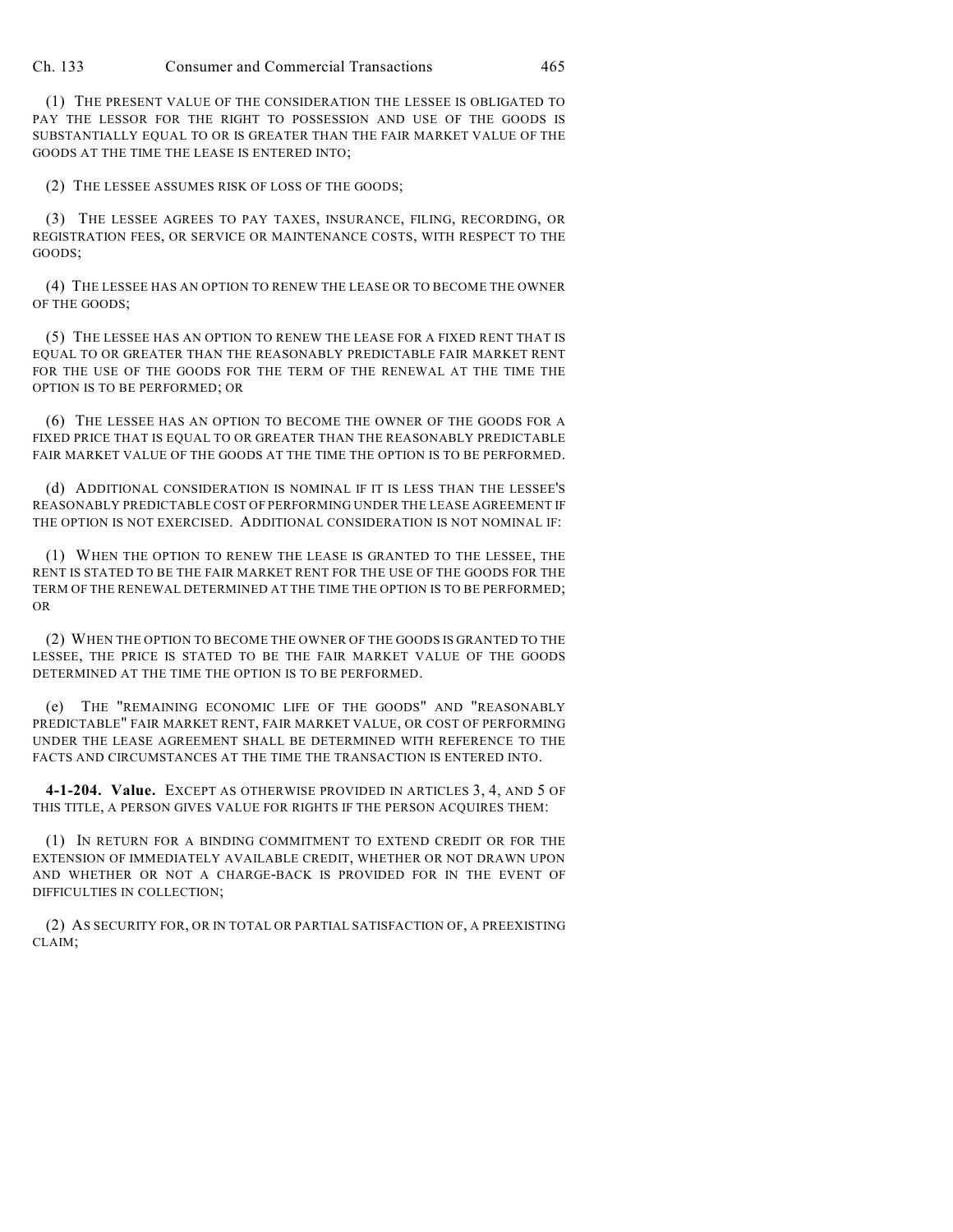(3) BY ACCEPTING DELIVERY UNDER A PREEXISTING CONTRACT FOR PURCHASE; OR

(4) IN RETURN FOR ANY CONSIDERATION SUFFICIENT TO SUPPORT A SIMPLE CONTRACT.

**4-1-205. Reasonable time - seasonableness.** (a) WHETHER A TIME FOR TAKING AN ACTION REQUIRED BY THIS TITLE IS REASONABLE DEPENDS ON THE NATURE, PURPOSE, AND CIRCUMSTANCES OF THE ACTION.

(b) AN ACTION IS TAKEN SEASONABLY IF IT IS TAKEN AT OR WITHIN THE TIME AGREED OR, IF NO TIME IS AGREED, AT OR WITHIN A REASONABLE TIME.

# PART 3 TERRITORIAL APPLICABILITY AND GENERAL RULES

**4-1-301. Territorial applicability - parties' power to choose applicable law.** (a) EXCEPT AS OTHERWISE PROVIDED IN THIS SECTION, WHEN A TRANSACTION BEARS A REASONABLE RELATION TO THIS STATE AND ALSO TO ANOTHER STATE OR NATION THE PARTIES MAY AGREE THAT THE LAW EITHER OF THIS STATE OR OF SUCH OTHER STATE OR NATION SHALL GOVERN THEIR RIGHTS AND DUTIES.

(b) IN THE ABSENCE OF AN AGREEMENT EFFECTIVE UNDER SUBSECTION (a) OF THIS SECTION, AND EXCEPT AS PROVIDED IN SUBSECTION (c) OF THIS SECTION, THE "UNIFORM COMMERCIAL CODE" APPLIES TO TRANSACTIONS BEARING AN APPROPRIATE RELATION TO THIS STATE.

(c) IF ONE OF THE FOLLOWING PROVISIONS OF THE "UNIFORM COMMERCIAL CODE" SPECIFIES THE APPLICABLE LAW, THAT PROVISION GOVERNS AND A CONTRARY AGREEMENT IS EFFECTIVE ONLY TO THE EXTENT PERMITTED BY THE LAW SO SPECIFIED:

- (1) SECTION 4-2-402;
- (2) SECTIONS 4-2.5-105 AND 4-2.5-106;
- (3) SECTION 4-4-102;
- (4) SECTION 4-4.5-507;
- (5) SECTION 4-5-116;
- (6) (Reserved)
- (7) SECTION 4-8-110;
- (8) SECTIONS 4-9-301 TO 4-9-307.

**4-1-302. Variation by agreement.** (a) EXCEPT AS OTHERWISE PROVIDED IN SUBSECTION (b) OF THIS SECTION OR ELSEWHERE IN THIS TITLE, THE EFFECT OF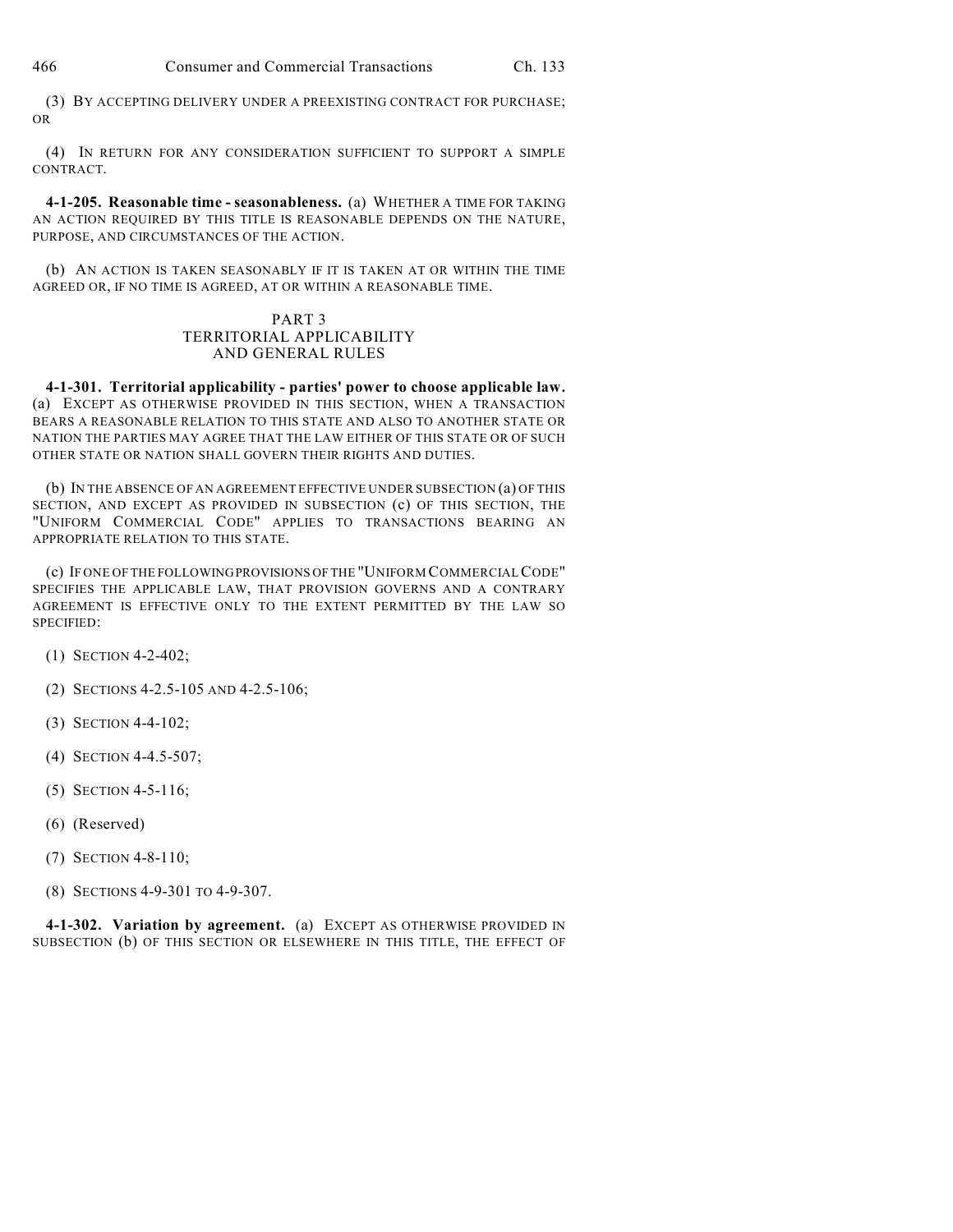PROVISIONS OF THIS TITLE MAY BE VARIED BY AGREEMENT.

(b) THE OBLIGATIONS OF GOOD FAITH, DILIGENCE, REASONABLENESS, AND CARE PRESCRIBED BY THIS TITLE MAY NOT BE DISCLAIMED BY AGREEMENT. THE PARTIES, BY AGREEMENT, MAY DETERMINE THE STANDARDS BY WHICH THE PERFORMANCE OF THOSE OBLIGATIONS IS TO BE MEASURED IF THOSE STANDARDS ARE NOT MANIFESTLY UNREASONABLE. WHENEVER THIS TITLE REQUIRES ANY ACTION TO BE TAKEN WITHIN A REASONABLE TIME, ANY TIME THAT IS NOT MANIFESTLY UNREASONABLE MAY BE FIXED BY AGREEMENT.

(c) THE PRESENCE IN CERTAIN PROVISIONS OF THIS TITLE OF THE PHRASE "UNLESS OTHERWISE AGREED", OR WORDS OF SIMILAR IMPORT, DOES NOT IMPLY THAT THE EFFECT OF OTHER PROVISIONS MAY NOT BE VARIED BY AGREEMENT UNDER THIS SECTION.

**4-1-303. Course of performance, course of dealing, and usage of trade.** (a) A "COURSE OF PERFORMANCE" IS A SEQUENCE OF CONDUCT BETWEEN THE PARTIES TO A PARTICULAR TRANSACTION THAT EXISTS IF:

(1) THE AGREEMENT OF THE PARTIES WITH RESPECT TO THE TRANSACTION INVOLVES REPEATED OCCASIONS FOR PERFORMANCE BY A PARTY; AND

(2) THE OTHER PARTY, WITH KNOWLEDGE OF THE NATURE OF THE PERFORMANCE AND OPPORTUNITY FOR OBJECTION TO IT, ACCEPTS THE PERFORMANCE OR ACQUIESCES IN IT WITHOUT OBJECTION.

(b) A "COURSE OF DEALING" IS A SEQUENCE OF CONDUCT CONCERNING PREVIOUS TRANSACTIONS BETWEEN THE PARTIES TO A PARTICULAR TRANSACTION THAT IS FAIRLY TO BE REGARDED AS ESTABLISHING A COMMON BASIS OF UNDERSTANDING FOR INTERPRETING THEIR EXPRESSIONS AND OTHER CONDUCT.

(c) A "USAGE OF TRADE" IS ANY PRACTICE OR METHOD OF DEALING HAVING SUCH REGULARITY OF OBSERVANCE IN A PLACE, VOCATION, OR TRADE AS TO JUSTIFY AN EXPECTATION THAT IT WILL BE OBSERVED WITH RESPECT TO THE TRANSACTION IN QUESTION. THE EXISTENCE AND SCOPE OF SUCH A USAGE ARE TO BE PROVED AS FACTS. IF IT IS ESTABLISHED THAT SUCH A USAGE IS EMBODIED IN A TRADE CODE OR SIMILAR RECORD, THE INTERPRETATION OF THE RECORD IS A QUESTION OF LAW.

(d) A COURSE OF PERFORMANCE OR COURSE OF DEALING BETWEEN THE PARTIES, OR USAGE OF TRADE IN THE VOCATION OR TRADE IN WHICH THEY ARE ENGAGED OR OF WHICH THEY ARE OR SHOULD BE AWARE, IS RELEVANT IN ASCERTAINING THE MEANING OF THE PARTIES' AGREEMENT, MAY GIVE PARTICULAR MEANING TO SPECIFIC TERMS OF THE AGREEMENT, AND MAY SUPPLEMENT OR QUALIFY THE TERMS OF THE AGREEMENT. A USAGE OF TRADE APPLICABLE IN THE PLACE IN WHICH PART OF THE PERFORMANCE UNDER THE AGREEMENT IS TO OCCUR MAY BE SO UTILIZED AS TO THAT PART OF THE PERFORMANCE.

(e) EXCEPT AS OTHERWISE PROVIDED IN SUBSECTION (f) OF THIS SECTION, THE EXPRESS TERMS OF AN AGREEMENT AND ANY APPLICABLE COURSE OF PERFORMANCE, COURSE OF DEALING, OR USAGE OF TRADE SHALL BE CONSTRUED WHENEVER REASONABLE AS CONSISTENT WITH EACH OTHER. IF SUCH A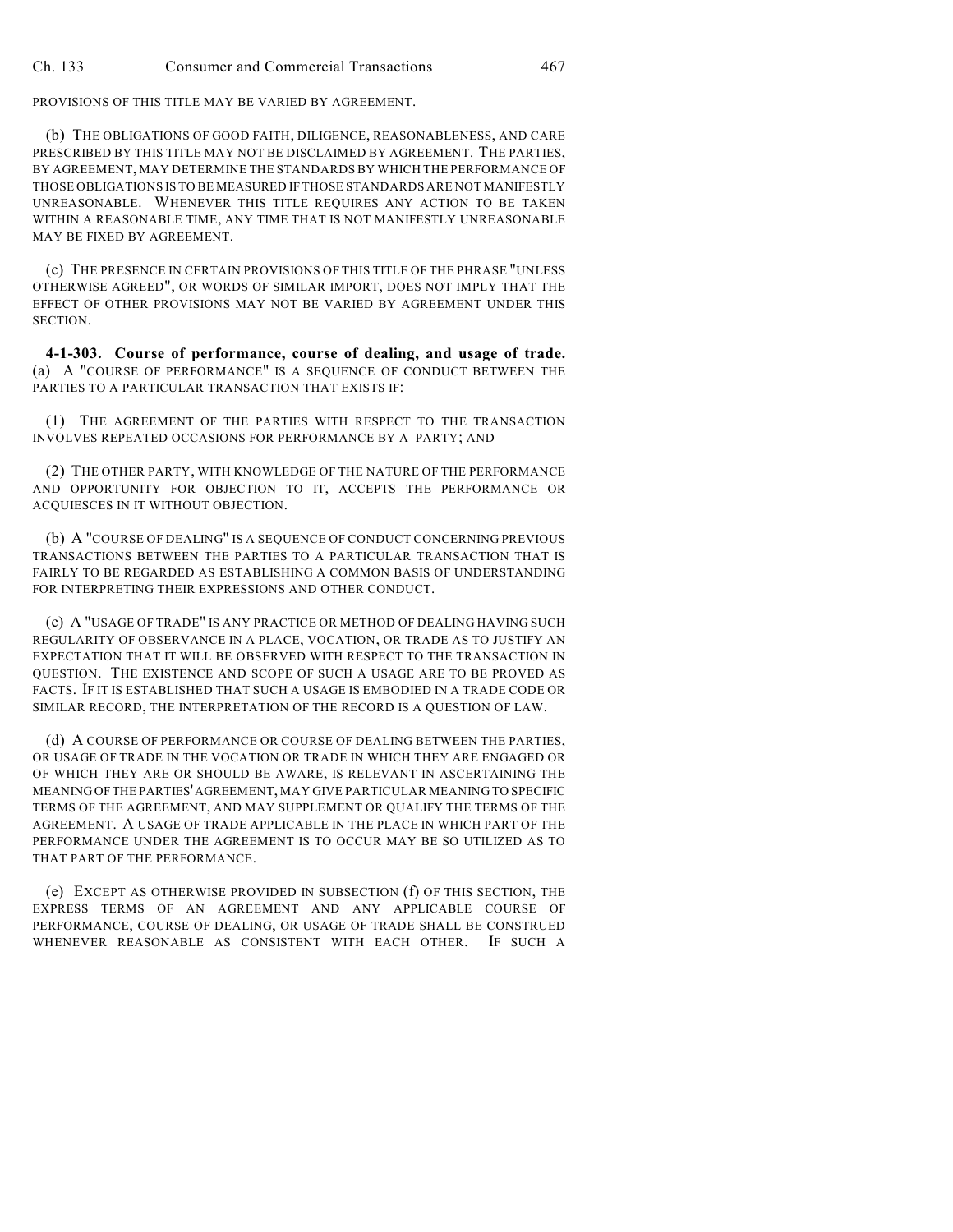CONSTRUCTION IS UNREASONABLE:

(1) EXPRESS TERMS PREVAIL OVER COURSE OF PERFORMANCE, COURSE OF DEALING, AND USAGE OF TRADE;

(2) COURSE OF PERFORMANCE PREVAILS OVER COURSE OF DEALING AND USAGE OF TRADE; AND

(3) COURSE OF DEALING PREVAILS OVER USAGE OF TRADE.

(f) SUBJECT TO SECTION 4-2-209, A COURSE OF PERFORMANCE IS RELEVANT TO SHOW A WAIVER OR MODIFICATION OF ANY TERM INCONSISTENT WITH THE COURSE OF PERFORMANCE.

(g) EVIDENCE OF A RELEVANT USAGE OF TRADE OFFERED BY ONE PARTY IS NOT ADMISSIBLE UNLESS THAT PARTY HAS GIVEN THE OTHER PARTY NOTICE THAT THE COURT FINDS SUFFICIENT TO PREVENT UNFAIR SURPRISE TO THE OTHER PARTY.

**4-1-304. Obligation of good faith.** EVERY CONTRACT OR DUTY WITHIN THIS TITLE IMPOSES AN OBLIGATION OF GOOD FAITH IN ITS PERFORMANCE AND ENFORCEMENT.

**4-1-305. Remedies to be liberally administered.** (a) THE REMEDIES PROVIDED BY THIS TITLE MUST BE LIBERALLY ADMINISTERED TO THE END THAT THE AGGRIEVED PARTY MAY BE PUT IN AS GOOD A POSITION AS IF THE OTHER PARTY HAD FULLY PERFORMED BUT NEITHER CONSEQUENTIAL OR SPECIAL DAMAGES NOR PENAL DAMAGES MAY BE HAD EXCEPT AS SPECIFICALLY PROVIDED IN THIS TITLE OR BY OTHER RULE OF LAW.

(b) ANY RIGHT OR OBLIGATION DECLARED BY THIS TITLE IS ENFORCEABLE BY ACTION UNLESS THE PROVISION DECLARING IT SPECIFIES A DIFFERENT AND LIMITED EFFECT.

**4-1-306. Waiver or renunciation of claim or right after breach.** A CLAIM OR RIGHT ARISING OUT OF AN ALLEGED BREACH MAY BE DISCHARGED IN WHOLE OR IN PART WITHOUT CONSIDERATION BY AGREEMENT OF THE AGGRIEVED PARTY IN AN AUTHENTICATED RECORD.

**4-1-307. Prima facie evidence by third-party documents.** A DOCUMENT IN DUE FORM PURPORTING TO BE A BILL OF LADING, POLICY OR CERTIFICATE OF INSURANCE, OFFICIAL WEIGHER'S OR INSPECTOR'S CERTIFICATE, CONSULAR INVOICE, OR ANY OTHER DOCUMENT AUTHORIZED OR REQUIRED BY THE CONTRACT TO BE ISSUED BY A THIRD PARTY SHALL BE PRIMA FACIE EVIDENCE OF ITS OWN AUTHENTICITY AND GENUINENESS AND OF THE FACTS STATED IN THE DOCUMENT BY THE THIRD PARTY.

**4-1-308. Performance or acceptance under reservation of rights.** (a) A PARTY THAT WITH EXPLICIT RESERVATION OF RIGHTS PERFORMS OR PROMISES PERFORMANCE OR ASSENTS TO PERFORMANCE IN A MANNER DEMANDED OR OFFERED BY THE OTHER PARTY DOES NOT THEREBY PREJUDICE THE RIGHTS RESERVED. SUCH WORDS AS "WITHOUT PREJUDICE", "UNDER PROTEST", OR THE LIKE ARE SUFFICIENT.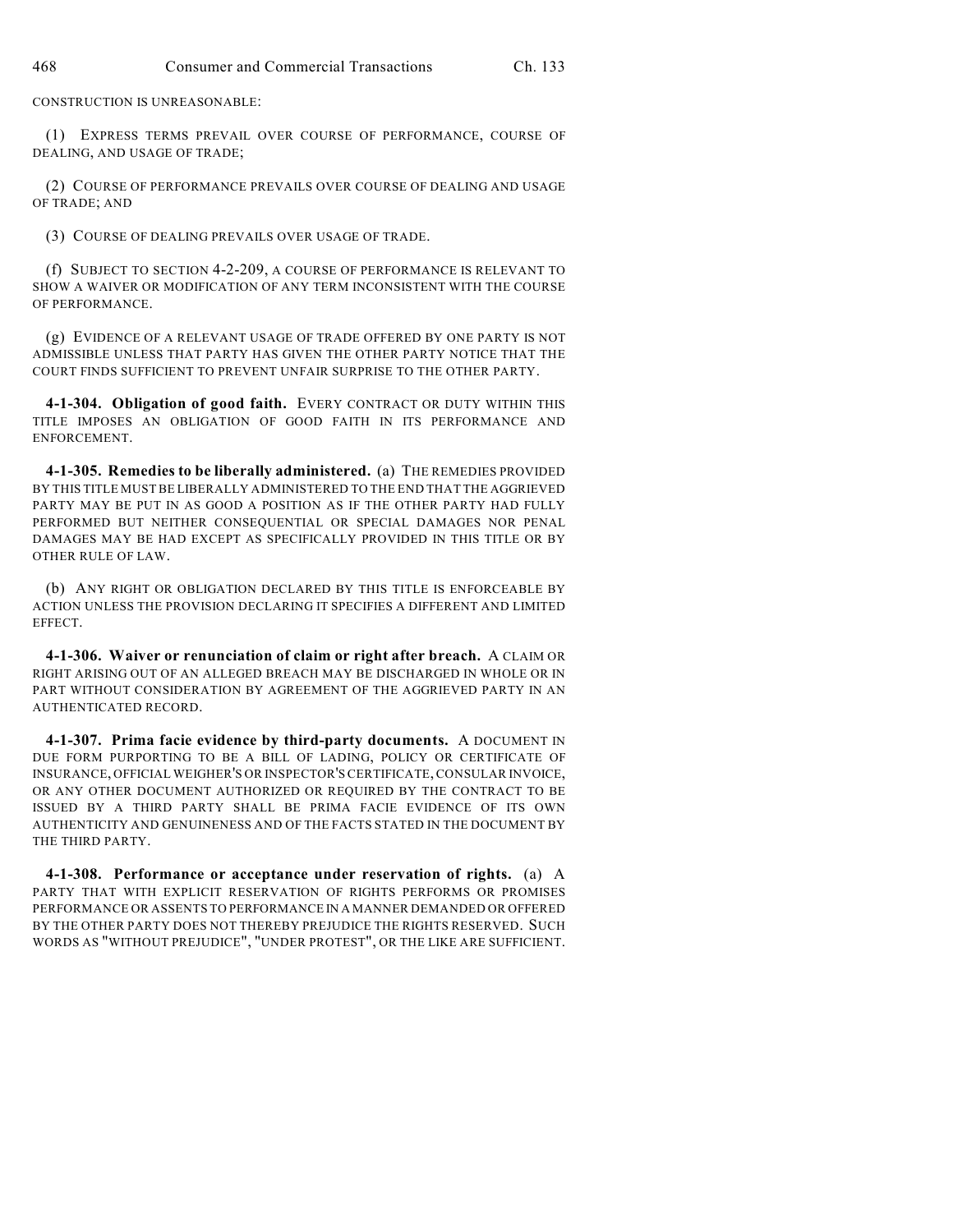(b) SUBSECTION (a) OF THIS SECTION DOES NOT APPLY TO AN ACCORD AND SATISFACTION.

**4-1-309. Option to accelerate at will.** A TERM PROVIDING THAT ONE PARTY OR THAT PARTY'S SUCCESSOR IN INTEREST MAY ACCELERATE PAYMENT OR PERFORMANCE OR REQUIRE COLLATERAL OR ADDITIONAL COLLATERAL "AT WILL" OR WHEN THE PARTY "DEEMS ITSELF INSECURE", OR WORDS OF SIMILAR IMPORT, MEANS THAT THE PARTY HAS POWER TO DO SO ONLY IF THAT PARTY IN GOOD FAITH BELIEVES THAT THE PROSPECT OF PAYMENT OR PERFORMANCE IS IMPAIRED. THE BURDEN OF ESTABLISHING LACK OF GOOD FAITH IS ON THE PARTY AGAINST WHICH THE POWER HAS BEEN EXERCISED.

**4-1-310. Subordinated obligations.** AN OBLIGATION MAY BE ISSUED AS SUBORDINATED TO PERFORMANCE OF ANOTHER OBLIGATION OF THE PERSON OBLIGATED, OR A CREDITOR MAY SUBORDINATE ITS RIGHT TO PERFORMANCE OF AN OBLIGATION BY AGREEMENT WITH EITHER THE PERSON OBLIGATED OR ANOTHER CREDITOR OF THE PERSON OBLIGATED. SUBORDINATION DOES NOT CREATE A SECURITY INTEREST AS AGAINST EITHER THE COMMON DEBTOR OR A SUBORDINATED CREDITOR.

**SECTION 2.** Article 7 of title 4, Colorado Revised Statutes, is REPEALED AND REENACTED, WITH AMENDMENTS, to read:

# **ARTICLE 7 Documents of Title**

## PART 1 GENERAL

**4-7-101. Short title.** THIS ARTICLE SHALL BE KNOWN AND MAY BE CITED AS THE "UNIFORM COMMERCIAL CODE - DOCUMENTS OF TITLE".

**4-7-102. Definitions and index of definitions.** (a) IN THIS ARTICLE, UNLESS THE CONTEXT OTHERWISE REQUIRES:

(1) "BAILEE" MEANS A PERSON THAT BY A WAREHOUSE RECEIPT, BILL OF LADING, OR OTHER DOCUMENT OF TITLE ACKNOWLEDGES POSSESSION OF GOODS AND CONTRACTS TO DELIVER THEM.

(2) "CARRIER" MEANS A PERSON THAT ISSUES A BILL OF LADING.

(3) "CONSIGNEE" MEANS A PERSON NAMED IN A BILL OF LADING TO WHICH OR TO WHOSE ORDER THE BILL PROMISES DELIVERY.

(4) "CONSIGNOR" MEANS A PERSON NAMED IN A BILL OF LADING AS THE PERSON FROM WHICH THE GOODS HAVE BEEN RECEIVED FOR SHIPMENT.

(5) "DELIVERY ORDER" MEANS A RECORD THAT CONTAINS AN ORDER TO DELIVER GOODS DIRECTED TO A WAREHOUSE, CARRIER, OR OTHER PERSON THAT IN THE ORDINARY COURSE OF BUSINESS ISSUES WAREHOUSE RECEIPTS OR BILLS OF LADING.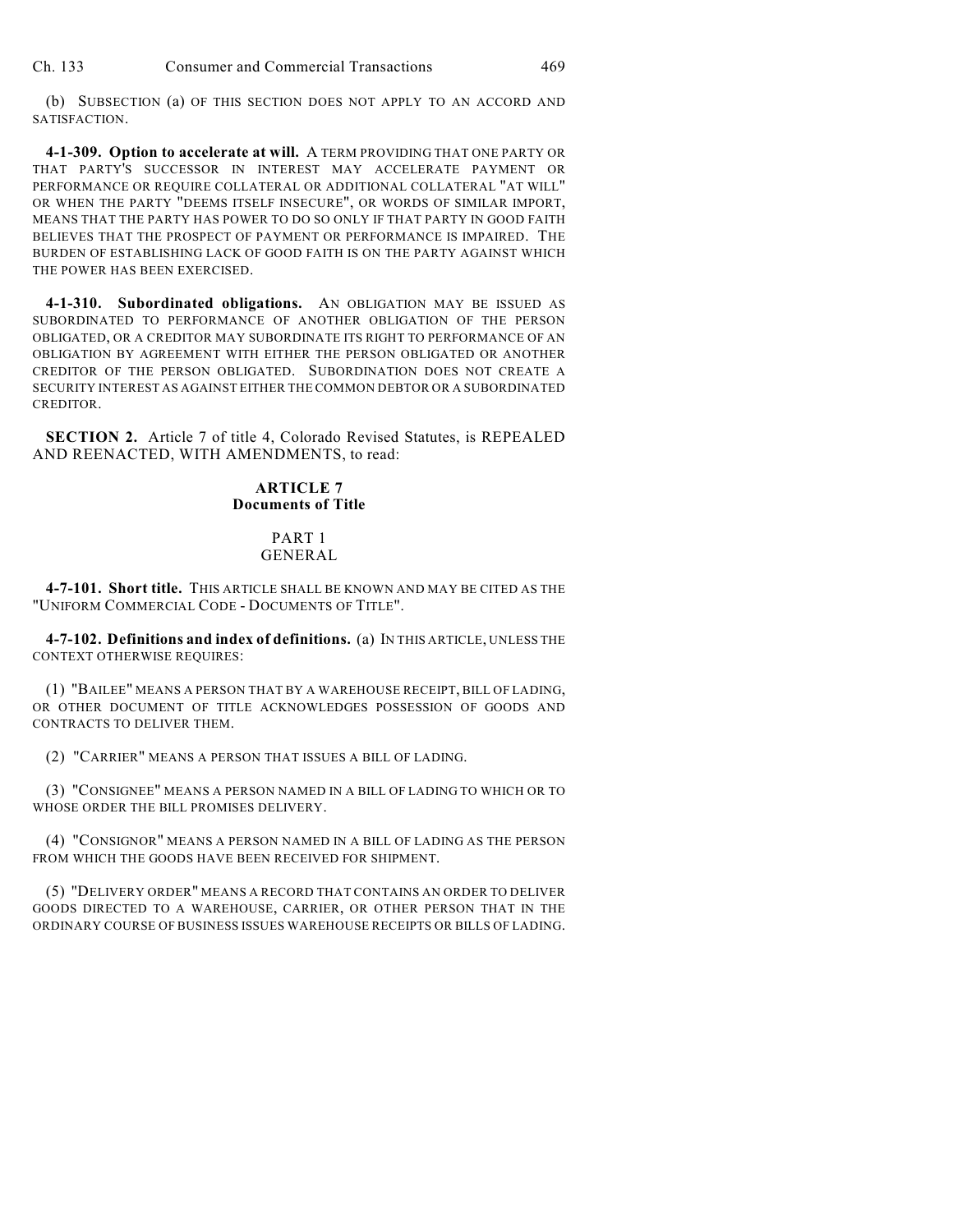(6) "GOOD FAITH" MEANS HONESTY IN FACT AND THE OBSERVANCE OF REASONABLE COMMERCIAL STANDARDS OF FAIR DEALING.

(7) "GOODS" MEANS ALL THINGS THAT ARE TREATED AS MOVABLE FOR THE PURPOSES OF A CONTRACT FOR STORAGE OR TRANSPORTATION.

(8) "ISSUER" MEANS A BAILEE THAT ISSUES A DOCUMENT OF TITLE OR, IN THE CASE OF AN UNACCEPTED DELIVERY ORDER, THE PERSON THAT ORDERS THE POSSESSOR OF GOODS TO DELIVER. THE TERM INCLUDES A PERSON FOR WHICH AN AGENT OR EMPLOYEE PURPORTS TO ACT IN ISSUING A DOCUMENT IF THE AGENT OR EMPLOYEE HAS REAL OR APPARENT AUTHORITY TO ISSUE DOCUMENTS, EVEN IF THE ISSUER DID NOT RECEIVE ANY GOODS, THE GOODS WERE MISDESCRIBED, OR IN ANY OTHER RESPECT THE AGENT OR EMPLOYEE VIOLATED THE ISSUER'S INSTRUCTIONS.

(9) "PERSON ENTITLED UNDER THE DOCUMENT" MEANS THE HOLDER, IN THE CASE OF A NEGOTIABLE DOCUMENT OF TITLE, OR THE PERSON TO WHICH DELIVERY OF THE GOODS IS TO BE MADE BY THE TERMS OF, OR PURSUANT TO INSTRUCTIONS IN A RECORD UNDER, A NONNEGOTIABLE DOCUMENT OF TITLE.

(10) "RECORD" MEANS INFORMATION THAT IS INSCRIBED ON A TANGIBLE MEDIUM OR THAT IS STORED IN AN ELECTRONIC OR OTHER MEDIUM AND IS RETRIEVABLE IN PERCEIVABLE FORM.

(11) "SHIPPER" MEANS A PERSON THAT ENTERS INTO A CONTRACT OF TRANSPORTATION WITH A CARRIER.

(12) "SIGN" MEANS, WITH PRESENT INTENT TO AUTHENTICATE OR ADOPT A RECORD:

(A) TO EXECUTE OR ADOPT A TANGIBLE SYMBOL; OR

(B) TO ATTACH TO OR LOGICALLY ASSOCIATE WITH THE RECORD AN ELECTRONIC SOUND, SYMBOL, OR PROCESS.

(13) "WAREHOUSE" MEANS A PERSON ENGAGED IN THE BUSINESS OF STORING GOODS FOR HIRE.

(b) DEFINITIONS IN OTHER ARTICLES APPLYING TO THIS ARTICLE AND THE SECTIONS IN WHICH THEY APPEAR ARE:

(1) "CONTRACT FOR SALE", SECTION 4-2-106;

(2) "LESSEE IN ORDINARY COURSE OF BUSINESS", SECTION 4-2.5-103;

(3) "'RECEIPT' OF GOODS", SECTION 4-2-103.

(c) IN ADDITION, ARTICLE 1 OF THIS TITLE CONTAINS GENERAL DEFINITIONS AND PRINCIPLES OF CONSTRUCTION AND INTERPRETATION APPLICABLE THROUGHOUT THIS ARTICLE.

#### **4-7-103. Relation of article to treaty or statute.** (a) THIS ARTICLE IS SUBJECT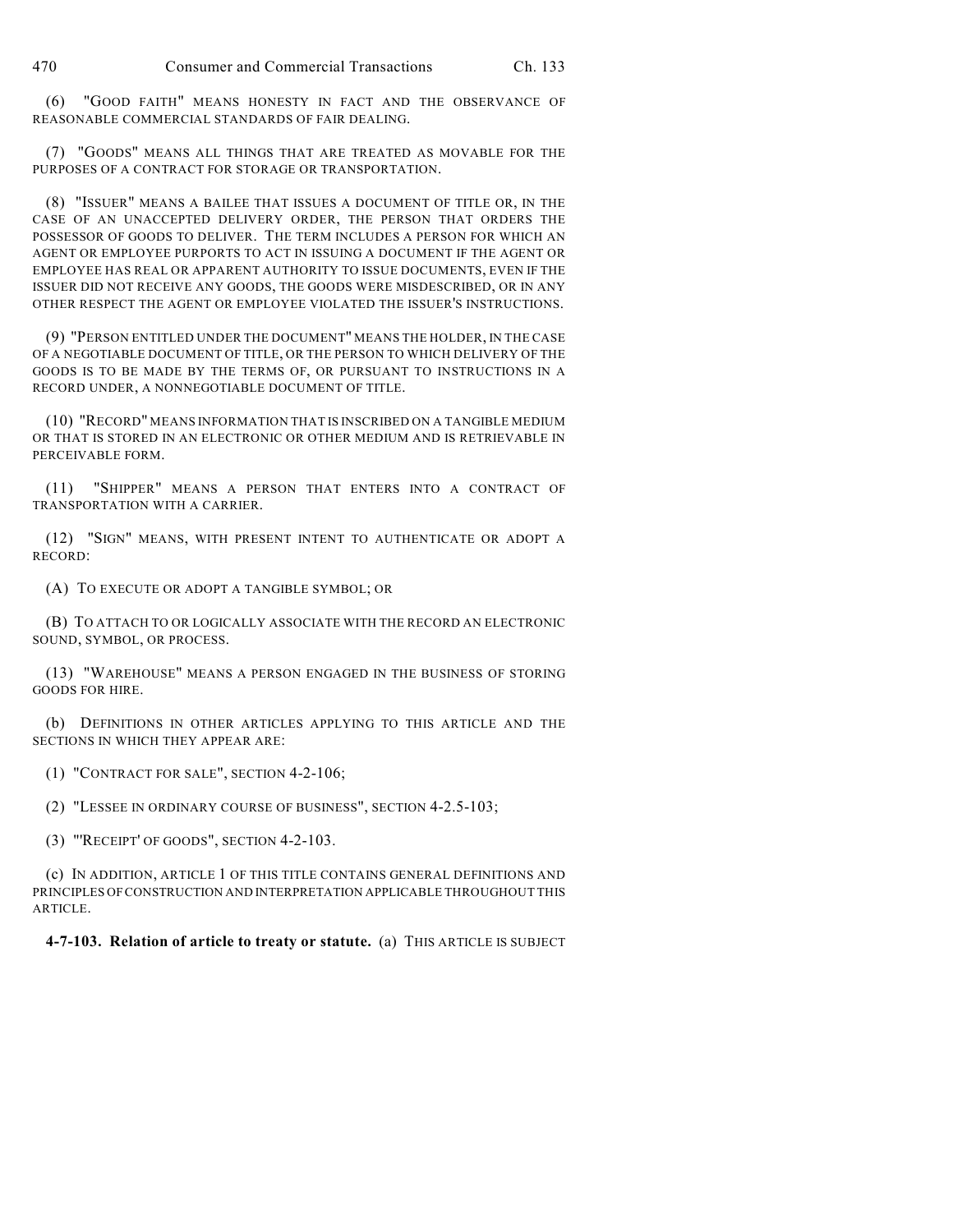TO ANY TREATY OR STATUTE OF THE UNITED STATES OR A REGULATORY STATUTE OF THIS STATE TO THE EXTENT THE TREATY, STATUTE, OR REGULATORY STATUTE IS APPLICABLE.

(b) THIS ARTICLE DOES NOT REPEAL OR MODIFY ANY LAW PRESCRIBING THE FORM OR CONTENTS OF A DOCUMENT OF TITLE OR THE SERVICES OR FACILITIES TO BE AFFORDED BY A BAILEE, OR OTHERWISE REGULATING A BAILEE'S BUSINESSES IN RESPECTS NOT SPECIFICALLY TREATED IN THIS ARTICLE. HOWEVER, VIOLATION OF THESE LAWS DOES NOT AFFECT THE STATUS OF A DOCUMENT OF TITLE THAT OTHERWISE COMPLIES WITH THE DEFINITION OF A DOCUMENT OF TITLE.

**4-7-104. Negotiable and nonnegotiable document of title.** (a) A DOCUMENT OF TITLE IS NEGOTIABLE IF, BY ITS TERMS, THE GOODS ARE TO BE DELIVERED TO THE BEARER OR TO THE ORDER OF A NAMED PERSON.

(b) A DOCUMENT OF TITLE, OTHER THAN ONE DESCRIBED IN SUBSECTION (a) OF THIS SECTION, IS NONNEGOTIABLE. A BILL OF LADING THAT STATES THAT THE GOODS ARE CONSIGNED TO A NAMED PERSON IS NOT MADE NEGOTIABLE BY A PROVISION THAT THE GOODS ARE TO BE DELIVERED ONLY AGAINST AN ORDER IN A RECORD SIGNED BY THE SAME OR ANOTHER NAMED PERSON.

(c) A DOCUMENT OF TITLE IS NONNEGOTIABLE IF, AT THE TIME IT IS ISSUED, THE DOCUMENT HAS A CONSPICUOUS LEGEND, HOWEVER EXPRESSED, THAT IT IS NONNEGOTIABLE.

**4-7-105. Reissuance in alternative medium.** (a) UPON REQUEST OF A PERSON ENTITLED UNDER AN ELECTRONIC DOCUMENT OF TITLE, THE ISSUER OF THE ELECTRONIC DOCUMENT MAY ISSUE A TANGIBLE DOCUMENT OF TITLE AS A SUBSTITUTE FOR THE ELECTRONIC DOCUMENT IF:

(1) THE PERSON ENTITLED UNDER THE ELECTRONIC DOCUMENT SURRENDERS CONTROL OF THE DOCUMENT TO THE ISSUER; AND

(2) THE TANGIBLE DOCUMENT, WHEN ISSUED, CONTAINS A STATEMENT THAT IT IS ISSUED IN SUBSTITUTION FOR THE ELECTRONIC DOCUMENT.

(b) UPON ISSUANCE OF A TANGIBLE DOCUMENT OF TITLE IN SUBSTITUTION FOR AN ELECTRONIC DOCUMENT OF TITLE IN ACCORDANCE WITH SUBSECTION (a) OF THIS SECTION:

(1) THE ELECTRONIC DOCUMENT CEASES TO HAVE ANY EFFECT OR VALIDITY; AND

(2) THE PERSON THAT PROCURED ISSUANCE OF THE TANGIBLE DOCUMENT WARRANTS TO ALL SUBSEQUENT PERSONS ENTITLED UNDER THE TANGIBLE DOCUMENT THAT THE WARRANTOR WAS A PERSON ENTITLED UNDER THE ELECTRONIC DOCUMENT WHEN THE WARRANTOR SURRENDERED CONTROL OF THE ELECTRONIC DOCUMENT TO THE ISSUER.

(c) UPON REQUEST OF A PERSON ENTITLED UNDER A TANGIBLE DOCUMENT OF TITLE, THE ISSUER OF THE TANGIBLE DOCUMENT MAY ISSUE AN ELECTRONIC DOCUMENT OF TITLE AS A SUBSTITUTE FOR THE TANGIBLE DOCUMENT IF: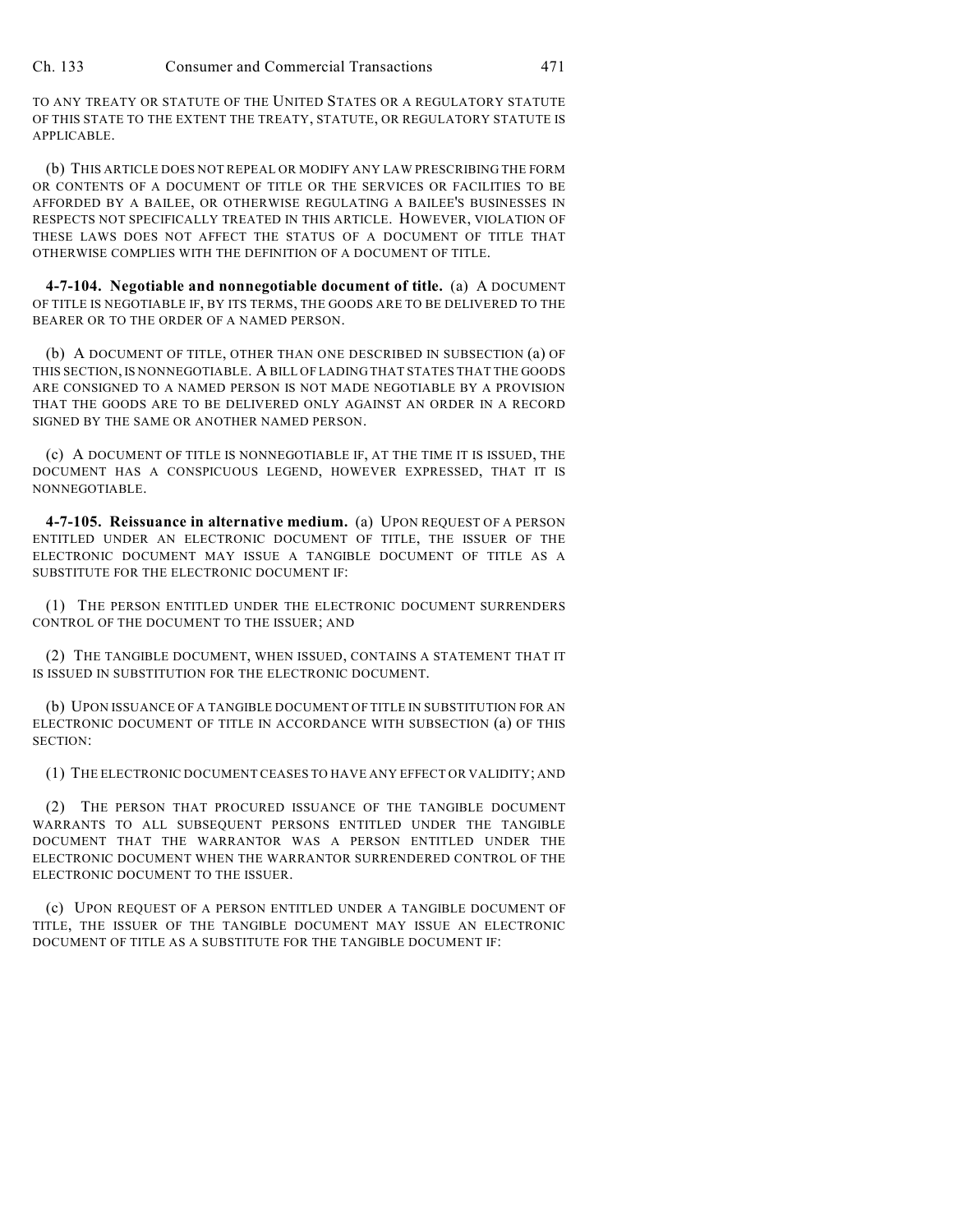(1) THE PERSON ENTITLED UNDER THE TANGIBLE DOCUMENT SURRENDERS POSSESSION OF THE DOCUMENT TO THE ISSUER; AND

(2) THE ELECTRONIC DOCUMENT, WHEN ISSUED, CONTAINS A STATEMENT THAT IT IS ISSUED IN SUBSTITUTION FOR THE TANGIBLE DOCUMENT.

(d) UPON ISSUANCE OF THE ELECTRONIC DOCUMENT OF TITLE IN SUBSTITUTION FOR A TANGIBLE DOCUMENT OF TITLE IN ACCORDANCE WITH SUBSECTION (c) OF THIS SECTION:

(1) THE TANGIBLE DOCUMENT CEASES TO HAVE ANY EFFECT OR VALIDITY; AND

(2) THE PERSON THAT PROCURED ISSUANCE OF THE ELECTRONIC DOCUMENT WARRANTS TO ALL SUBSEQUENT PERSONS ENTITLED UNDER THE ELECTRONIC DOCUMENT THAT THE WARRANTOR WAS A PERSON ENTITLED UNDER THE TANGIBLE DOCUMENT WHEN THE WARRANTOR SURRENDERED POSSESSION OF THE TANGIBLE DOCUMENT TO THE ISSUER.

**4-7-106. Control of electronic document of title.** (a) A PERSON HAS CONTROL OF AN ELECTRONIC DOCUMENT OF TITLE IF A SYSTEM EMPLOYED FOR EVIDENCING THE TRANSFER OF INTERESTS IN THE ELECTRONIC DOCUMENT RELIABLY ESTABLISHES THAT PERSON AS THE PERSON TO WHICH THE ELECTRONIC DOCUMENT WAS ISSUED OR TRANSFERRED.

(b) A SYSTEM SATISFIES SUBSECTION (a) OF THIS SECTION, AND A PERSON IS DEEMED TO HAVE CONTROL OF AN ELECTRONIC DOCUMENT OF TITLE, IF THE DOCUMENT IS CREATED, STORED, AND ASSIGNED IN SUCH A MANNER THAT:

(1) A SINGLE AUTHORITATIVE COPY OF THE DOCUMENT EXISTS THAT IS UNIQUE, IDENTIFIABLE, AND, EXCEPT AS OTHERWISE PROVIDED IN PARAGRAPHS (4), (5), AND (6) OF THIS SUBSECTION (b), UNALTERABLE;

(2) THE AUTHORITATIVE COPY IDENTIFIES THE PERSON ASSERTING CONTROL AS:

(A) THE PERSON TO WHICH THE DOCUMENT WAS ISSUED; OR

(B) IF THE AUTHORITATIVE COPY INDICATES THAT THE DOCUMENT HAS BEEN TRANSFERRED, THE PERSON TO WHICH THE DOCUMENT WAS MOST RECENTLY TRANSFERRED;

(3) THE AUTHORITATIVE COPY IS COMMUNICATED TO AND MAINTAINED BY THE PERSON ASSERTING CONTROL OR ITS DESIGNATED CUSTODIAN;

(4) COPIES OR AMENDMENTS THAT ADD OR CHANGE AN IDENTIFIED ASSIGNEE OF THE AUTHORITATIVE COPY CAN BE MADE ONLY WITH THE CONSENT OF THE PERSON ASSERTING CONTROL;

(5) EACH COPY OF THE AUTHORITATIVE COPY AND ANY COPY OF A COPY IS READILY IDENTIFIABLE AS A COPY THAT IS NOT THE AUTHORITATIVE COPY; AND

(6) ANY AMENDMENT OF THE AUTHORITATIVE COPY IS READILY IDENTIFIABLE AS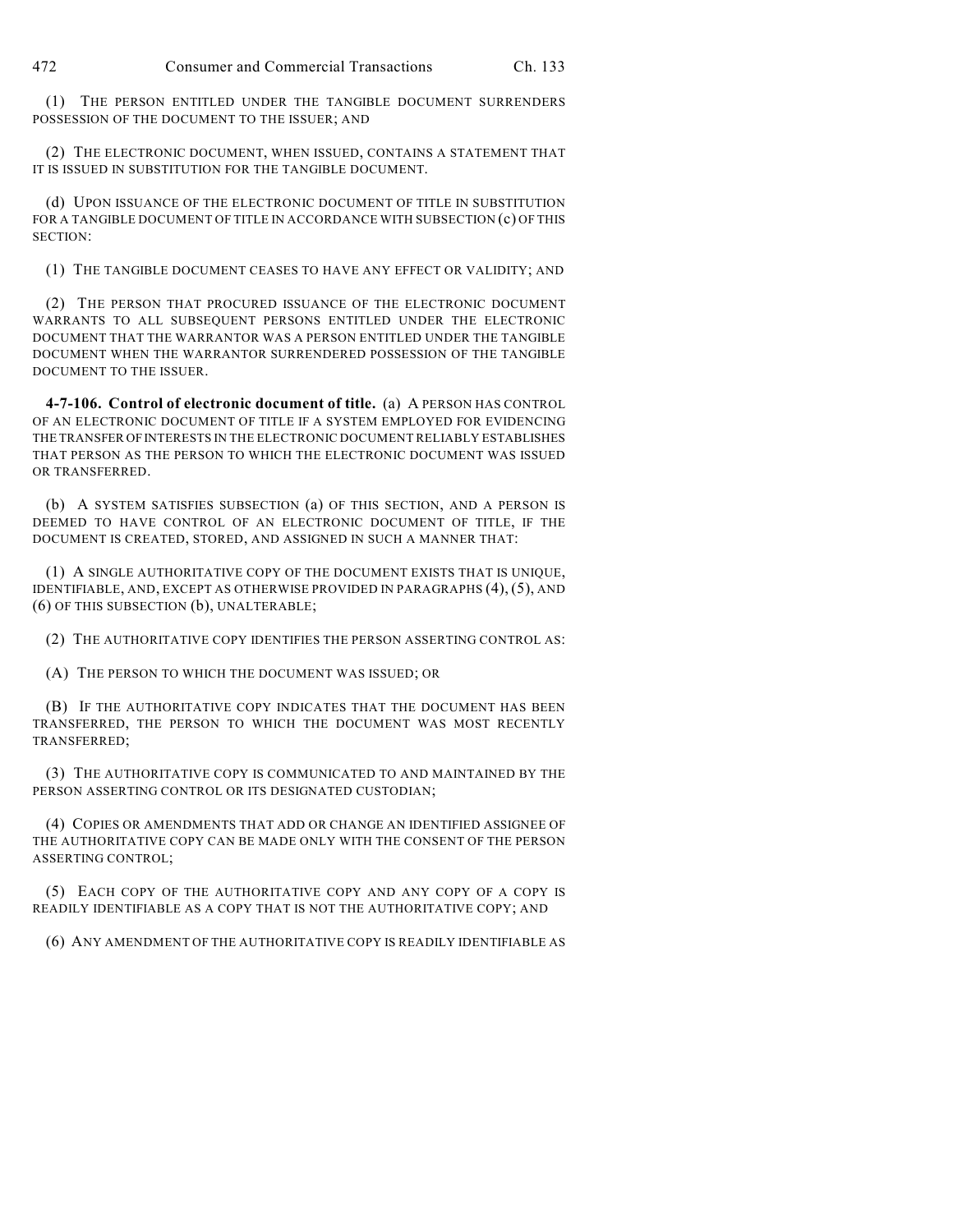AUTHORIZED OR UNAUTHORIZED.

**4-7-107. Relation to federal "Electronic Signatures in Global and National Commerce Act".** THIS ARTICLE MODIFIES, LIMITS, AND SUPERSEDES THE FEDERAL "ELECTRONIC SIGNATURES IN GLOBAL AND NATIONAL COMMERCE ACT", 15 U.S.C. SEC. 7001 ET SEQ., BUT DOES NOT MODIFY, LIMIT, OR SUPERSEDE SECTION 101 (c) OF THAT ACT, CODIFIED AT 15 U.S.C. SEC. 7001 (c), OR AUTHORIZE ELECTRONIC DELIVERY OF ANY OF THE NOTICES DESCRIBED IN SECTION 103 (b) OF THAT ACT, CODIFIED AT 15 U.S.C. SEC. 7003 (b).

#### PART 2

## WAREHOUSE RECEIPTS - SPECIAL PROVISIONS

**4-7-201. Person that may issue a warehouse receipt - storage under bond.** (a) A WAREHOUSE RECEIPT MAY BE ISSUED BY ANY WAREHOUSE.

(b) IF GOODS, INCLUDING DISTILLED SPIRITS AND AGRICULTURAL COMMODITIES, ARE STORED UNDER A STATUTE REQUIRING A BOND AGAINST WITHDRAWAL OR A LICENSE FOR THE ISSUANCE OF RECEIPTS IN THE NATURE OF WAREHOUSE RECEIPTS, A RECEIPT ISSUED FOR THE GOODS IS DEEMED TO BE A WAREHOUSE RECEIPT EVEN IF ISSUED BY A PERSON THAT IS THE OWNER OF THE GOODS AND IS NOT A WAREHOUSE.

**4-7-202. Form of warehouse receipt.** (a) A WAREHOUSE RECEIPT NEED NOT BE IN ANY PARTICULAR FORM.

(b) UNLESS A WAREHOUSE RECEIPT PROVIDES FOR EACH OF THE FOLLOWING, THE WAREHOUSE IS LIABLE FOR DAMAGES CAUSED TO A PERSON INJURED BY THE OMISSION:

(1) THE LOCATION OF THE WAREHOUSE FACILITY WHERE THE GOODS ARE STORED;

(2) THE DATE OF ISSUE OF THE RECEIPT;

(3) THE UNIQUE IDENTIFICATION CODE OF THE RECEIPT;

(4) A STATEMENT WHETHER THE GOODS RECEIVED WILL BE DELIVERED TO THE BEARER, TO A NAMED PERSON, OR TO A NAMED PERSON OR ON ITS ORDER;

(5) THE RATE OF STORAGE AND HANDLING CHARGES, BUT IF GOODS ARE STORED UNDER A FIELD WAREHOUSING ARRANGEMENT, A STATEMENT OF THAT FACT IS SUFFICIENT ON A NONNEGOTIABLE RECEIPT;

(6) A DESCRIPTION OF THE GOODS OR THE PACKAGES CONTAINING THEM;

(7) THE SIGNATURE OF THE WAREHOUSE OR ITS AGENT;

(8) IF THE RECEIPT IS ISSUED FOR GOODS THAT THE WAREHOUSE OWNS, EITHER SOLELY, JOINTLY, OR IN COMMON WITH OTHERS, THE FACT OF THAT OWNERSHIP; AND

(9) A STATEMENT OF THE AMOUNT OF ADVANCES MADE AND OF LIABILITIES INCURRED FOR WHICH THE WAREHOUSE CLAIMS A LIEN OR SECURITY INTEREST, BUT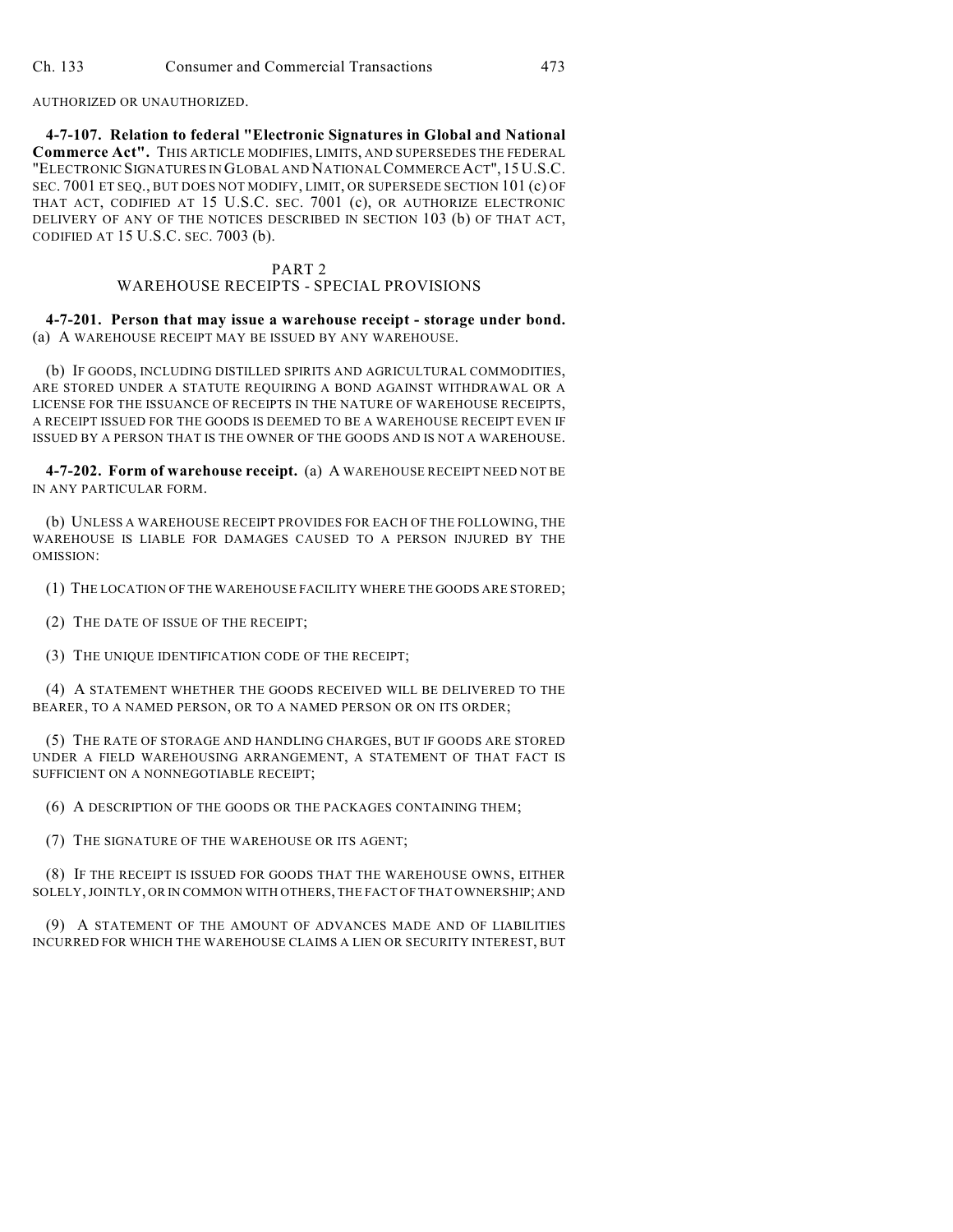IF THE PRECISE AMOUNT OF ADVANCES MADE OR OF LIABILITIES INCURRED IS, AT THE TIME OF THE ISSUE OF THE RECEIPT, UNKNOWN TO THE WAREHOUSE OR TO ITS AGENT THAT ISSUED THE RECEIPT, A STATEMENT OF THE FACT THAT ADVANCES HAVE BEEN MADE OR LIABILITIES INCURRED AND THE PURPOSE OF THE ADVANCES OR LIABILITIES IS SUFFICIENT.

(c) A WAREHOUSE MAY INSERT IN ITS RECEIPT ANY TERMS THAT ARE NOT CONTRARY TO THE PROVISIONS OF THIS TITLE AND DO NOT IMPAIR ITS OBLIGATION OF DELIVERY UNDER SECTION 4-7-403 OR ITS DUTY OF CARE UNDER SECTION 4-7-204. ANY CONTRARY PROVISIONS ARE INEFFECTIVE.

**4-7-203. Liability for nonreceipt or misdescription.** A PARTY TO OR PURCHASER FOR VALUE IN GOOD FAITH OF A DOCUMENT OF TITLE, OTHER THAN A BILL OF LADING, THAT RELIES UPON THE DESCRIPTION OF THE GOODS IN THE DOCUMENT MAY RECOVER FROM THE ISSUER DAMAGES CAUSED BY THE NONRECEIPT OR MISDESCRIPTION OF THE GOODS, EXCEPT TO THE EXTENT THAT:

(1) THE DOCUMENT CONSPICUOUSLY INDICATES THAT THE ISSUER DOES NOT KNOW WHETHER ALL OR PART OF THE GOODS IN FACT WERE RECEIVED OR CONFORM TO THE DESCRIPTION, SUCH AS A CASE IN WHICH THE DESCRIPTION IS IN TERMS OF MARKS OR LABELS OR KIND, QUANTITY, OR CONDITION, OR THE RECEIPT OR DESCRIPTION IS QUALIFIED BY "CONTENTS, CONDITION, AND QUALITY UNKNOWN", "SAID TO CONTAIN", OR WORDS OF SIMILAR IMPORT, IF THE INDICATION IS TRUE; OR

(2) THE PARTY OR PURCHASER OTHERWISE HAS NOTICE OF THE NONRECEIPT OR MISDESCRIPTION.

**4-7-204. Duty of care - contractual limitation of warehouse's liability.** (a) A WAREHOUSE IS LIABLE FOR DAMAGES FOR LOSS OF OR INJURY TO THE GOODS CAUSED BY ITS FAILURE TO EXERCISE CARE WITH REGARD TO THE GOODS THAT A REASONABLY CAREFUL PERSON WOULD EXERCISE UNDER SIMILAR CIRCUMSTANCES. HOWEVER, UNLESS OTHERWISE AGREED, THE WAREHOUSE IS NOT LIABLE FOR DAMAGES THAT COULD NOT HAVE BEEN AVOIDED BY THE EXERCISE OF THAT CARE.

(b) DAMAGES MAY BE LIMITED BY A TERM IN THE WAREHOUSE RECEIPT OR STORAGE AGREEMENT LIMITING THE AMOUNT OF LIABILITY IN CASE OF LOSS OR DAMAGE BEYOND WHICH THE WAREHOUSE IS NOT LIABLE. NO SUCH LIMITATION IS EFFECTIVE WITH RESPECT TO THE WAREHOUSE'S LIABILITY FOR CONVERSION TO ITS OWN USE. THE WAREHOUSE'S LIABILITY, ON REQUEST OF THE BAILOR IN A RECORD AT THE TIME OF SIGNING SUCH STORAGE AGREEMENT OR WITHIN A REASONABLE TIME AFTER RECEIPT OF THE WAREHOUSE RECEIPT, MAY BE INCREASED ON PART OR ALL OF THE GOODS COVERED BY THE STORAGE AGREEMENT OR THE WAREHOUSE RECEIPT. IN THIS EVENT, INCREASED RATES MAY BE CHARGED BASED ON AN INCREASED VALUATION OF THE GOODS.

(c) REASONABLE PROVISIONS AS TO THE TIME AND MANNER OF PRESENTING CLAIMS AND COMMENCING ACTIONS BASED ON THE BAILMENT MAY BE INCLUDED IN THE WAREHOUSE RECEIPT OR STORAGE AGREEMENT.

**4-7-205. Title under warehouse receipt defeated in certain cases.** A BUYER IN ORDINARY COURSE OF BUSINESS OF FUNGIBLE GOODS SOLD AND DELIVERED BY A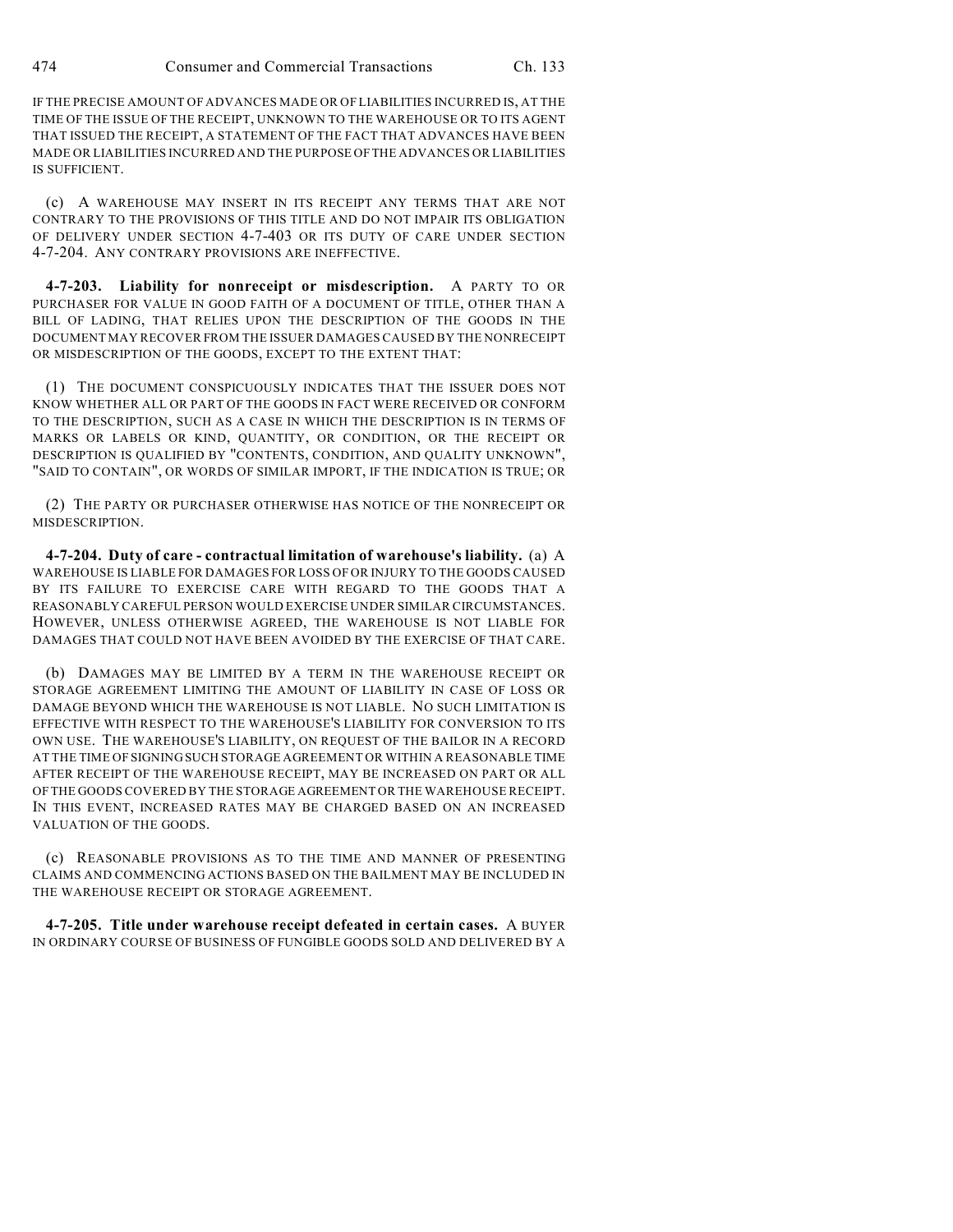WAREHOUSE THAT IS ALSO IN THE BUSINESS OF BUYING AND SELLING SUCH GOODS TAKES THE GOODS FREE OF ANY CLAIM UNDER A WAREHOUSE RECEIPT EVEN IF THE RECEIPT IS NEGOTIABLE AND HAS BEEN DULY NEGOTIATED.

**4-7-206. Termination of storage at warehouse's option.** (a) A WAREHOUSE, BY GIVING NOTICE TO THE PERSON ON WHOSE ACCOUNT THE GOODS ARE HELD AND ANY OTHER PERSON KNOWN TO CLAIM AN INTEREST IN THE GOODS, MAY REQUIRE PAYMENT OF ANY CHARGES AND REMOVAL OF THE GOODS FROM THE WAREHOUSE AT THE TERMINATION OF THE PERIOD OF STORAGE FIXED BY THE DOCUMENT OF TITLE OR, IF A PERIOD IS NOT FIXED, WITHIN A STATED PERIOD NOT LESS THAN THIRTY DAYS AFTER THE WAREHOUSE GIVES NOTICE. IF THE GOODS ARE NOT REMOVED BEFORE THE DATE SPECIFIED IN THE NOTICE, THE WAREHOUSE MAY SELL THEM PURSUANT TO SECTION 4-7-210.

(b) IF A WAREHOUSE IN GOOD FAITH BELIEVES THAT GOODS ARE ABOUT TO DETERIORATE OR DECLINE IN VALUE TO LESS THAN THE AMOUNT OF ITS LIEN WITHIN THE TIME PROVIDED IN SUBSECTION (a) OF THIS SECTION AND SECTION 4-7-210, THE WAREHOUSE MAY SPECIFY IN THE NOTICE GIVEN UNDER SUBSECTION (a) OF THIS SECTION ANY REASONABLE SHORTER TIME FOR REMOVAL OF THE GOODS AND, IF THE GOODS ARE NOT REMOVED, MAY SELL THEM AT PUBLIC SALE HELD NOT LESS THAN ONE WEEK AFTER A SINGLE ADVERTISEMENT OR POSTING.

(c) IF, AS A RESULT OF A QUALITY OR CONDITION OF THE GOODS OF WHICH THE WAREHOUSE DID NOT HAVE NOTICE AT THE TIME OF DEPOSIT, THE GOODS ARE A HAZARD TO OTHER PROPERTY, THE WAREHOUSE FACILITIES, OR OTHER PERSONS, THE WAREHOUSE MAY SELL THE GOODS AT PUBLIC OR PRIVATE SALE WITHOUT ADVERTISEMENT OR POSTING ON REASONABLE NOTIFICATION TO ALL PERSONS KNOWN TO CLAIM AN INTEREST IN THE GOODS. IF THE WAREHOUSE, AFTER A REASONABLE EFFORT, IS UNABLE TO SELL THE GOODS, IT MAY DISPOSE OF THEM IN ANY LAWFUL MANNER AND DOES NOT INCUR LIABILITY BY REASON OF THAT DISPOSITION.

(d) A WAREHOUSE SHALL DELIVER THE GOODS TO ANY PERSON ENTITLED TO THEM UNDER THIS ARTICLE UPON DUE DEMAND MADE AT ANY TIME BEFORE SALE OR OTHER DISPOSITION UNDER THIS SECTION.

(e) A WAREHOUSE MAY SATISFY ITS LIEN FROM THE PROCEEDS OF ANY SALE OR DISPOSITION UNDER THIS SECTION BUT SHALL HOLD THE BALANCE FOR DELIVERY ON THE DEMAND OF ANY PERSON TO WHICH THE WAREHOUSE WOULD HAVE BEEN BOUND TO DELIVER THE GOODS.

**4-7-207. Goods must be kept separate - fungible goods.** (a) UNLESS THE WAREHOUSE RECEIPT PROVIDES OTHERWISE, A WAREHOUSE SHALL KEEP SEPARATE THE GOODS COVERED BY EACH RECEIPT SO AS TO PERMIT AT ALL TIMES IDENTIFICATION AND DELIVERY OF THOSE GOODS. HOWEVER, DIFFERENT LOTS OF FUNGIBLE GOODS MAY BE COMMINGLED.

(b) IF DIFFERENT LOTS OF FUNGIBLE GOODS ARE COMMINGLED, THE GOODS ARE OWNED IN COMMON BY THE PERSONS ENTITLED THERETO AND THE WAREHOUSE IS SEVERALLY LIABLE TO EACH OWNER FOR THAT OWNER'S SHARE. IF, BECAUSE OF OVERISSUE, A MASS OF FUNGIBLE GOODS IS INSUFFICIENT TO MEET ALL THE RECEIPTS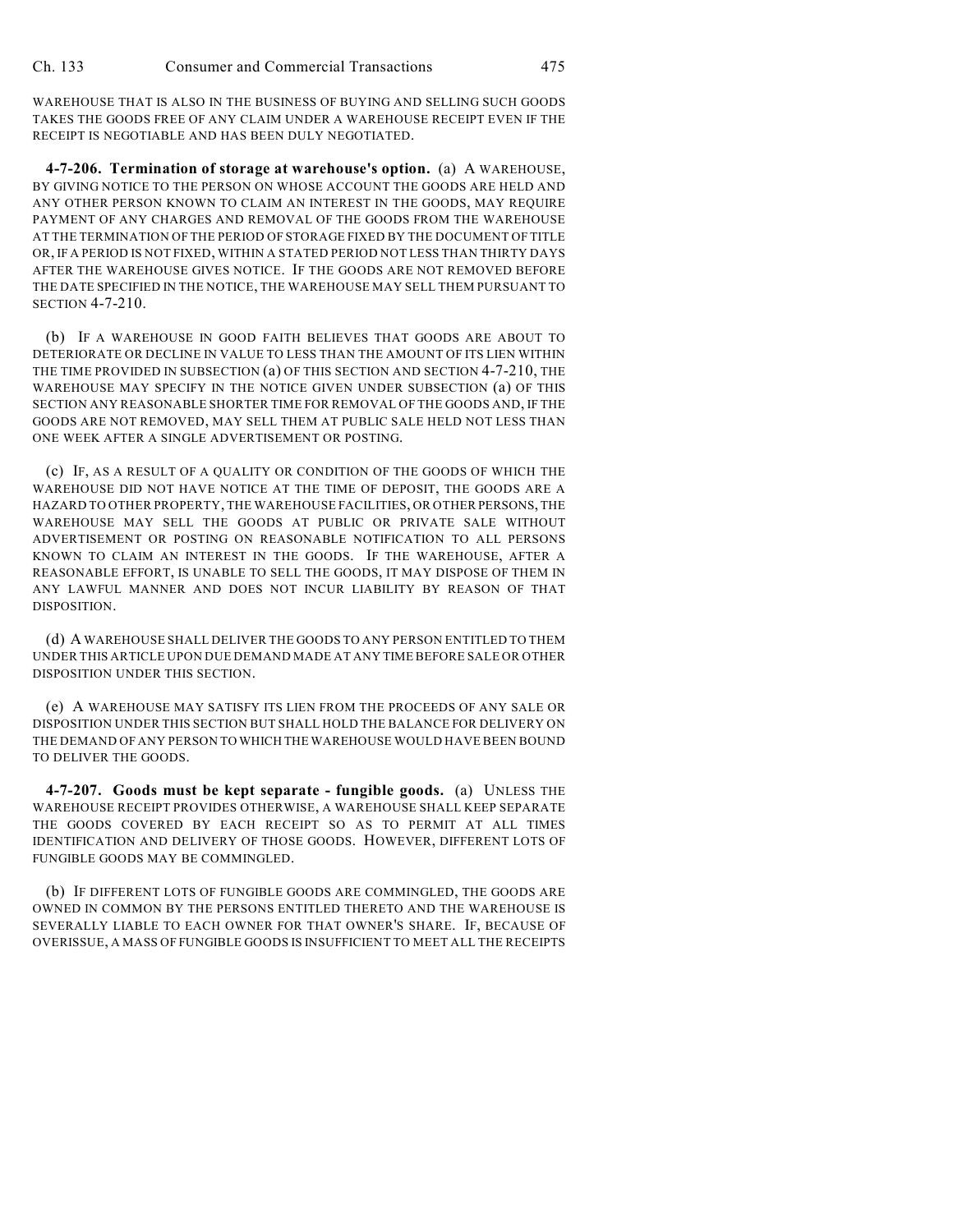THE WAREHOUSE HAS ISSUED AGAINST IT, THE PERSONS ENTITLED INCLUDE ALL HOLDERS TO WHICH OVERISSUED RECEIPTS HAVE BEEN DULY NEGOTIATED.

**4-7-208. Altered warehouse receipts.** IF A BLANK IN A NEGOTIABLE TANGIBLE WAREHOUSE RECEIPT HAS BEEN FILLED IN WITHOUT AUTHORITY, A GOOD FAITH PURCHASER FOR VALUE AND WITHOUT NOTICE OF THE LACK OF AUTHORITY MAY TREAT THE INSERTION AS AUTHORIZED. ANY OTHER UNAUTHORIZED ALTERATION LEAVES ANY TANGIBLE OR ELECTRONIC WAREHOUSE RECEIPT ENFORCEABLE AGAINST THE ISSUER ACCORDING TO ITS ORIGINAL TENOR.

**4-7-209. Lien of warehouse.** (a) A WAREHOUSE HAS A LIEN AGAINST THE BAILOR ON THE GOODS COVERED BY A WAREHOUSE RECEIPT OR STORAGE AGREEMENT OR ON THE PROCEEDS THEREOF IN ITS POSSESSION FOR CHARGES FOR STORAGE OR TRANSPORTATION, INCLUDING DEMURRAGE AND TERMINAL CHARGES, INSURANCE, LABOR, OR OTHER CHARGES, PRESENT OR FUTURE, IN RELATION TO THE GOODS, AND FOR EXPENSES NECESSARY FOR PRESERVATION OF THE GOODS OR REASONABLY INCURRED IN THEIR SALE PURSUANT TO LAW. IF THE PERSON ON WHOSE ACCOUNT THE GOODS ARE HELD IS LIABLE FOR SIMILAR CHARGES OR EXPENSES IN RELATION TO OTHER GOODS WHENEVER DEPOSITED AND IT IS STATED IN THE WAREHOUSE RECEIPT OR STORAGE AGREEMENT THAT A LIEN IS CLAIMED FOR CHARGES AND EXPENSES IN RELATION TO OTHER GOODS, THE WAREHOUSE ALSO HAS A LIEN AGAINST THE GOODS COVERED BY THE WAREHOUSE RECEIPT OR STORAGE AGREEMENT OR ON THE PROCEEDS THEREOF IN ITS POSSESSION FOR THOSE CHARGES AND EXPENSES, WHETHER OR NOT THE OTHER GOODS HAVE BEEN DELIVERED BY THE WAREHOUSE. HOWEVER, AS AGAINST A PERSON TO WHICH A NEGOTIABLE WAREHOUSE RECEIPT IS DULY NEGOTIATED, A WAREHOUSE'S LIEN IS LIMITED TO CHARGES IN AN AMOUNT OR AT A RATE SPECIFIED IN THE WAREHOUSE RECEIPT OR, IF NO CHARGES ARE SO SPECIFIED, TO A REASONABLE CHARGE FOR STORAGE OF THE SPECIFIC GOODS COVERED BY THE RECEIPT SUBSEQUENT TO THE DATE OF THE RECEIPT.

(b) THE WAREHOUSE MAY ALSO RESERVE A SECURITY INTEREST UNDER ARTICLE 9 OF THIS TITLE AGAINST THE BAILOR FOR THE MAXIMUM AMOUNT SPECIFIED ON THE RECEIPT FOR CHARGES OTHER THAN THOSE SPECIFIED IN SUBSECTION (a) OF THIS SECTION, SUCH AS FOR MONEY ADVANCED AND INTEREST. A SECURITY INTEREST IS GOVERNED BY ARTICLE 9 OF THIS TITLE.

(c) A WAREHOUSE'S LIEN FOR CHARGES AND EXPENSES UNDER SUBSECTION (a) OF THIS SECTION OR A SECURITY INTEREST UNDER SUBSECTION (b) OF THIS SECTION IS ALSO EFFECTIVE AGAINST ANY PERSON THAT SO ENTRUSTED THE BAILOR WITH POSSESSION OF THE GOODS THAT A PLEDGE OF THEM BY THE BAILOR TO A GOOD FAITH PURCHASER FOR VALUE WOULD HAVE BEEN VALID. HOWEVER, THE LIEN OR SECURITY INTEREST IS NOT EFFECTIVE AGAINST A PERSON THAT BEFORE ISSUANCE OF A DOCUMENT OF TITLE HAD A LEGAL INTEREST OR A PERFECTED SECURITY INTEREST IN THE GOODS AND THAT DID NOT:

(1) DELIVER OR ENTRUST THE GOODS OR ANY DOCUMENT COVERING THE GOODS TO THE BAILOR OR THE BAILOR'S NOMINEE WITH ACTUAL OR APPARENT AUTHORITY TO SHIP, STORE, OR SELL; OR WITH POWER TO OBTAIN DELIVERY UNDER SECTION 4-7-403; OR WITH POWER OF DISPOSITION UNDER SECTION 4-2-403, 4-2.5-304 (2), 4-2.5-305 (2), OR 4-9-320 OR OTHER STATUTE OR RULE OF LAW; OR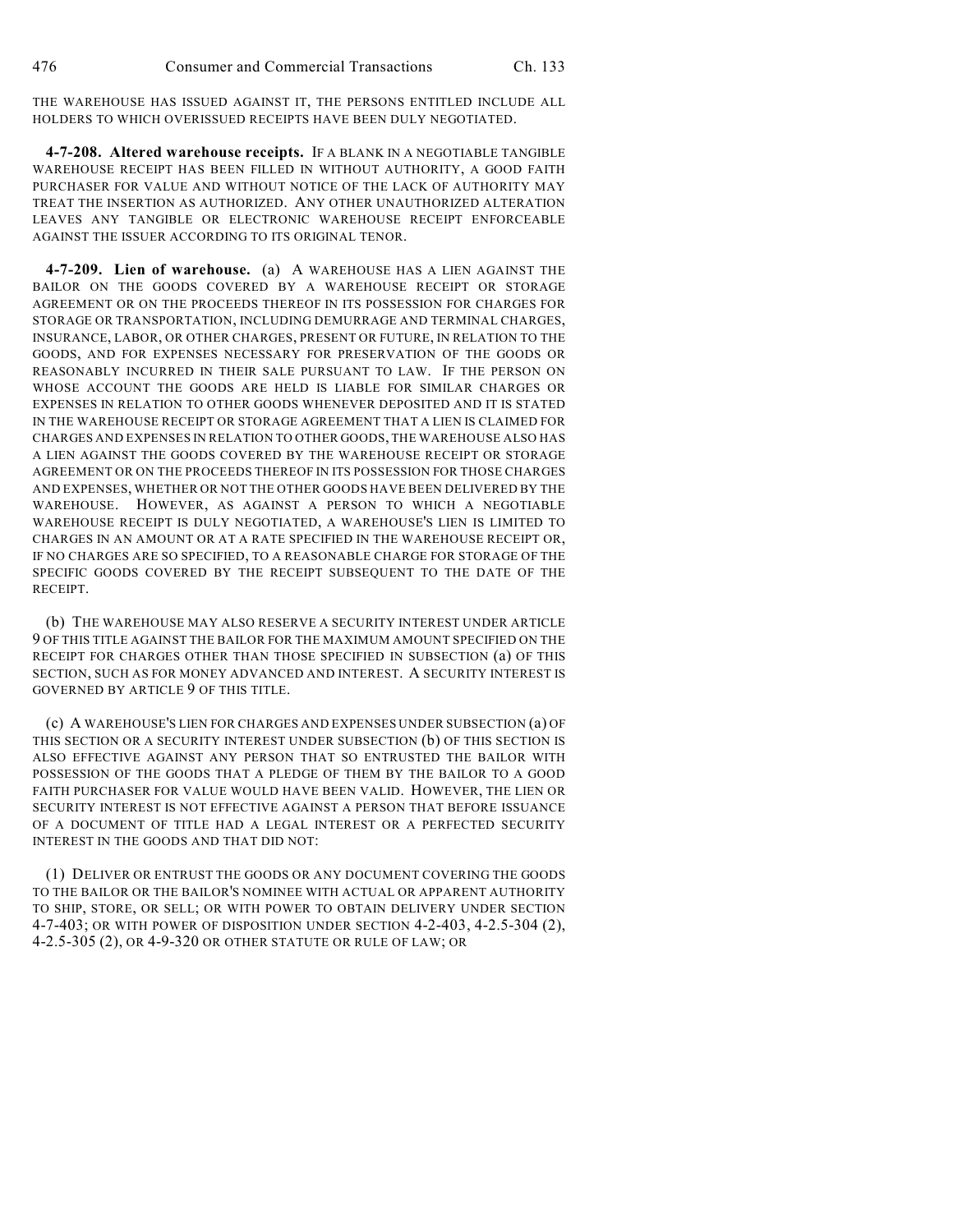(2) ACQUIESCE IN THE PROCUREMENT BY THE BAILOR OR ITS NOMINEE OF ANY DOCUMENT.

(d) A WAREHOUSE'S LIEN ON HOUSEHOLD GOODS FOR CHARGES AND EXPENSES IN RELATION TO THE GOODS UNDER SUBSECTION (a) OF THIS SECTION IS ALSO EFFECTIVE AGAINST ALL PERSONS IF THE DEPOSITOR WAS THE LEGAL POSSESSOR OF THE GOODS AT THE TIME OF DEPOSIT. IN THIS SUBSECTION (d), "HOUSEHOLD GOODS" MEANS FURNITURE, FURNISHINGS, OR PERSONAL EFFECTS USED BY THE DEPOSITOR IN A DWELLING.

(e) A WAREHOUSE LOSES ITS LIEN ON ANY GOODS THAT IT VOLUNTARILY DELIVERS OR UNJUSTIFIABLY REFUSES TO DELIVER.

**4-7-210. Enforcement of warehouse's lien.** (a) EXCEPT AS OTHERWISE PROVIDED IN SUBSECTION (b) OF THIS SECTION, A WAREHOUSE'S LIEN MAY BE ENFORCED BY PUBLIC OR PRIVATE SALE OF THE GOODS, IN BULK OR IN PACKAGES, AT ANY TIME OR PLACE AND ON ANY TERMS THAT ARE COMMERCIALLY REASONABLE, AFTER NOTIFYING ALL PERSONS KNOWN TO CLAIM AN INTEREST IN THE GOODS. THE NOTIFICATION SHALL INCLUDE A STATEMENT OF THE AMOUNT DUE, THE NATURE OF THE PROPOSED SALE, AND THE TIME AND PLACE OF ANY PUBLIC SALE. THE FACT THAT A BETTER PRICE COULD HAVE BEEN OBTAINED BY A SALE AT A DIFFERENT TIME OR IN A DIFFERENT METHOD FROM THAT SELECTED BY THE WAREHOUSE IS NOT OF ITSELF SUFFICIENT TO ESTABLISH THAT THE SALE WAS NOT MADE IN A COMMERCIALLY REASONABLE MANNER. THE WAREHOUSE HAS SOLD IN A COMMERCIALLY REASONABLE MANNER IF THE WAREHOUSE SELLS THE GOODS IN THE USUAL MANNER IN ANY RECOGNIZED MARKET THEREFOR, SELLS AT THE PRICE CURRENT IN THAT MARKET AT THE TIME OF THE SALE, OR HAS OTHERWISE SOLD IN CONFORMITY WITH COMMERCIALLY REASONABLE PRACTICES AMONG DEALERS IN THE TYPE OF GOODS SOLD. A SALE OF MORE GOODS THAN APPARENTLY NECESSARY TO BE OFFERED TO ENSURE SATISFACTION OF THE OBLIGATION IS NOT COMMERCIALLY REASONABLE, EXCEPT IN CASES COVERED BY THE PRECEDING SENTENCE.

(b) A WAREHOUSE'S LIEN ON GOODS, OTHER THAN GOODS STORED BY A MERCHANT IN THE COURSE OF ITS BUSINESS, MAY BE ENFORCED ONLY IF THE FOLLOWING REQUIREMENTS ARE SATISFIED:

(1) ALL PERSONS KNOWN TO CLAIM AN INTEREST IN THE GOODS ARE NOTIFIED.

(2) THE NOTIFICATION INCLUDES AN ITEMIZED STATEMENT OF THE CLAIM, A DESCRIPTION OF THE GOODS SUBJECT TO THE LIEN, A DEMAND FOR PAYMENT WITHIN A SPECIFIED TIME NOT LESS THAN TEN DAYS AFTER RECEIPT OF THE NOTIFICATION, AND A CONSPICUOUS STATEMENT THAT UNLESS THE CLAIM IS PAID WITHIN THAT TIME, THE GOODS WILL BE ADVERTISED FOR SALE AND SOLD BY AUCTION AT A SPECIFIED TIME AND PLACE.

(3) THE SALE CONFORMS TO THE TERMS OF THE NOTIFICATION.

(4) THE SALE IS HELD AT THE NEAREST SUITABLE PLACE TO WHERE THE GOODS ARE HELD OR STORED.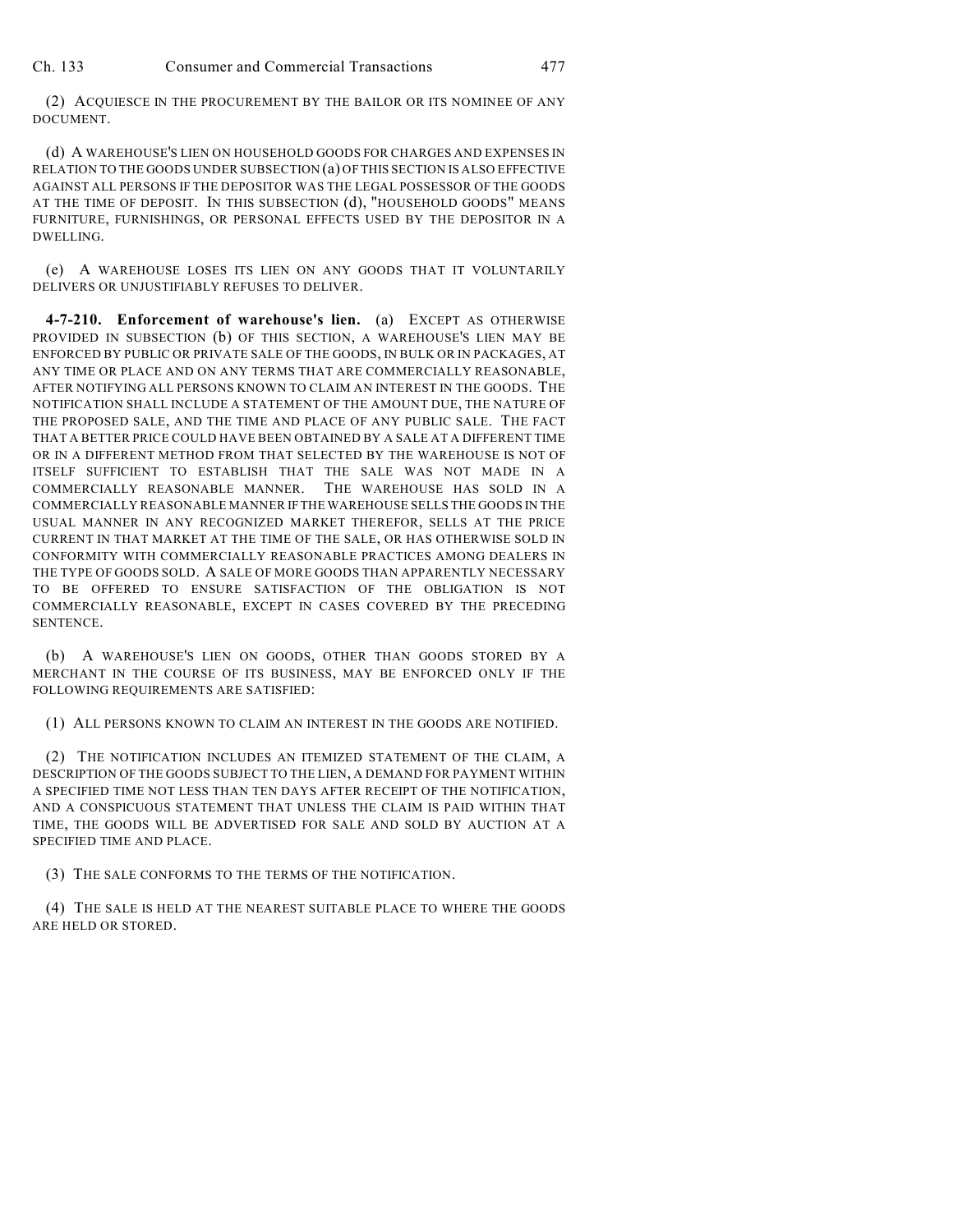(5) AFTER THE EXPIRATION OF THE TIME GIVEN IN THE NOTIFICATION, AN ADVERTISEMENT OF THE SALE MUST BE PUBLISHED ONCE A WEEK FOR TWO WEEKS CONSECUTIVELY IN A NEWSPAPER OF GENERAL CIRCULATION WHERE THE SALE IS TO BE HELD. THE ADVERTISEMENT MUST INCLUDE A DESCRIPTION OF THE GOODS, THE NAME OF THE PERSON ON WHOSE ACCOUNT THE GOODS ARE BEING HELD, AND THE TIME AND PLACE OF THE SALE. THE SALE MUST TAKE PLACE AT LEAST FIFTEEN DAYS AFTER THE FIRST PUBLICATION. IF THERE IS NO NEWSPAPER OF GENERAL CIRCULATION WHERE THE SALE IS TO BE HELD, THE ADVERTISEMENT MUST BE POSTED AT LEAST TEN DAYS BEFORE THE SALE IN NOT LESS THAN SIX CONSPICUOUS PLACES IN THE NEIGHBORHOOD OF THE PROPOSED SALE.

(c) BEFORE ANY SALE HELD PURSUANT TO THIS SECTION, ANY PERSON CLAIMING A RIGHT IN THE GOODS MAY PAY THE AMOUNT NECESSARY TO SATISFY THE LIEN AND THE REASONABLE EXPENSES INCURRED IN COMPLYING WITH THIS SECTION. IN THAT EVENT, THE GOODS MAY NOT BE SOLD BUT MUST BE RETAINED BY THE WAREHOUSE SUBJECT TO THE TERMS OF THE RECEIPT AND THIS ARTICLE.

(d) A WAREHOUSE MAY BUY AT ANY PUBLIC SALE HELD PURSUANT TO THIS SECTION.

(e) A PURCHASER IN GOOD FAITH OF GOODS SOLD TO ENFORCE A WAREHOUSE'S LIEN TAKES THE GOODS FREE OF ANY RIGHTS OF PERSONS AGAINST WHICH THE LIEN WAS VALID, DESPITE THE WAREHOUSE'S NONCOMPLIANCE WITH THIS SECTION.

(f) A WAREHOUSE MAY SATISFY ITS LIEN FROM THE PROCEEDS OF ANY SALE PURSUANT TO THIS SECTION BUT SHALL HOLD THE BALANCE, IF ANY, FOR DELIVERY ON DEMAND TO ANY PERSON TO WHICH THE WAREHOUSE WOULD HAVE BEEN BOUND TO DELIVER THE GOODS.

(g) THE RIGHTS PROVIDED BY THIS SECTION ARE IN ADDITION TO ALL OTHER RIGHTS ALLOWED BY LAW TO A CREDITOR AGAINST A DEBTOR.

(h) IF A LIEN IS ON GOODS STORED BY A MERCHANT IN THE COURSE OF ITS BUSINESS, THE LIEN MAY BE ENFORCED IN ACCORDANCE WITH SUBSECTION (a) OR (b) OF THIS SECTION.

(i) A WAREHOUSE IS LIABLE FOR DAMAGES CAUSED BY FAILURE TO COMPLY WITH THE REQUIREMENTS FOR SALE UNDER THIS SECTION AND, IN CASE OF WILLFUL VIOLATION, IS LIABLE FOR CONVERSION.

# PART 3 BILLS OF LADING - SPECIAL PROVISIONS

**4-7-301. Liability for nonreceipt or misdescription - "said to contain" - "shipper's load and count" - improper handling.** (a) A CONSIGNEE OF A NONNEGOTIABLE BILL OF LADING THAT HAS GIVEN VALUE IN GOOD FAITH, OR A HOLDER TO WHICH A NEGOTIABLE BILL HAS BEEN DULY NEGOTIATED, RELYING UPON THE DESCRIPTION OF THE GOODS IN THE BILL OR UPON THE DATE SHOWN IN THE BILL, MAY RECOVER FROM THE ISSUER DAMAGES CAUSED BY THE MISDATING OF THE BILL OR THE NONRECEIPT OR MISDESCRIPTION OF THE GOODS, EXCEPT TO THE EXTENT THAT THE DOCUMENT OF TITLE INDICATES THAT THE ISSUER DOES NOT KNOW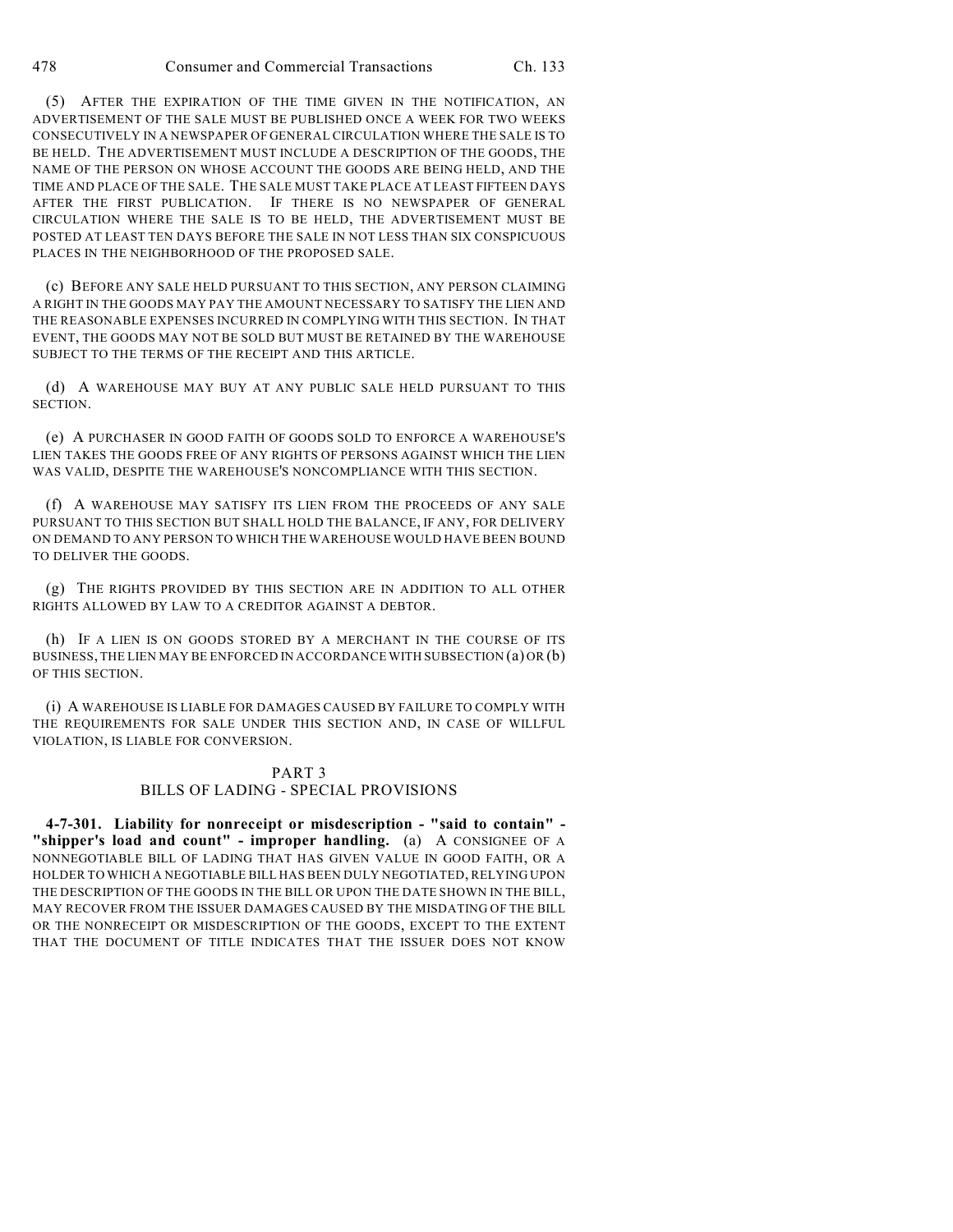WHETHER ANY PART OR ALL OF THE GOODS IN FACT WERE RECEIVED OR CONFORM TO THE DESCRIPTION, SUCH AS IN A CASE IN WHICH THE DESCRIPTION IS IN TERMS OF MARKS OR LABELS OR KIND, QUANTITY, OR CONDITION OR THE RECEIPT OR DESCRIPTION IS QUALIFIED BY "CONTENTS OR CONDITION OF CONTENTS OF PACKAGES UNKNOWN", "SAID TO CONTAIN", "SHIPPER'S WEIGHT, LOAD, AND COUNT", OR WORDS OF SIMILAR IMPORT, IF THAT INDICATION IS TRUE.

(b) IF GOODS ARE LOADED BY THE ISSUER OF THE BILL OF LADING, THE ISSUER MUST COUNT THE PACKAGES OF GOODS IF SHIPPED IN PACKAGES AND ASCERTAIN THE KIND AND QUANTITY IF SHIPPED IN BULK AND WORDS SUCH AS "SHIPPER'S WEIGHT, LOAD, AND COUNT" OR WORDS OF SIMILAR IMPORT INDICATING THAT THE DESCRIPTION WAS MADE BY THE SHIPPER ARE INEFFECTIVE EXCEPT AS TO GOODS CONCEALED BY PACKAGES.

(c) IF BULK GOODS ARE LOADED BY A SHIPPER THAT MAKES AVAILABLE TO THE ISSUER OF THE BILL OF LADING ADEQUATE FACILITIES FOR WEIGHING THOSE GOODS, THE ISSUER MUST ASCERTAIN THE KIND AND QUANTITY WITHIN A REASONABLE TIME AFTER RECEIVING THE SHIPPER'S REQUEST IN A RECORD TO DO SO. IN THAT CASE, "SHIPPER'S WEIGHT" OR WORDS OF SIMILAR IMPORT ARE INEFFECTIVE.

(d) THE ISSUER, BY INCLUDING IN THE BILL OF LADING THE WORDS "SHIPPER'S WEIGHT, LOAD, AND COUNT" OR WORDS OF SIMILAR IMPORT, MAY INDICATE THAT THE GOODS WERE LOADED BY THE SHIPPER, AND, IF THAT STATEMENT IS TRUE, THE ISSUER IS NOT LIABLE FOR DAMAGES CAUSED BY THE IMPROPER LOADING. HOWEVER, OMISSION OF SUCH WORDS DOES NOT IMPLY LIABILITY FOR DAMAGES CAUSED BY IMPROPER LOADING.

(e) A SHIPPER GUARANTEES TO THE ISSUER THE ACCURACY AT THE TIME OF SHIPMENT OF THE DESCRIPTION, MARKS, LABELS, NUMBER, KIND, QUANTITY, CONDITION, AND WEIGHT, AS FURNISHED BY THE SHIPPER, AND THE SHIPPER SHALL INDEMNIFY THE ISSUER AGAINST DAMAGE CAUSED BY INACCURACIES IN THOSE PARTICULARS. THIS RIGHT OF THE ISSUER TO THAT INDEMNITY DOES NOT LIMIT ITS RESPONSIBILITY OR LIABILITY UNDER THE CONTRACT OF CARRIAGE TO ANY PERSON OTHER THAN THE SHIPPER.

**4-7-302. Through bills of lading and similar documents of title.** (a) THE ISSUER OF A THROUGH BILL OF LADING OR OTHER DOCUMENT OF TITLE EMBODYING AN UNDERTAKING TO BE PERFORMED IN PART BY A PERSON ACTING AS ITS AGENT OR BY A PERFORMING CARRIER IS LIABLE TO ANY PERSON ENTITLED TO RECOVER ON THE DOCUMENT FOR ANY BREACH BY THE OTHER PERSON OR THE PERFORMING CARRIER OF ITS OBLIGATION UNDER THE DOCUMENT. HOWEVER, TO THE EXTENT THAT THE BILL COVERS AN UNDERTAKING TO BE PERFORMED OVERSEAS OR IN TERRITORY NOT CONTIGUOUS TO THE CONTINENTAL UNITED STATES OR AN UNDERTAKING INCLUDING MATTERS OTHER THAN TRANSPORTATION, THIS LIABILITY FOR BREACH BY THE OTHER PERSON OR THE PERFORMING CARRIER MAY BE VARIED BY AGREEMENT OF THE PARTIES.

(b) IF GOODS COVERED BY A THROUGH BILL OF LADING OR OTHER DOCUMENT OF TITLE EMBODYING AN UNDERTAKING TO BE PERFORMED IN PART BY A PERSON OTHER THAN THE ISSUER ARE RECEIVED BY THAT PERSON, THE PERSON IS SUBJECT, WITH RESPECT TO ITS OWN PERFORMANCE WHILE THE GOODS ARE IN ITS POSSESSION, TO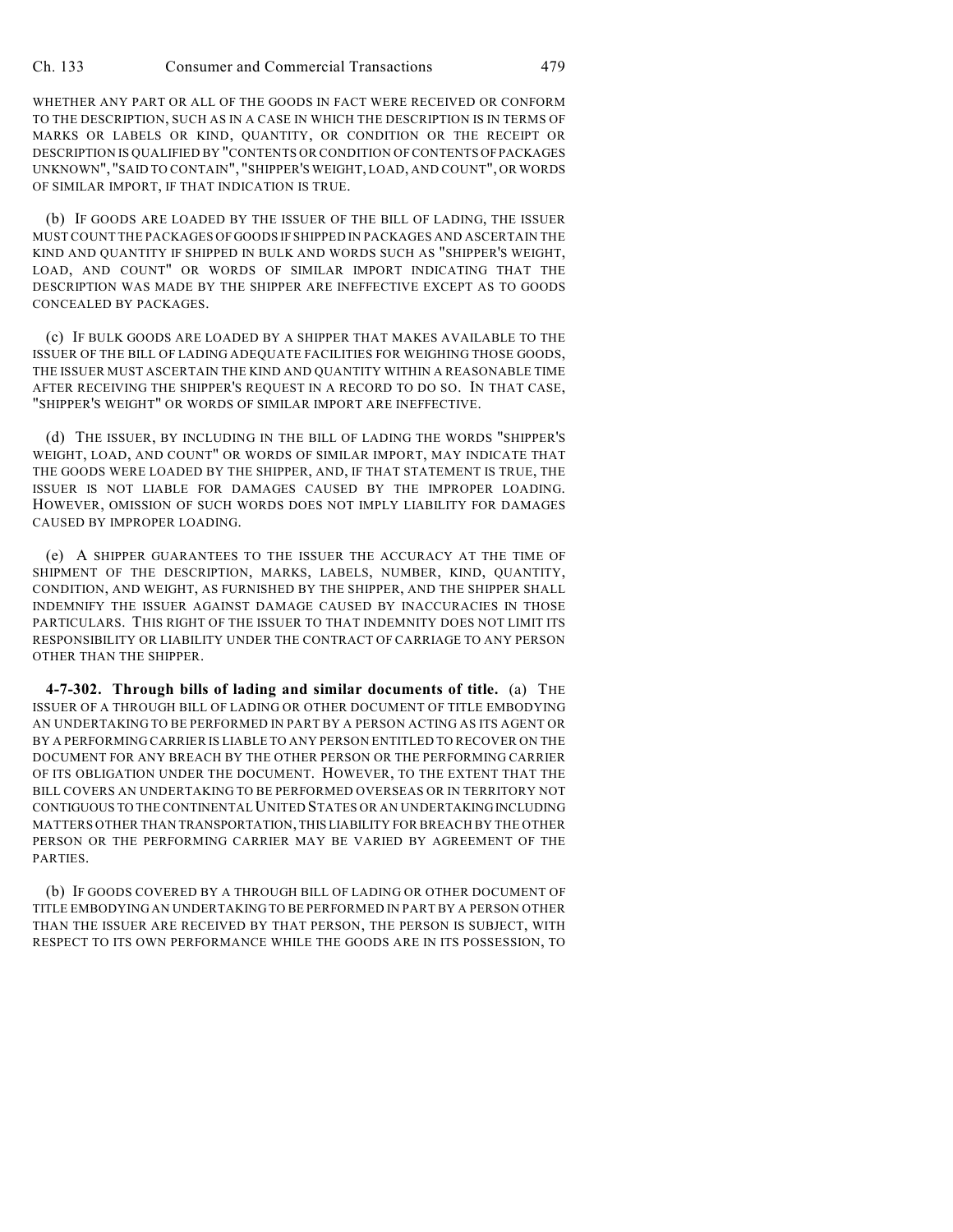THE OBLIGATION OF THE ISSUER. THE PERSON'S OBLIGATION IS DISCHARGED BY DELIVERY OF THE GOODS TO ANOTHER PERSON PURSUANT TO THE DOCUMENT AND DOES NOT INCLUDE LIABILITY FOR BREACH BY ANY OTHER PERSON OR BY THE ISSUER.

(c) THE ISSUER OF A THROUGH BILL OF LADING OR OTHER DOCUMENT OF TITLE DESCRIBED IN SUBSECTION (a) OF THIS SECTION IS ENTITLED TO RECOVER FROM THE PERFORMING CARRIER OR OTHER PERSON IN POSSESSION OF THE GOODS WHEN THE BREACH OF THE OBLIGATION UNDER THE DOCUMENT OCCURRED:

(1) THE AMOUNT IT MAY BE REQUIRED TO PAY TO ANY PERSON ENTITLED TO RECOVER ON THE DOCUMENT FOR THE BREACH, AS MAY BE EVIDENCED BY ANY RECEIPT, JUDGMENT, OR TRANSCRIPT; AND

(2) THE AMOUNT OF ANY EXPENSE REASONABLY INCURRED BY THE ISSUER IN DEFENDING ANY ACTION COMMENCED BY ANY PERSON ENTITLED TO RECOVER ON THE DOCUMENT FOR THE BREACH.

**4-7-303. Diversion - reconsignment - change of instructions.** (a) UNLESS THE BILL OF LADING OTHERWISE PROVIDES, A CARRIER MAY DELIVER THE GOODS TO A PERSON OR DESTINATION OTHER THAN THAT STATED IN THE BILL OR MAY OTHERWISE DISPOSE OF THE GOODS, WITHOUT LIABILITY FOR MISDELIVERY, ON INSTRUCTIONS FROM:

(1) THE HOLDER OF A NEGOTIABLE BILL;

(2) THE CONSIGNOR ON A NONNEGOTIABLE BILL EVEN IF THE CONSIGNEE HAS GIVEN CONTRARY INSTRUCTIONS;

(3) THE CONSIGNEE ON A NONNEGOTIABLE BILL IN THE ABSENCE OF CONTRARY INSTRUCTIONS FROM THE CONSIGNOR, IF THE GOODS HAVE ARRIVED AT THE BILLED DESTINATION OR IF THE CONSIGNEE IS IN POSSESSION OF THE TANGIBLE BILL OR IN CONTROL OF THE ELECTRONIC BILL; OR

(4) THE CONSIGNEE ON A NONNEGOTIABLE BILL, IF THE CONSIGNEE IS ENTITLED AS AGAINST THE CONSIGNOR TO DISPOSE OF THE GOODS.

(b) UNLESS INSTRUCTIONS DESCRIBED IN SUBSECTION (a) OF THIS SECTION ARE INCLUDED IN A NEGOTIABLE BILL OF LADING, A PERSON TO WHICH THE BILL IS DULY NEGOTIATED MAY HOLD THE BAILEE ACCORDING TO THE ORIGINAL TERMS.

**4-7-304. Tangible bills of lading in a set.** (a) EXCEPT AS CUSTOMARY IN INTERNATIONAL TRANSPORTATION, A TANGIBLE BILL OF LADING MAY NOT BE ISSUED IN A SET OF PARTS. THE ISSUER IS LIABLE FOR DAMAGES CAUSED BY VIOLATION OF THIS SUBSECTION (a).

(b) IF A TANGIBLE BILL OF LADING IS LAWFULLY ISSUED IN A SET OF PARTS, EACH OF WHICH CONTAINS AN IDENTIFICATION CODE AND IS EXPRESSED TO BE VALID ONLY IF THE GOODS HAVE NOT BEEN DELIVERED AGAINST ANY OTHER PART, THE WHOLE OF THE PARTS CONSTITUTES ONE BILL.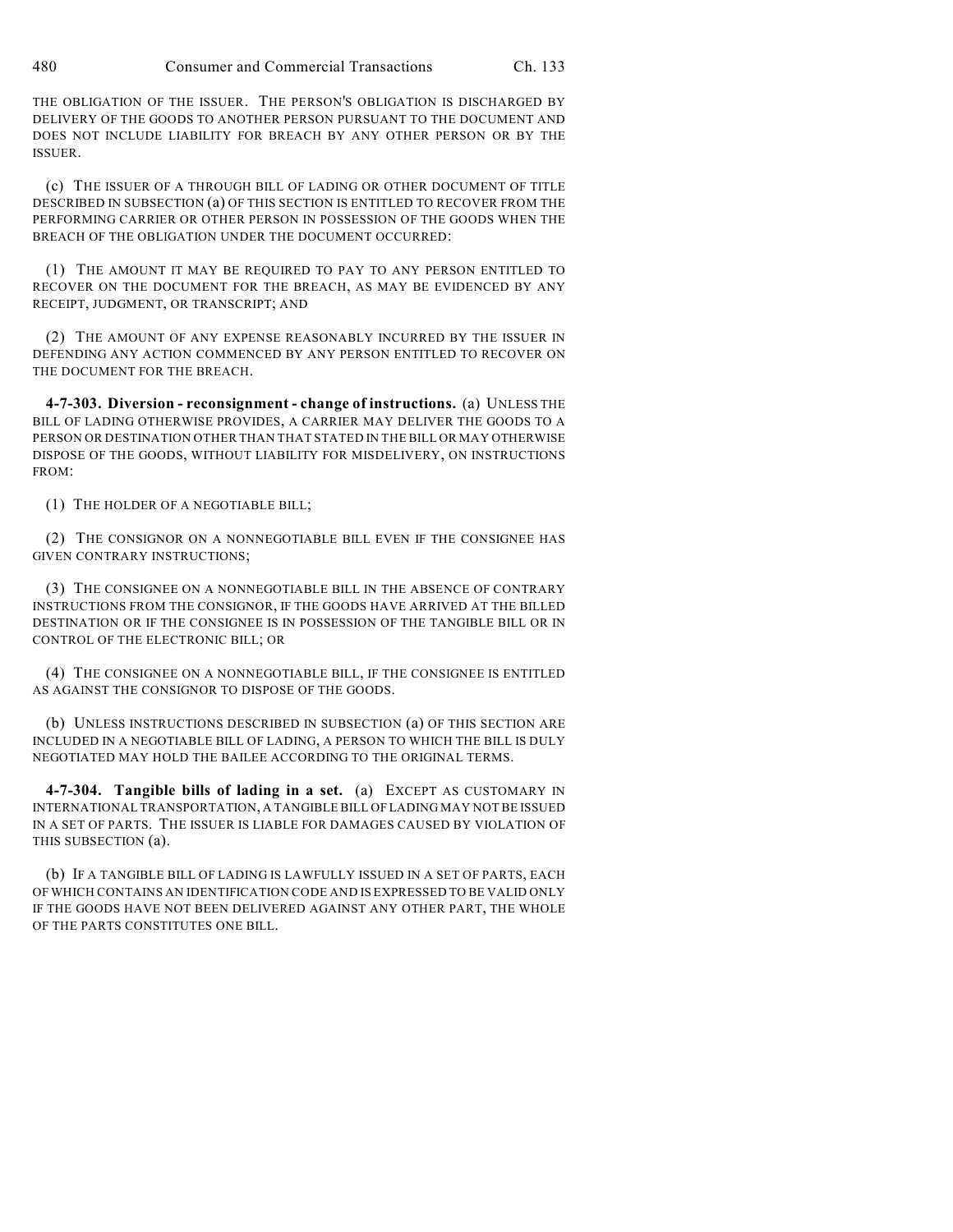Ch. 133 Consumer and Commercial Transactions 481

(c) IF A TANGIBLE NEGOTIABLE BILL OF LADING IS LAWFULLY ISSUED IN A SET OF PARTS AND DIFFERENT PARTS ARE NEGOTIATED TO DIFFERENT PERSONS, THE TITLE OF THE HOLDER TO WHICH THE FIRST DUE NEGOTIATION IS MADE PREVAILS AS TO BOTH THE DOCUMENT OF TITLE AND THE GOODS EVEN IF ANY LATER HOLDER MAY HAVE RECEIVED THE GOODS FROM THE CARRIER IN GOOD FAITH AND DISCHARGED THE CARRIER'S OBLIGATION BY SURRENDERING ITS PART.

(d) A PERSON THAT NEGOTIATES OR TRANSFERS A SINGLE PART OF A TANGIBLE BILL OF LADING ISSUED IN A SET IS LIABLE TO HOLDERS OF THAT PART AS IF IT WERE THE WHOLE SET.

(e) THE BAILEE IS OBLIGED TO DELIVER IN ACCORDANCE WITH PART 4 OF THIS ARTICLE AGAINST THE FIRST PRESENTED PART OF A TANGIBLE BILL OF LADING LAWFULLY ISSUED IN A SET. DELIVERY IN THIS MANNER DISCHARGES THE BAILEE'S OBLIGATION ON THE WHOLE BILL.

**4-7-305. Destination bills.** (a) INSTEAD OF ISSUING A BILL OF LADING TO THE CONSIGNOR AT THE PLACE OF SHIPMENT, A CARRIER, AT THE REQUEST OF THE CONSIGNOR, MAY PROCURE THE BILL TO BE ISSUED AT DESTINATION OR AT ANY OTHER PLACE DESIGNATED IN THE REQUEST.

(b) UPON REQUEST OF ANY PERSON ENTITLED AS AGAINST A CARRIER TO CONTROL THE GOODS WHILE IN TRANSIT AND ON SURRENDER OF POSSESSION OR CONTROL OF ANY OUTSTANDING BILL OF LADING OR OTHER RECEIPT COVERING THE GOODS, THE ISSUER, SUBJECT TO SECTION 4-7-105, MAY PROCURE A SUBSTITUTE BILL TO BE ISSUED AT ANY PLACE DESIGNATED IN THE REQUEST.

**4-7-306. Altered bills of lading.** AN UNAUTHORIZED ALTERATION OR FILLING IN OF A BLANK IN A BILL OF LADING LEAVES THE BILL ENFORCEABLE ACCORDING TO ITS ORIGINAL TENOR.

**4-7-307. Lien of carrier.** (a) A CARRIER HAS A LIEN ON THE GOODS COVERED BY A BILL OF LADING OR ON THE PROCEEDS THEREOF IN ITS POSSESSION FOR CHARGES AFTER THE DATE OF THE CARRIER'S RECEIPT OF THE GOODS FOR STORAGE OR TRANSPORTATION, INCLUDING DEMURRAGE AND TERMINAL CHARGES, AND FOR EXPENSES NECESSARY FOR PRESERVATION OF THE GOODS INCIDENT TO THEIR TRANSPORTATION OR REASONABLY INCURRED IN THEIR SALE PURSUANT TO LAW. HOWEVER, AGAINST A PURCHASER FOR VALUE OF A NEGOTIABLE BILL OF LADING, A CARRIER'S LIEN IS LIMITED TO CHARGES STATED IN THE BILL OR THE APPLICABLE TARIFFS OR, IF NO CHARGES ARE STATED, A REASONABLE CHARGE.

(b) A LIEN FOR CHARGES AND EXPENSES UNDER SUBSECTION (a) OF THIS SECTION ON GOODS THAT THE CARRIER WAS REQUIRED BY LAW TO RECEIVE FOR TRANSPORTATION IS EFFECTIVE AGAINST THE CONSIGNOR OR ANY PERSON ENTITLED TO THE GOODS UNLESS THE CARRIER HAD NOTICE THAT THE CONSIGNOR LACKED AUTHORITY TO SUBJECT THE GOODS TO THOSE CHARGES AND EXPENSES. ANY OTHER LIEN UNDER SUBSECTION (a) OFTHIS SECTION IS EFFECTIVE AGAINST THE CONSIGNOR AND ANY PERSON THAT PERMITTED THE BAILOR TO HAVE CONTROL OR POSSESSION OF THE GOODS UNLESS THE CARRIER HAD NOTICE THAT THE BAILOR LACKED AUTHORITY.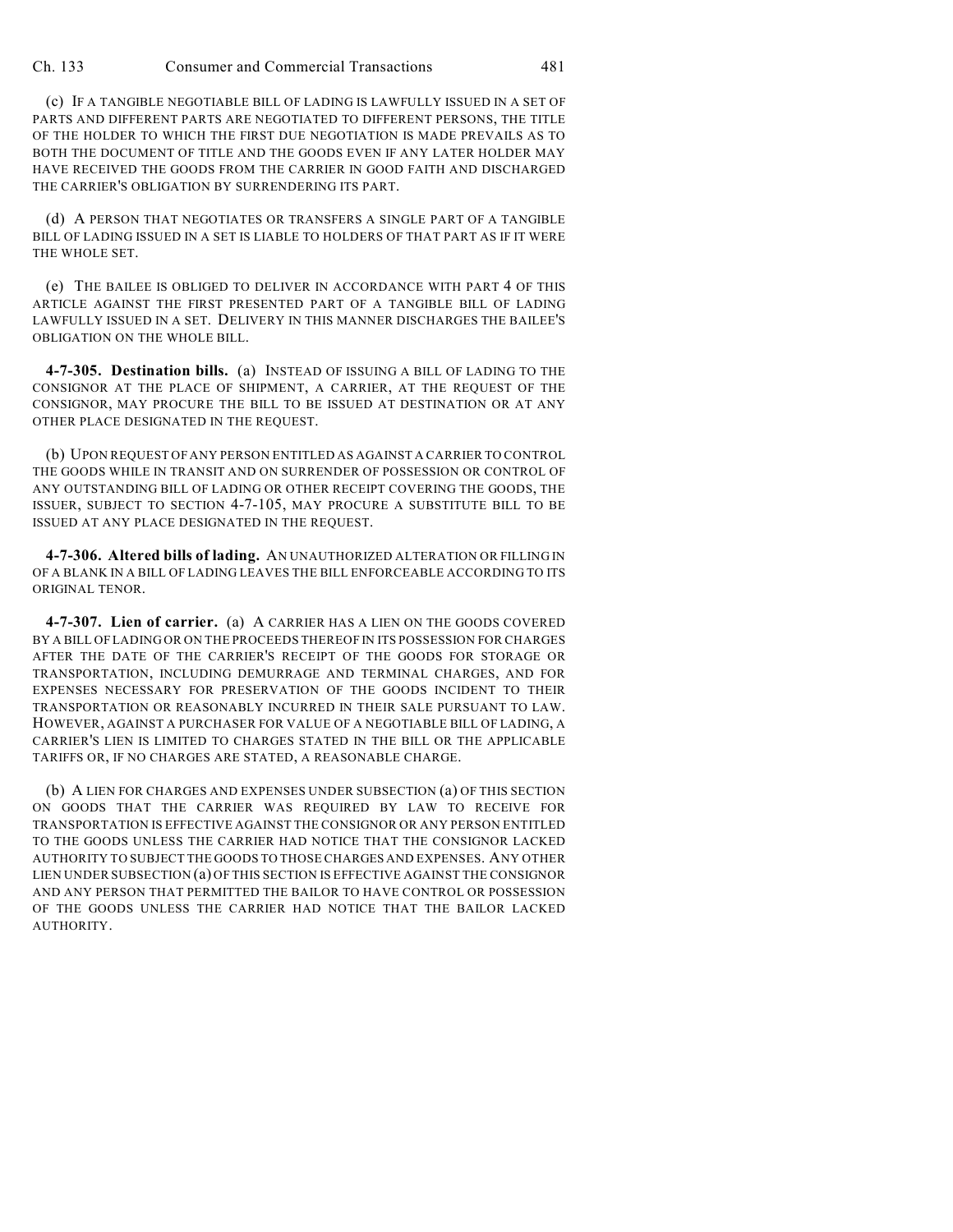(c) A CARRIER LOSES ITS LIEN ON ANY GOODS THAT IT VOLUNTARILY DELIVERS OR UNJUSTIFIABLY REFUSES TO DELIVER.

**4-7-308. Enforcement of carrier's lien.** (a) A CARRIER'S LIEN ON GOODS MAY BE ENFORCED BY PUBLIC OR PRIVATE SALE OF THE GOODS, IN BULK OR IN PACKAGES, AT ANY TIME OR PLACE AND ON ANY TERMS THAT ARE COMMERCIALLY REASONABLE, AFTER NOTIFYING ALL PERSONS KNOWN TO CLAIM AN INTEREST IN THE GOODS. THE NOTIFICATION SHALL INCLUDE A STATEMENT OF THE AMOUNT DUE, THE NATURE OF THE PROPOSED SALE, AND THE TIME AND PLACE OF ANY PUBLIC SALE. THE FACT THAT A BETTER PRICE COULD HAVE BEEN OBTAINED BY A SALE AT A DIFFERENT TIME OR IN A DIFFERENT METHOD FROM THAT SELECTED BY THE CARRIER IS NOT OF ITSELF SUFFICIENT TO ESTABLISH THAT THE SALE WAS NOT MADE IN A COMMERCIALLY REASONABLE MANNER. THE CARRIER HAS SOLD GOODS IN A COMMERCIALLY REASONABLE MANNER IF THE CARRIER SELLS THE GOODS IN THE USUAL MANNER IN ANY RECOGNIZED MARKET THEREFOR, SELLS AT THE PRICE CURRENT IN THAT MARKET AT THE TIME OF THE SALE, OR HAS OTHERWISE SOLD IN CONFORMITY WITH COMMERCIALLY REASONABLE PRACTICES AMONG DEALERS IN THE TYPE OF GOODS SOLD. A SALE OF MORE GOODS THAN APPARENTLY NECESSARY TO BE OFFERED TO ENSURE SATISFACTION OF THE OBLIGATION IS NOT COMMERCIALLY REASONABLE, EXCEPT IN CASES COVERED BY THE PRECEDING SENTENCE.

(b) BEFORE ANY SALE IS HELD PURSUANT TO THIS SECTION, ANY PERSON CLAIMING A RIGHT IN THE GOODS MAY PAY THE AMOUNT NECESSARY TO SATISFY THE LIEN AND THE REASONABLE EXPENSES INCURRED IN COMPLYING WITH THIS SECTION. IN THAT EVENT, THE GOODS MAY NOT BE SOLD BUT MUST BE RETAINED BY THE CARRIER, SUBJECT TO THE TERMS OF THE BILL OF LADING AND THIS ARTICLE.

(c) A CARRIER MAY BUY AT ANY PUBLIC SALE PURSUANT TO THIS SECTION.

(d) A PURCHASER IN GOOD FAITH OF GOODS SOLD TO ENFORCE A CARRIER'S LIEN TAKES THE GOODS FREE OF ANY RIGHTS OF PERSONS AGAINST WHICH THE LIEN WAS VALID, DESPITE THE CARRIER'S NONCOMPLIANCE WITH THIS SECTION.

(e) A CARRIER MAY SATISFY ITS LIEN FROM THE PROCEEDS OF ANY SALE PURSUANT TO THIS SECTION BUT SHALL HOLD THE BALANCE, IF ANY, FOR DELIVERY ON DEMAND TO ANY PERSON TO WHICH THE CARRIER WOULD HAVE BEEN BOUND TO DELIVER THE GOODS.

(f) THE RIGHTS PROVIDED BY THIS SECTION ARE IN ADDITION TO ALL OTHER RIGHTS ALLOWED BY LAW TO A CREDITOR AGAINST A DEBTOR.

(g) A CARRIER'S LIEN MAY BE ENFORCED PURSUANT TO EITHER SUBSECTION (a) OF THIS SECTION OR THE PROCEDURE SET FORTH IN SECTION 4-7-210 (b).

(h) A CARRIER IS LIABLE FOR DAMAGES CAUSED BY FAILURE TO COMPLY WITH THE REQUIREMENTS FOR SALE UNDER THIS SECTION AND, IN CASE OF WILLFUL VIOLATION, IS LIABLE FOR CONVERSION.

**4-7-309. Duty of care - contractual limitation of carrier's liability.** (a) A CARRIER THAT ISSUES A BILL OF LADING, WHETHER NEGOTIABLE OR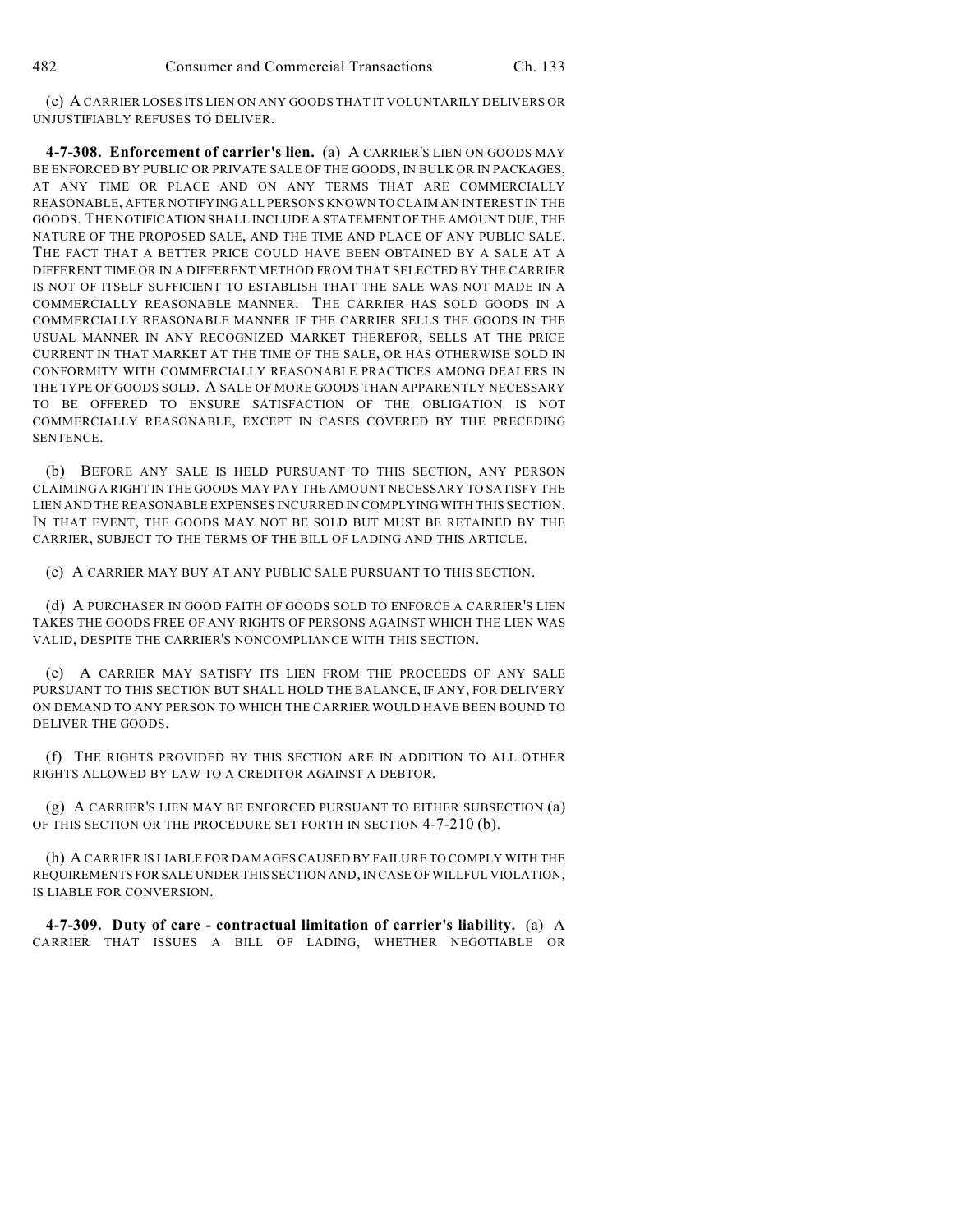NONNEGOTIABLE, MUST EXERCISE THE DEGREE OF CARE IN RELATION TO THE GOODS THAT A REASONABLY CAREFUL PERSON WOULD EXERCISE UNDER SIMILAR CIRCUMSTANCES. THIS SUBSECTION (a) DOES NOT AFFECT ANY STATUTE, REGULATION, OR RULE OF LAW THAT IMPOSES LIABILITY UPON A COMMON CARRIER FOR DAMAGES NOT CAUSED BY ITS NEGLIGENCE.

(b) DAMAGES MAY BE LIMITED BY A TERM IN THE BILL OF LADING THAT THE CARRIER'S LIABILITY MAY NOT EXCEED A VALUE STATED IN THE BILL IF THE CARRIER'S RATES ARE DEPENDENT UPON VALUE AND THE CONSIGNOR IS AFFORDED AN OPPORTUNITY TO DECLARE A HIGHER VALUE AND THE CONSIGNOR IS ADVISED OF THE OPPORTUNITY. HOWEVER, NO SUCH LIMITATION IS EFFECTIVE WITH RESPECT TO THE CARRIER'S LIABILITY FOR CONVERSION TO ITS OWN USE.

(c) REASONABLE PROVISIONS AS TO THE TIME AND MANNER OF PRESENTING CLAIMS AND COMMENCING ACTIONS BASED ON THE SHIPMENT MAY BE INCLUDED IN A BILL OF LADING.

## PART 4 WAREHOUSE RECEIPTS AND BILLS OF LADING - GENERAL OBLIGATIONS

**4-7-401. Irregularities in issue of receipt or bill or conduct of issuer.** THE OBLIGATIONS IMPOSED BY THIS ARTICLE ON AN ISSUER APPLY TO A DOCUMENT OF TITLE EVEN IF:

(1) THE DOCUMENT DOES NOT COMPLY WITH THE REQUIREMENTS OF THIS ARTICLE OR OF ANY OTHER STATUTE, RULE, OR REGULATION REGARDING ITS ISSUE, FORM, OR CONTENT;

(2) THE ISSUER VIOLATED LAWS REGULATING THE CONDUCT OF ITS BUSINESS;

(3) THE GOODS COVERED BY THE DOCUMENT WERE OWNED BY THE BAILEE WHEN THE DOCUMENT WAS ISSUED; OR

(4) THE PERSON ISSUING THE DOCUMENT IS NOT A WAREHOUSE BUT THE DOCUMENT PURPORTS TO BE A WAREHOUSE RECEIPT.

**4-7-402. Duplicate document of title - overissue.** A DUPLICATE OR ANY OTHER DOCUMENT OF TITLE PURPORTING TO COVER GOODS ALREADY REPRESENTED BY AN OUTSTANDING DOCUMENT OF THE SAME ISSUER DOES NOT CONFER ANY RIGHT IN THE GOODS, EXCEPT AS PROVIDED IN THE CASE OF TANGIBLE BILLS OF LADING IN A SET OF PARTS, OVERISSUE OF DOCUMENTS FOR FUNGIBLE GOODS, SUBSTITUTES FOR LOST, STOLEN, OR DESTROYED DOCUMENTS, OR SUBSTITUTE DOCUMENTS ISSUED PURSUANT TO SECTION 4-7-105. THE ISSUER IS LIABLE FOR DAMAGES CAUSED BY ITS OVERISSUE OR FAILURE TO IDENTIFY A DUPLICATE DOCUMENT BY A CONSPICUOUS NOTATION.

**4-7-403. Obligation of warehouse or carrier to deliver - excuse.** (a) A BAILEE SHALL DELIVER THE GOODS TO A PERSON ENTITLED UNDER A DOCUMENT OF TITLE THAT COMPLIES WITH SUBSECTIONS (b) AND (c) OF THIS SECTION, UNLESS AND TO THE EXTENT THAT THE BAILEE ESTABLISHES ANY OF THE FOLLOWING: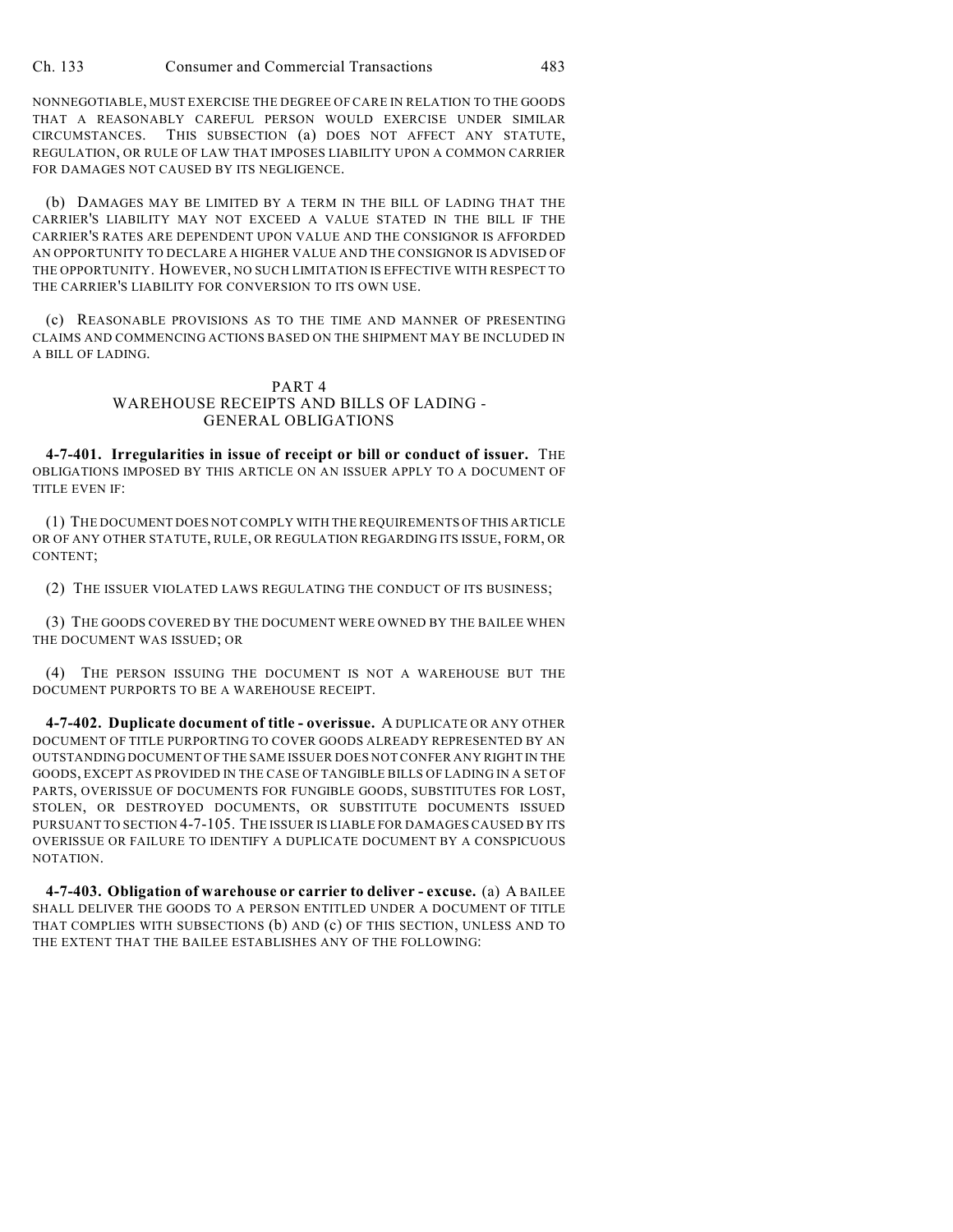(1) DELIVERY OF THE GOODS TO A PERSON WHOSE RECEIPT WAS RIGHTFUL AS AGAINST THE CLAIMANT;

(2) DAMAGE TO OR DELAY, LOSS, OR DESTRUCTION OF THE GOODS FOR WHICH THE BAILEE IS NOT LIABLE;

(3) PREVIOUS SALE OR OTHER DISPOSITION OF THE GOODS IN LAWFUL ENFORCEMENT OF A LIEN OR ON A WAREHOUSE'S LAWFUL TERMINATION OF STORAGE;

(4) THE EXERCISE BY A SELLER OF ITS RIGHT TO STOP DELIVERY PURSUANT TO SECTION 4-2-705 OR BY A LESSOR OF ITS RIGHT TO STOP DELIVERY PURSUANT TO SECTION 4-2.5-526;

(5) A DIVERSION, RECONSIGNMENT, OR OTHER DISPOSITION PURSUANT TO SECTION 4-7-303;

(6) RELEASE, SATISFACTION, OR ANY OTHER FACT AFFORDING A PERSONAL DEFENSE AGAINST THE CLAIMANT; OR

(7) ANY OTHER LAWFUL EXCUSE.

(b) A PERSON CLAIMING GOODS COVERED BY A DOCUMENT OF TITLE SHALL SATISFY THE BAILEE'S LIEN IF THE BAILEE SO REQUESTS OR THE BAILEE IS PROHIBITED BY LAW FROM DELIVERING THE GOODS UNTIL THE CHARGES ARE PAID.

(c) UNLESS A PERSON CLAIMING THE GOODS IS ONE AGAINST WHICH THE DOCUMENT OF TITLE DOES NOT CONFER A RIGHT UNDER SECTION 4-7-503 (a):

(1) THE PERSON CLAIMING UNDER A DOCUMENT SHALL SURRENDER POSSESSION OR CONTROL OF ANY OUTSTANDING NEGOTIABLE DOCUMENT COVERING THE GOODS FOR CANCELLATION OR INDICATION OF PARTIAL DELIVERIES; AND

(2) THE BAILEE SHALL CANCEL THE DOCUMENT OR CONSPICUOUSLY INDICATE IN THE DOCUMENT THE PARTIAL DELIVERY OR BE LIABLE TO ANY PERSON TO WHICH THE DOCUMENT IS DULY NEGOTIATED.

**4-7-404. No liability for good faith delivery pursuant to document of title.** A BAILEE THAT IN GOOD FAITH HAS RECEIVED GOODS AND DELIVERED OR OTHERWISE DISPOSED OF THE GOODS ACCORDING TO THE TERMS OF A DOCUMENT OF TITLE OR PURSUANT TO THIS ARTICLE IS NOT LIABLE FOR THE GOODS EVEN IF:

(1) THE PERSON FROM WHICH THE BAILEE RECEIVED THE GOODS DID NOT HAVE AUTHORITY TO PROCURE THE DOCUMENT OR TO DISPOSE OF THE GOODS; OR

(2) THE PERSON TO WHICH THE BAILEE DELIVERED THE GOODS DID NOT HAVE AUTHORITY TO RECEIVE THE GOODS.

> PART 5 WAREHOUSE RECEIPTS AND BILLS OF LADING - NEGOTIATION AND TRANSFER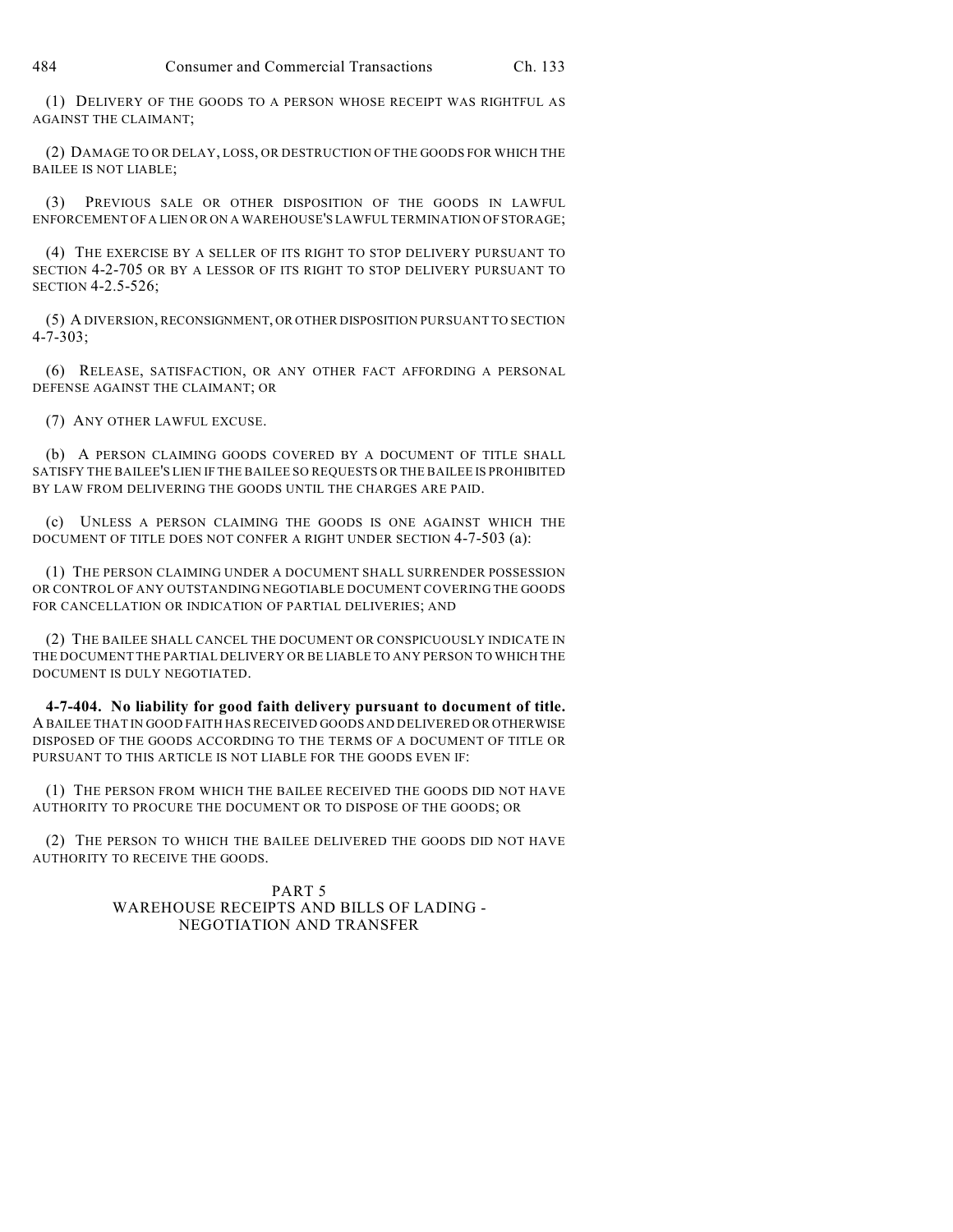**4-7-501. Form of negotiation and requirements of due negotiation.** (a) THE FOLLOWING RULES APPLY TO A NEGOTIABLE TANGIBLE DOCUMENT OF TITLE:

(1) IF THE DOCUMENT'S ORIGINAL TERMS RUN TO THE ORDER OF A NAMED PERSON, THE DOCUMENT IS NEGOTIATED BY THE NAMED PERSON'S INDORSEMENT AND DELIVERY. AFTER THE NAMED PERSON'S INDORSEMENT IN BLANK OR TO BEARER, ANY PERSON MAY NEGOTIATE THE DOCUMENT BY DELIVERY ALONE.

(2) IF THE DOCUMENT'S ORIGINAL TERMS RUN TO BEARER, IT IS NEGOTIATED BY DELIVERY ALONE.

(3) IF THE DOCUMENT'S ORIGINAL TERMS RUN TO THE ORDER OF A NAMED PERSON AND IT IS DELIVERED TO THE NAMED PERSON, THE EFFECT IS THE SAME AS IF THE DOCUMENT HAD BEEN NEGOTIATED.

(4) NEGOTIATION OF THE DOCUMENT AFTER IT HAS BEEN INDORSED TO A NAMED PERSON REQUIRES INDORSEMENT BY THE NAMED PERSON AS WELL AS DELIVERY.

(5) A DOCUMENT IS DULY NEGOTIATED IF IT IS NEGOTIATED IN THE MANNER STATED IN THIS SUBSECTION (a) TO A HOLDER THAT PURCHASES IT IN GOOD FAITH WITHOUT NOTICE OF ANY DEFENSE AGAINST OR CLAIM TO IT ON THE PART OF ANY PERSON AND FOR VALUE, UNLESS IT IS ESTABLISHED THAT THE NEGOTIATION IS NOT IN THE REGULAR COURSE OF BUSINESS OR FINANCING OR INVOLVES RECEIVING THE DOCUMENT IN SETTLEMENT OR PAYMENT OF A MONETARY OBLIGATION.

(b) THE FOLLOWING RULES APPLY TO A NEGOTIABLE ELECTRONIC DOCUMENT OF TITLE:

(1) IF THE DOCUMENT'S ORIGINAL TERMS RUN TO THE ORDER OF A NAMED PERSON OR TO BEARER, THE DOCUMENT IS NEGOTIATED BY DELIVERY OF THE DOCUMENT TO ANOTHER PERSON. INDORSEMENT BY THE NAMED PERSON IS NOT REQUIRED TO NEGOTIATE THE DOCUMENT.

(2) IF THE DOCUMENT'S ORIGINAL TERMS RUN TO THE ORDER OF A NAMED PERSON AND THE NAMED PERSON HAS CONTROL OF THE DOCUMENT, THE EFFECT IS THE SAME AS IF THE DOCUMENT HAD BEEN NEGOTIATED.

(3) A DOCUMENT IS DULY NEGOTIATED IF IT IS NEGOTIATED IN THE MANNER STATED IN THIS SUBSECTION (b) TO A HOLDER THAT PURCHASES IT IN GOOD FAITH WITHOUT NOTICE OF ANY DEFENSE AGAINST OR CLAIM TO IT ON THE PART OF ANY PERSON AND FOR VALUE, UNLESS IT IS ESTABLISHED THAT THE NEGOTIATION IS NOT IN THE REGULAR COURSE OF BUSINESS OR FINANCING OR INVOLVES TAKING DELIVERY OF THE DOCUMENT IN SETTLEMENT OR PAYMENT OF A MONETARY OBLIGATION.

(c) INDORSEMENT OF A NONNEGOTIABLE DOCUMENT OF TITLE NEITHER MAKES IT NEGOTIABLE NOR ADDS TO THE TRANSFEREE'S RIGHTS.

(d) THE NAMING IN A NEGOTIABLE BILL OF LADING OF A PERSON TO BE NOTIFIED OF THE ARRIVAL OF THE GOODS DOES NOT LIMIT THE NEGOTIABILITY OF THE BILL OR CONSTITUTE NOTICE TO A PURCHASER OF THE BILL OF ANY INTEREST OF THAT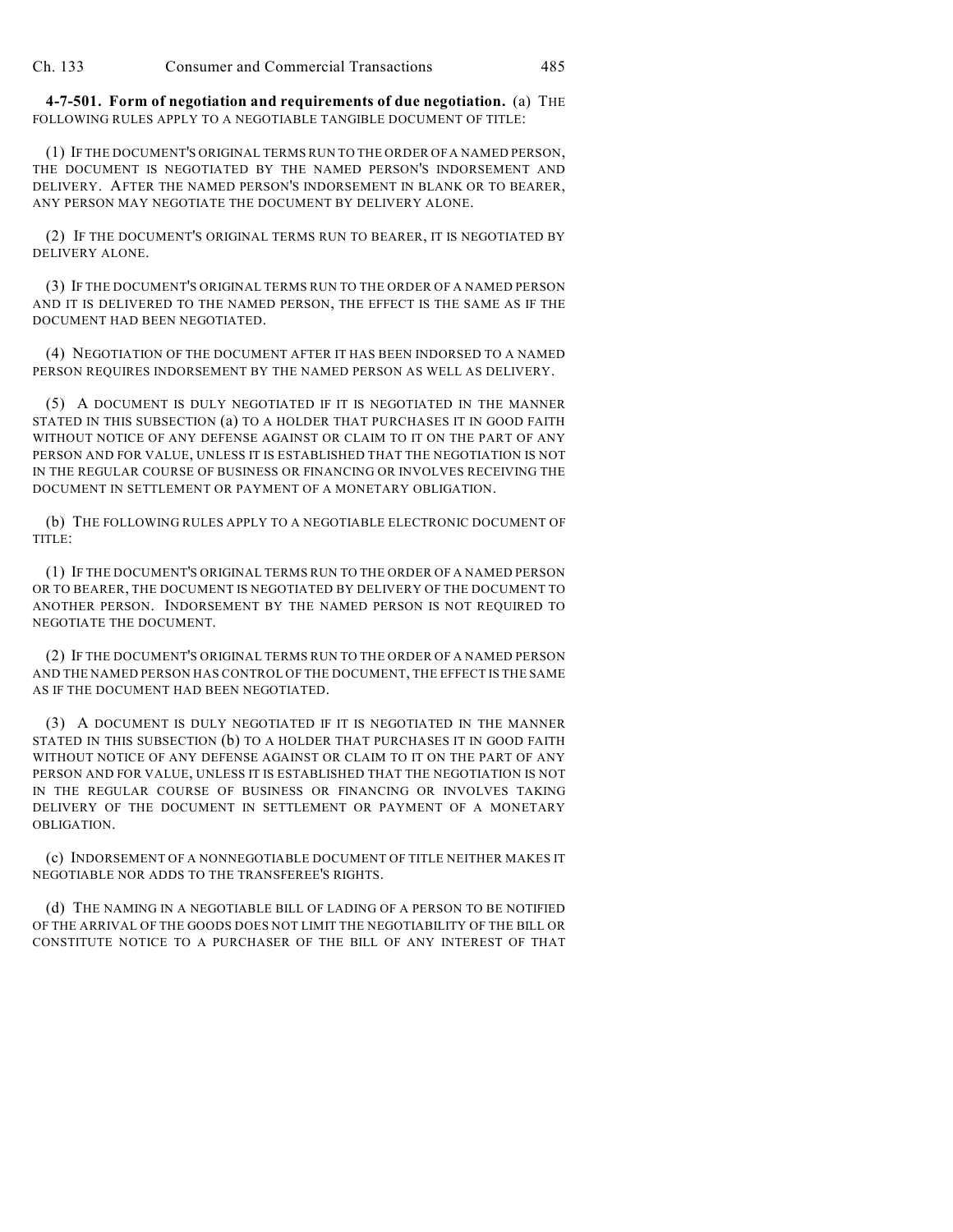PERSON IN THE GOODS.

**4-7-502. Rights acquired by due negotiation.** (a) SUBJECT TO SECTIONS 4-7-205 AND 4-7-503, A HOLDER TO WHICH A NEGOTIABLE DOCUMENT OF TITLE HAS BEEN DULY NEGOTIATED ACOUIRES THEREBY:

(1) TITLE TO THE DOCUMENT;

(2) TITLE TO THE GOODS;

(3) ALL RIGHTS ACCRUING UNDER THE LAW OF AGENCY OR ESTOPPEL, INCLUDING RIGHTS TO GOODS DELIVERED TO THE BAILEE AFTER THE DOCUMENT WAS ISSUED; AND

(4) THE DIRECT OBLIGATION OF THE ISSUER TO HOLD OR DELIVER THE GOODS ACCORDING TO THE TERMS OF THE DOCUMENT FREE OF ANY DEFENSE OR CLAIM BY THE ISSUER EXCEPT THOSE ARISING UNDER THE TERMS OF THE DOCUMENT OR UNDER THIS ARTICLE. IN THE CASE OF A DELIVERY ORDER, THE BAILEE'S OBLIGATION ACCRUES ONLY UPON THE BAILEE'S ACCEPTANCE OF THE DELIVERY ORDER AND THE OBLIGATION ACQUIRED BY THE HOLDER IS THAT THE ISSUER AND ANY INDORSER WILL PROCURE THE ACCEPTANCE OF THE BAILEE.

(b) SUBJECT TO SECTION 4-7-503, TITLE AND RIGHTS ACQUIRED BY DUE NEGOTIATION ARE NOT DEFEATED BY ANY STOPPAGE OF THE GOODS REPRESENTED BY THE DOCUMENT OF TITLE OR BY SURRENDER OF THE GOODS BY THE BAILEE AND ARE NOT IMPAIRED EVEN IF:

(1) THE DUE NEGOTIATION OR ANY PRIOR DUE NEGOTIATION CONSTITUTED A BREACH OF DUTY;

(2) ANY PERSON HAS BEEN DEPRIVED OF POSSESSION OF A NEGOTIABLE TANGIBLE DOCUMENT OR CONTROL OF A NEGOTIABLE ELECTRONIC DOCUMENT BY MISREPRESENTATION, FRAUD, ACCIDENT, MISTAKE, DURESS, LOSS, THEFT, OR CONVERSION; OR

(3) A PREVIOUS SALE OR OTHER TRANSFER OF THE GOODS OR DOCUMENT HAS BEEN MADE TO A THIRD PERSON.

**4-7-503. Document of title to goods defeated in certain cases.** (a) A DOCUMENT OF TITLE CONFERS NO RIGHT IN GOODS AGAINST A PERSON THAT, BEFORE ISSUANCE OF THE DOCUMENT, HAD A LEGAL INTEREST OR A PERFECTED SECURITY INTEREST IN THE GOODS AND THAT DID NOT:

(1) DELIVER OR ENTRUST THE GOODS OR ANY DOCUMENT COVERING THE GOODS TO THE BAILOR OR THE BAILOR'S NOMINEE WITH ACTUAL OR APPARENT AUTHORITY TO SHIP, STORE, OR SELL; WITH POWER TO OBTAIN DELIVERY UNDER SECTION 4-7-403; OR WITH POWER OF DISPOSITION UNDER SECTION 4-2-403, 4-2.5-304 (2), 4-2.5-305 (2), OR 4-9-320 OR OTHER STATUTE OR RULE OF LAW; OR

(2) ACQUIESCE IN THE PROCUREMENT BY THE BAILOR OR ITS NOMINEE OF ANY DOCUMENT.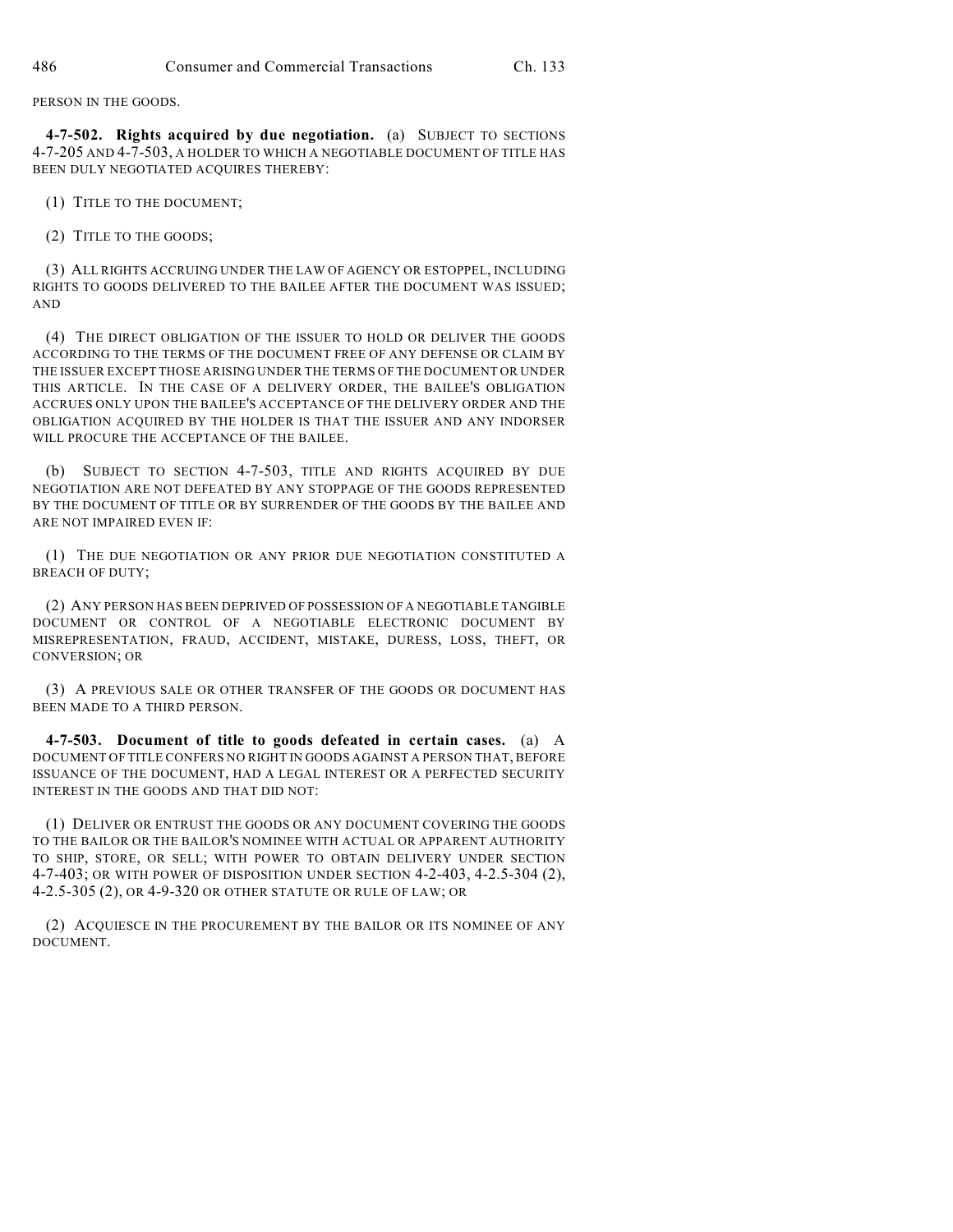Ch. 133 Consumer and Commercial Transactions 487

(b) TITLE TO GOODS BASED UPON AN UNACCEPTED DELIVERY ORDER IS SUBJECT TO THE RIGHTS OF ANY PERSON TO WHICH A NEGOTIABLE WAREHOUSE RECEIPT OR BILL OF LADING COVERING THE GOODS HAS BEEN DULY NEGOTIATED. THAT TITLE MAY BE DEFEATED UNDER SECTION 4-7-504 TO THE SAME EXTENT AS THE RIGHTS OF THE ISSUER OR A TRANSFEREE FROM THE ISSUER.

(c) TITLE TO GOODS BASED UPON A BILL OF LADING ISSUED TO A FREIGHT FORWARDER IS SUBJECT TO THE RIGHTS OF ANY PERSON TO WHICH A BILL ISSUED BY THE FREIGHT FORWARDER IS DULY NEGOTIATED. HOWEVER, DELIVERY BY THE CARRIER IN ACCORDANCE WITH PART 4 OF THIS ARTICLE PURSUANT TO ITS OWN BILL OF LADING DISCHARGES THE CARRIER'S OBLIGATION TO DELIVER.

**4-7-504. Rights acquired in absence of due negotiation - effect of diversion - stoppage of delivery.** (a) A TRANSFEREE OF A DOCUMENT OF TITLE, WHETHER NEGOTIABLE OR NONNEGOTIABLE, TO WHICH THE DOCUMENT HAS BEEN DELIVERED BUT NOT DULY NEGOTIATED, ACQUIRES THE TITLE AND RIGHTS THAT ITS TRANSFEROR HAD OR HAD ACTUAL AUTHORITY TO CONVEY.

(b) IN THE CASE OF A NONNEGOTIABLE DOCUMENT OF TITLE, UNTIL BUT NOT AFTER THE BAILEE RECEIVES NOTICE OF THE TRANSFER, THE RIGHTS OF THE TRANSFEREE MAY BE DEFEATED:

(1) BY THOSE CREDITORS OF THE TRANSFEROR THAT COULD TREAT THE TRANSFER AS VOID UNDER SECTION 4-2-402 OR 4-2.5-308;

(2) BY A BUYER FROM THE TRANSFEROR IN ORDINARY COURSE OF BUSINESS IF THE BAILEE HAS DELIVERED THE GOODS TO THE BUYER OR RECEIVED NOTIFICATION OF THE BUYER'S RIGHTS;

(3) BY A LESSEE FROM THE TRANSFEROR IN ORDINARY COURSE OF BUSINESS IF THE BAILEE HAS DELIVERED THE GOODS TO THE LESSEE OR RECEIVED NOTIFICATION OF THE LESSEE'S RIGHTS; OR

(4) AS AGAINST THE BAILEE, BY GOOD FAITH DEALINGS OF THE BAILEE WITH THE TRANSFEROR.

(c) A DIVERSION OR OTHER CHANGE OF SHIPPING INSTRUCTIONS BY THE CONSIGNOR IN A NONNEGOTIABLE BILL OF LADING THAT CAUSES THE BAILEE NOT TO DELIVER THE GOODS TO THE CONSIGNEE DEFEATS THE CONSIGNEE'S TITLE TO THE GOODS IF THE GOODS HAVE BEEN DELIVERED TO A BUYER IN ORDINARY COURSE OF BUSINESS OR A LESSEE IN ORDINARY COURSE OF BUSINESS AND, IN ANY EVENT, DEFEATS THE CONSIGNEE'S RIGHTS AGAINST THE BAILEE.

(d) DELIVERY OF THE GOODS PURSUANT TO A NONNEGOTIABLE DOCUMENT OF TITLE MAY BE STOPPED BY A SELLER UNDER SECTION 4-2-705 OR A LESSOR UNDER SECTION 4-2.5-526, SUBJECT TO THE REQUIREMENTS OF DUE NOTIFICATION IN THOSE SECTIONS. A BAILEE HONORING THE SELLER'S OR LESSOR'S INSTRUCTIONS IS ENTITLED TO BE INDEMNIFIED BY THE SELLER OR LESSOR AGAINST ANY RESULTING LOSS OR EXPENSE.

**4-7-505. Indorser not guarantor for other parties.** THE INDORSEMENT OF A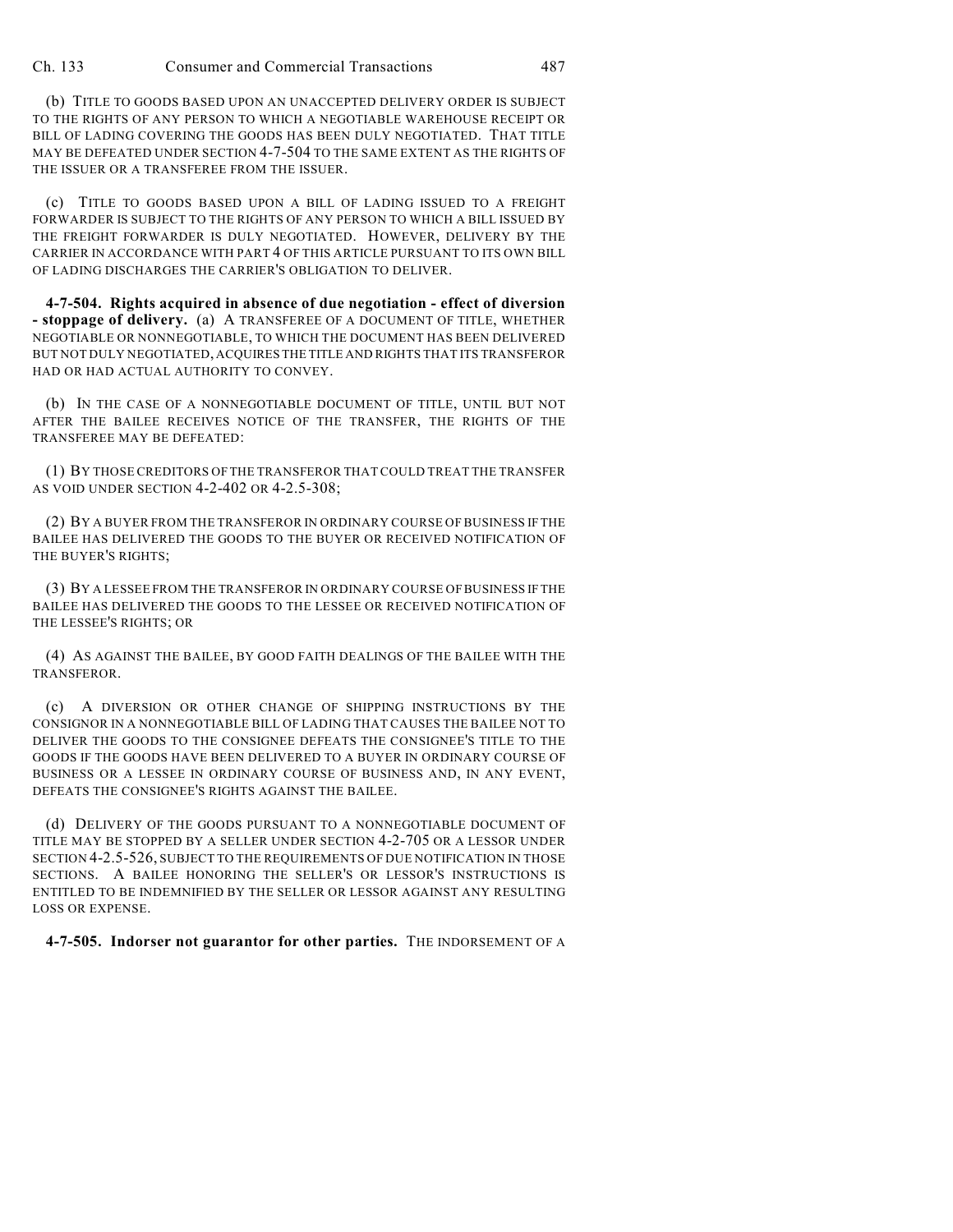TANGIBLE DOCUMENT OF TITLE ISSUED BY A BAILEE DOES NOT MAKE THE INDORSER LIABLE FOR ANY DEFAULT BY THE BAILEE OR PREVIOUS INDORSERS.

**4-7-506. Delivery without indorsement - right to compel indorsement.** THE TRANSFEREE OF A NEGOTIABLE TANGIBLE DOCUMENT OF TITLE HAS A SPECIFICALLY ENFORCEABLE RIGHT TO HAVE ITS TRANSFEROR SUPPLY ANY NECESSARY INDORSEMENT, BUT THE TRANSFER BECOMES A NEGOTIATION ONLY AS OF THE TIME THE INDORSEMENT IS SUPPLIED.

**4-7-507. Warranties on negotiation or delivery of document of title.** IF A PERSON NEGOTIATES OR DELIVERS A DOCUMENT OF TITLE FOR VALUE, OTHERWISE THAN AS A MERE INTERMEDIARY UNDER SECTION 4-7-508, UNLESS OTHERWISE AGREED, THE TRANSFEROR WARRANTS TO ITS IMMEDIATE PURCHASER ONLY IN ADDITION TO ANY WARRANTY MADE IN SELLING OR LEASING THE GOODS THAT:

(1) THE DOCUMENT IS GENUINE;

(2) THE TRANSFEROR DOES NOT HAVE KNOWLEDGE OF ANY FACT THAT WOULD IMPAIR THE DOCUMENT'S VALIDITY OR WORTH; AND

(3) THE NEGOTIATION OR DELIVERY IS RIGHTFUL AND FULLY EFFECTIVE WITH RESPECT TO THE TITLE TO THE DOCUMENT AND THE GOODS IT REPRESENTS.

**4-7-508. Warranties of collecting bank as to documents of title.** A COLLECTING BANK OR OTHER INTERMEDIARY KNOWN TO BE ENTRUSTED WITH DOCUMENTS OF TITLE ON BEHALF OF ANOTHER OR WITH COLLECTION OF A DRAFT OR OTHER CLAIM AGAINST DELIVERY OF DOCUMENTS WARRANTS BY THE DELIVERY OF THE DOCUMENTS ONLY ITS OWN GOOD FAITH AND AUTHORITY EVEN IF THE COLLECTING BANK OR OTHER INTERMEDIARY HAS PURCHASED OR MADE ADVANCES AGAINST THE CLAIM OR DRAFT TO BE COLLECTED.

**4-7-509. Adequate compliance with commercial contract.** WHETHER A DOCUMENT OF TITLE IS ADEQUATE TO FULFILL THE OBLIGATIONS OF A CONTRACT FOR SALE, A CONTRACT FOR LEASE, OR THE CONDITIONS OF A LETTER OF CREDIT IS DETERMINED BY ARTICLE 2, 2.5, OR 5 OF THIS TITLE.

## PART 6 WAREHOUSE RECEIPTS AND BILLS OF LADING - MISCELLANEOUS PROVISIONS

**4-7-601. Lost, stolen, or destroyed documents of title.** (a) IF A DOCUMENT OF TITLE IS LOST, STOLEN, OR DESTROYED, A COURT MAY ORDER DELIVERY OF THE GOODS OR ISSUANCE OF A SUBSTITUTE DOCUMENT AND THE BAILEE MAY, WITHOUT LIABILITY TO ANY PERSON, COMPLY WITH THE ORDER. IF THE DOCUMENT WAS NEGOTIABLE, A COURT MAY NOT ORDER DELIVERY OF THE GOODS OR ISSUANCE OF A SUBSTITUTE DOCUMENT WITHOUT THE CLAIMANT'S POSTING SECURITY UNLESS IT FINDS THAT ANY PERSON THAT MAY SUFFER LOSS AS A RESULT OF NONSURRENDER OF POSSESSION OR CONTROL OF THE DOCUMENT IS ADEQUATELY PROTECTED AGAINST THE LOSS. IF THE DOCUMENT WAS NONNEGOTIABLE, THE COURT MAY REQUIRE SECURITY. THE COURT MAY ORDER PAYMENT OF THE BAILEE'S REASONABLE COSTS AND ATTORNEY'S FEES IN ANY ACTION UNDER THIS SUBSECTION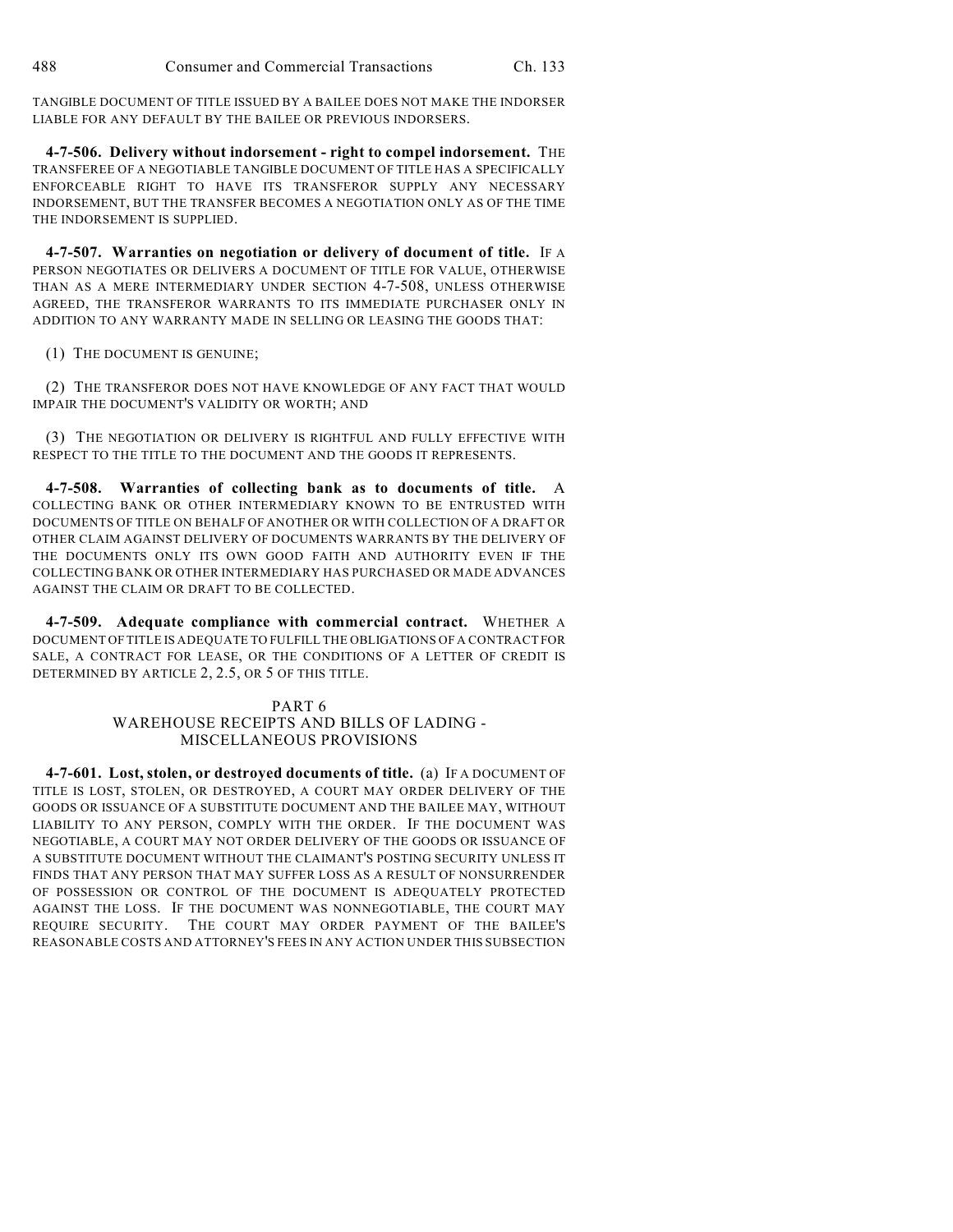(a).

(b) A BAILEE THAT WITHOUT COURT ORDER DELIVERS GOODS TO A PERSON CLAIMING UNDER A MISSING NEGOTIABLE DOCUMENT OF TITLE IS LIABLE TO ANY PERSON INJURED THEREBY. IF THE DELIVERY IS NOT IN GOOD FAITH, THE BAILEE IS LIABLE FOR CONVERSION. DELIVERY IN GOOD FAITH IS NOT CONVERSION IF THE CLAIMANT POSTS SECURITY WITH THE BAILEE IN AN AMOUNT AT LEAST DOUBLE THE VALUE OF THE GOODS AT THE TIME OF POSTING TO INDEMNIFY ANY PERSON THAT IS INJURED BY THE DELIVERY AND THAT FILES A NOTICE OF CLAIM WITHIN ONE YEAR AFTER THE DELIVERY.

**4-7-602. Attachment of goods covered by negotiable document of title.** UNLESS THE DOCUMENT OF TITLE WAS ORIGINALLY ISSUED UPON DELIVERY OF THE GOODS BY A PERSON THAT DID NOT HAVE POWER TO DISPOSE OF THEM, A LIEN DOES NOT ATTACH BY VIRTUE OF ANY JUDICIAL PROCESS TO GOODS IN THE POSSESSION OF A BAILEE FOR WHICH A NEGOTIABLE DOCUMENT OF TITLE IS OUTSTANDING UNLESS POSSESSION OR CONTROL OF THE DOCUMENT IS FIRST SURRENDERED TO THE BAILEE OR THE DOCUMENT'S NEGOTIATION IS ENJOINED. THE BAILEE MAY NOT BE COMPELLED TO DELIVER THE GOODS PURSUANT TO PROCESS UNTIL POSSESSION OR CONTROL OF THE DOCUMENT IS SURRENDERED TO THE BAILEE OR TO THE COURT. A PURCHASER OF THE DOCUMENT FOR VALUE WITHOUT NOTICE OF THE PROCESS OR INJUNCTION TAKES FREE OF THE LIEN IMPOSED BY JUDICIAL PROCESS.

**4-7-603. Conflicting claims - interpleader.** IF MORE THAN ONE PERSON CLAIMS TITLE TO OR POSSESSION OF THE GOODS, THE BAILEE IS EXCUSED FROM DELIVERY UNTIL THE BAILEE HAS A REASONABLE TIME TO ASCERTAIN THE VALIDITY OF THE ADVERSE CLAIMS OR TO COMMENCE AN ACTION FOR INTERPLEADER. THE BAILEE MAY ASSERT AN INTERPLEADER EITHER IN DEFENDING AN ACTION FOR NONDELIVERY OF THE GOODS OR BY ORIGINAL ACTION.

# PART 7 TRANSITION PROVISIONS

**4-7-701. Effective date.** THIS ARTICLE SHALL TAKE EFFECT ON THE EFFECTIVE DATE OF THIS ARTICLE, AS AMENDED.

**4-7-702. Applicability.** THIS ARTICLE APPLIES TO A DOCUMENT OF TITLE THAT IS ISSUED OR A BAILMENT THAT ARISES ON OR AFTER THE EFFECTIVE DATE OF THIS ARTICLE, AS AMENDED. THIS ARTICLE DOES NOT APPLY TO A DOCUMENT OF TITLE THAT IS ISSUED OR A BAILMENT THAT ARISES BEFORE THE EFFECTIVE DATE OF THIS ARTICLE, AS AMENDED, EVEN IF THE DOCUMENT OF TITLE OR BAILMENT WOULD BE SUBJECT TO THIS ARTICLE IF THE DOCUMENT OF TITLE HAD BEEN ISSUED OR BAILMENT HAD ARISEN AFTER THE EFFECTIVE DATE OF THIS ARTICLE, AS AMENDED. THIS ARTICLE DOES NOT APPLY TO A RIGHT OF ACTION THAT HAS ACCRUED BEFORE THE EFFECTIVE DATE OF THIS ARTICLE, AS AMENDED.

**4-7-703. Savings clause.** A DOCUMENT OF TITLE ISSUED OR A BAILMENT THAT ARISES BEFORE THE EFFECTIVE DATE OF THIS ARTICLE, AS AMENDED, AND THE RIGHTS, OBLIGATIONS, AND INTERESTS FLOWING FROM THAT DOCUMENT OR BAILMENT ARE GOVERNED BY ANY STATUTE OR OTHER RULE AMENDED OR REPEALED BY THIS ARTICLE AS IF AMENDMENT OR REPEAL HAD NOT OCCURRED AND MAY BE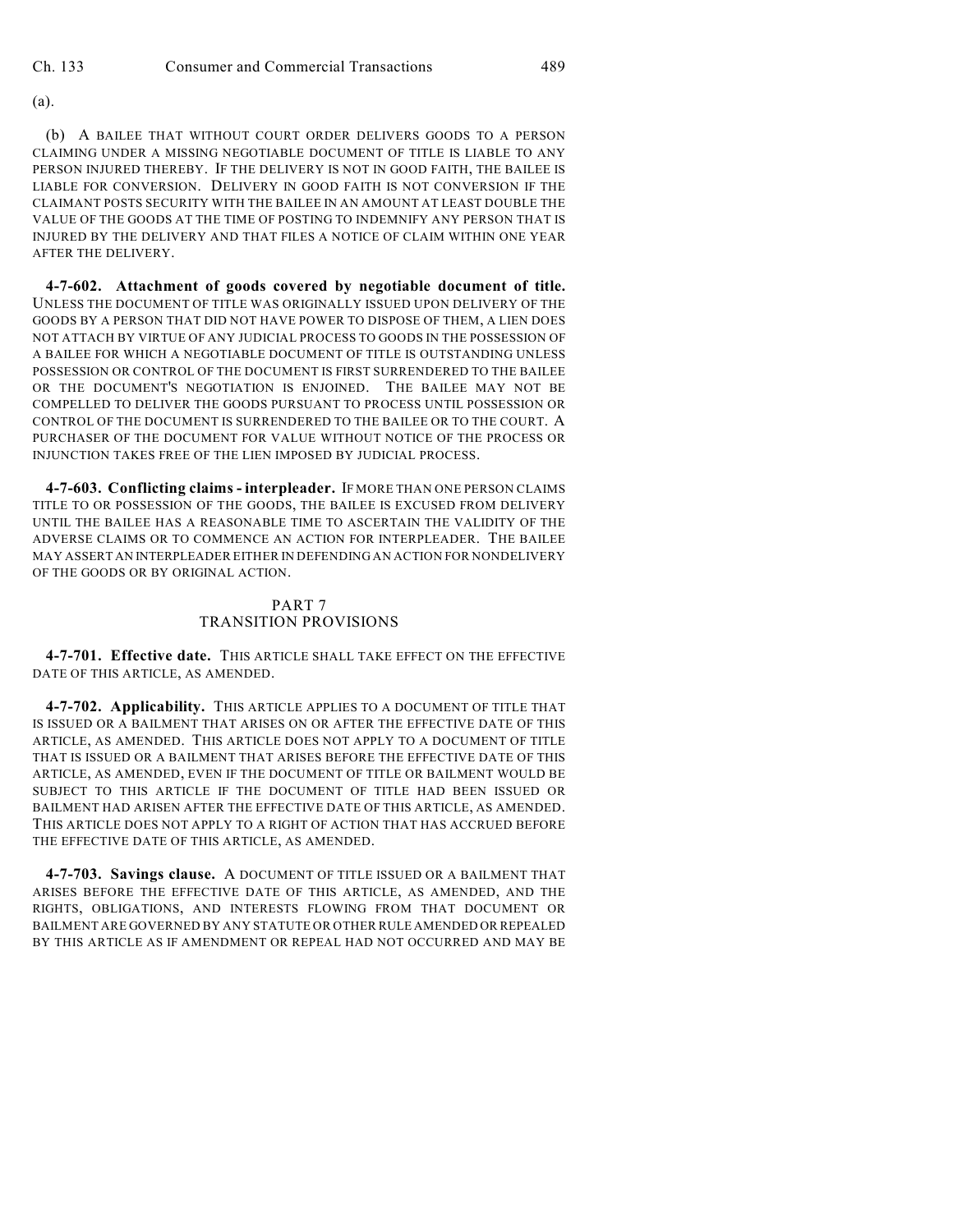TERMINATED, COMPLETED, CONSUMMATED, OR ENFORCED UNDER THAT STATUTE OR OTHER RULE.

**SECTION 3.** 4-2-103 (3), Colorado Revised Statutes, is amended to read:

**4-2-103. Definitions and index of definitions.** (3) The following definitions in other articles apply to this article:

"Check". Section 4-3-104.

"Consignee". Section 4-7-102.

"Consignor". Section 4-7-102.

"Consumer goods". Section 4-9-102.

"CONTROL". SECTION 4-7-106.

"Dishonor". Section 4-3-502.

"Draft". Section 4-3-104.

**SECTION 4.** 4-2-104 (2), Colorado Revised Statutes, is amended to read:

**4-2-104. Definitions: "merchant" - "between merchants" - "financing agency".** (2) "Financing agency" means a bank, finance company, or other person who in the ordinary course of business makes advances against goods or documents of title or who by arrangement with either the seller or the buyer intervenes in ordinary course to make or collect payment due or claimed under the contract for sale, as by purchasing or paying the seller's draft or making advances against it or by merely taking it for collection whether or not documents of title accompany OR ARE ASSOCIATED WITH the draft. "Financing agency" includes also a bank or other person who similarly intervenes between persons who are in the position of seller and buyer in respect to the goods (section 4-2-707).

**SECTION 5.** 4-2-202 (a), Colorado Revised Statutes, is amended to read:

**4-2-202. Final written expression - parol or extrinsic evidence.** Terms with respect to which the confirmatory memoranda of the parties agree or which are otherwise set forth in a writing intended by the parties as a final expression of their agreement with respect to such terms as are included therein, may not be contradicted by evidence of any prior agreement or of a contemporaneous oral agreement but may be explained or supplemented:

(a) By course of dealing,  $\sigma r$  usage of trade, (section 4-1-205) or by course of performance (section  $4-2-208$  4-1-303); and

**SECTION 6.** 4-2-208 (2), Colorado Revised Statutes, is amended to read:

**4-2-208. Course of performance or practical construction.** (2) The express terms of the agreement and any such course of performance, as well as any course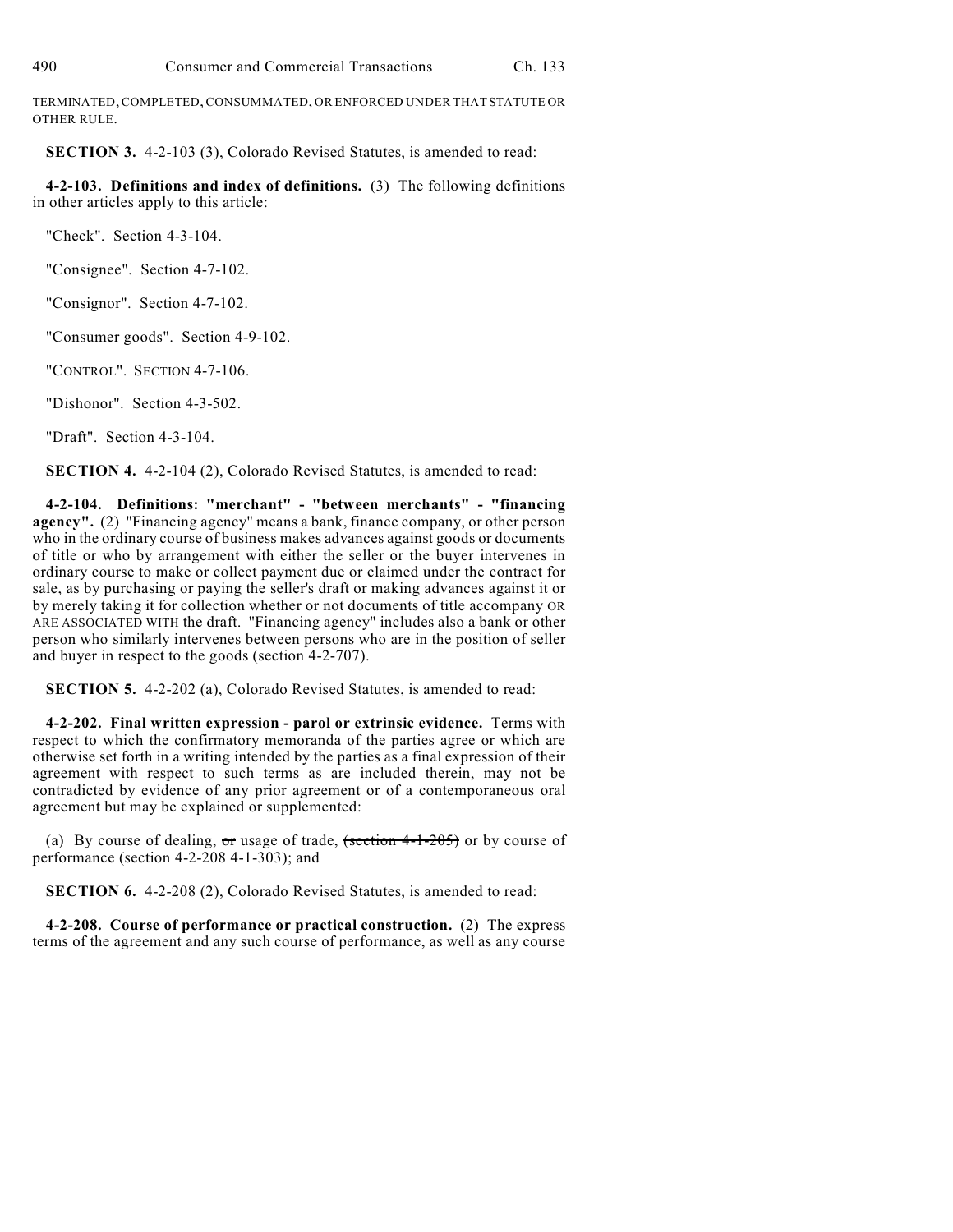of dealing and usage of trade, shall be construed whenever reasonable as consistent with each other; but when such construction is unreasonable, express terms shall control course of performance and course of performance shall control both course of dealing and usage of trade (section 4-1-205 4-1-303).

**SECTION 7.** 4-2-310 (c), Colorado Revised Statutes, is amended to read:

**4-2-310. Open time for payment or running of credit - authority to ship under reservation.** Unless otherwise agreed:

(c) If delivery is authorized and made by way of documents of title otherwise than by subsection (b) of this section, then payment is due, REGARDLESS OF WHERE THE GOODS ARE TO BE RECEIVED, (i) at the time and place at which the buyer is to receive DELIVERY OF the TANGIBLE documents, regardless of where the goods are to be received OR (ii) AT THE TIME THE BUYER IS TO RECEIVE DELIVERY OF THE ELECTRONIC DOCUMENTS AND AT THE SELLER'S PLACE OF BUSINESS OR, IF NONE, THE SELLER'S RESIDENCE; and

**SECTION 8.** The introductory portion to 4-2-323 (2), Colorado Revised Statutes, is amended to read:

**4-2-323. Form of bill of lading required in overseas shipment - "overseas".** (2) Where in a case within subsection (1) of this section a TANGIBLE bill of lading has been issued in a set of parts, unless otherwise agreed, if the documents are not to be sent from abroad the buyer may demand tender of the full set; otherwise, only one part of the bill of lading need be tendered. Even if the agreement expressly requires a full set:

**SECTION 9.** 4-2-401 (3), Colorado Revised Statutes, is amended to read:

**4-2-401. Passing of title - reservation for security - limited application of this section.** Each provision of this article with regard to the rights, obligations, and remedies of the seller, the buyer, purchasers, or other third parties applies irrespective of title to the goods, except where the provision refers to such title. Insofar as situations are not covered by the other provisions of this article and matters concerning title become material, the following rules apply:

(3) Unless otherwise explicitly agreed, where delivery is to be made without moving the goods:

(a) If the seller is to deliver a TANGIBLE document of title, title passes at the time when and the place where he THE SELLER delivers such documents, AND IF THE SELLER IS TO DELIVER AN ELECTRONIC DOCUMENT OF TITLE, TITLE PASSES WHEN THE SELLER DELIVERS THE DOCUMENT; or

(b) If the goods are at the time of contracting already identified and no documents OF TITLE are to be delivered, title passes at the time and place of contracting.

**SECTION 10.** 4-2-503 (4) (b) and (5) (b), Colorado Revised Statutes, are amended to read: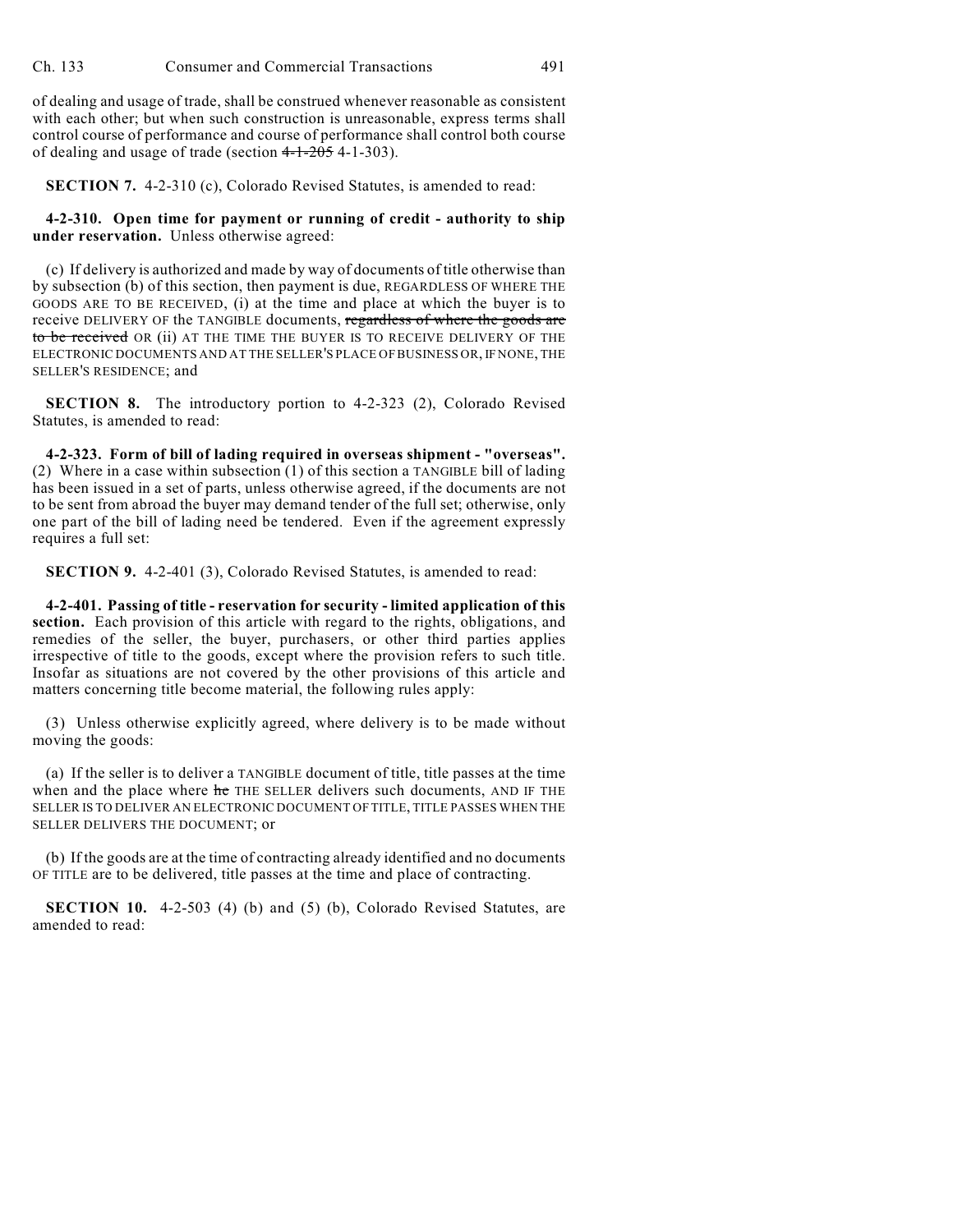**4-2-503. Manner of seller's tender of delivery.** (4) Where goods are in the possession of a bailee and are to be delivered without being moved:

(b) Tender to the buyer of a nonnegotiable document of title or of a written direction to RECORD DIRECTING the bailee to deliver is sufficient tender unless the buyer seasonably objects, and EXCEPT AS OTHERWISE PROVIDED IN ARTICLE 9 OF THIS TITLE, receipt by the bailee of notification of the buyer's rights fixes those rights as against the bailee and all third persons; but risk of loss of the goods and of any failure by the bailee to honor the nonnegotiable document of title or to obey the direction remains on the seller until the buyer has had a reasonable time to present the document or direction, and a refusal by the bailee to honor the document or to obey the direction defeats the tender.

(5) Where the contract requires the seller to deliver documents:

(b) Tender through customary banking channels is sufficient and dishonor of a draft accompanying OR ASSOCIATED WITH the documents constitutes nonacceptance or rejection.

**SECTION 11.** 4-2-505 (1) (b) and (2), Colorado Revised Statutes, are amended to read:

**4-2-505. Seller's shipment under reservation.** (1) Where the seller has identified goods to the contract by or before shipment:

(b) A nonnegotiable bill of lading to himself or his THE SELLER OR THE SELLER'S nominee reserves possession of the goods as security, but except in a case of conditional delivery (subsection (2) of section 4-2-507), a nonnegotiable bill of lading naming the buyer as consignee reserves no security interest even though the seller retains possession OR CONTROL of the bill of lading.

(2) When shipment by the seller with reservation of a security interest is in violation of the contract for sale, it constitutes an improper contract for transportation within section 4-2-504, but impairs neither the rights given to the buyer by shipment and identification of the goods to the contract nor the seller's powers as a holder of a negotiable document OF TITLE.

**SECTION 12.** 4-2-506 (2), Colorado Revised Statutes, is amended to read:

**4-2-506. Rights of financing agency.** (2) The right to reimbursement of a financing agency which THAT has in good faith honored or purchased the draft under commitment to or authority from the buyer is not impaired by subsequent discovery of defects with reference to any relevant document which THAT was apparently regular. on its face.

**SECTION 13.** 4-2-509 (2) (a) and (2) (c), Colorado Revised Statutes, are amended to read:

**4-2-509. Risk of loss in the absence of breach.** (2) Where the goods are held by a bailee to be delivered without being moved, the risk of loss passes to the buyer: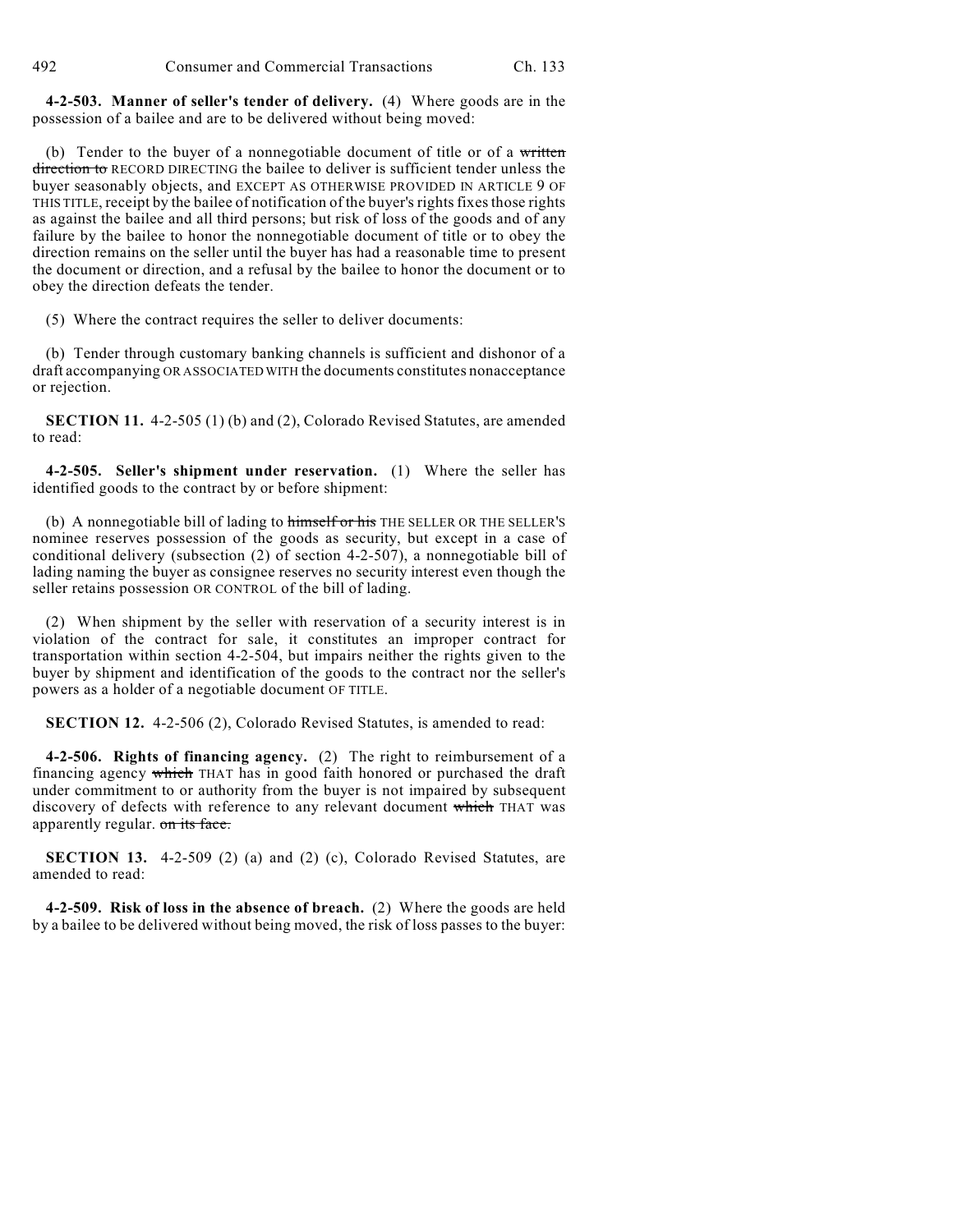Ch. 133 Consumer and Commercial Transactions 493

(a) On his THE BUYER'S receipt of POSSESSION OR CONTROL OF a negotiable document of title covering the goods; or

(c) After his THE BUYER'S receipt of POSSESSION OR CONTROL OF a nonnegotiable document of title or other written direction to deliver IN A RECORD, as provided in subsection (4) (b) of section 4-2-503.

**SECTION 14.** 4-2-605 (2), Colorado Revised Statutes, is amended to read:

**4-2-605. Waiver of buyer's objections by failure to particularize.** (2) Payment against documents made without reservation of rights precludes recovery of the payment for defects apparent on the face of IN the documents.

**SECTION 15.** 4-2-705 (2) (c) and (3) (c), Colorado Revised Statutes, are amended to read:

**4-2-705. Seller's stoppage of delivery in transit or otherwise.** (2) As against such buyer, the seller may stop delivery until:

(c) Such acknowledgment to the buyer by a carrier by reshipment or as warehouseman A WAREHOUSE; or

(3) (c) If a negotiable document of title has been issued for goods, the bailee is not obliged to obey a notification to stop until surrender OF POSSESSION OR CONTROL of the document.

**SECTION 16.** 4-2.5-103 (1) (a) and (1) (o), Colorado Revised Statutes, are amended to read:

**4-2.5-103. Definitions and index of definitions.** (1) In this article unless the context otherwise requires:

(a) "Buyer in ordinary course of business" means a person who in good faith and without knowledge that the sale to him or her is in violation of the ownership rights or security interest or leasehold interest of a third party in the goods, buys in ordinary course from a person in the business of selling goods of that kind but does not include a pawnbroker. "Buying" may be for cash or by exchange of other property or on secured or unsecured credit and includes receiving ACQUIRING goods or documents of title under a preexisting contract for sale but does not include a transfer in bulk or as security for or in total or partial satisfaction of a money debt.

(o) "Lessee in ordinary course of business" means a person who in good faith and without knowledge that the lease to him or her is in violation of the ownership rights or security interest or leasehold interest of a third party in the goods leases in ordinary course from a person in the business of selling or leasing goods of that kind but does not include a pawnbroker. "Leasing" may be for cash or by exchange of other property or on secured or unsecured credit and includes receiving ACQUIRING goods or documents of title under a preexisting lease contract but does not include a transfer in bulk or as security for or in total or partial satisfaction of a money debt.

**SECTION 17.** 4-2.5-501 (4), Colorado Revised Statutes, is amended to read: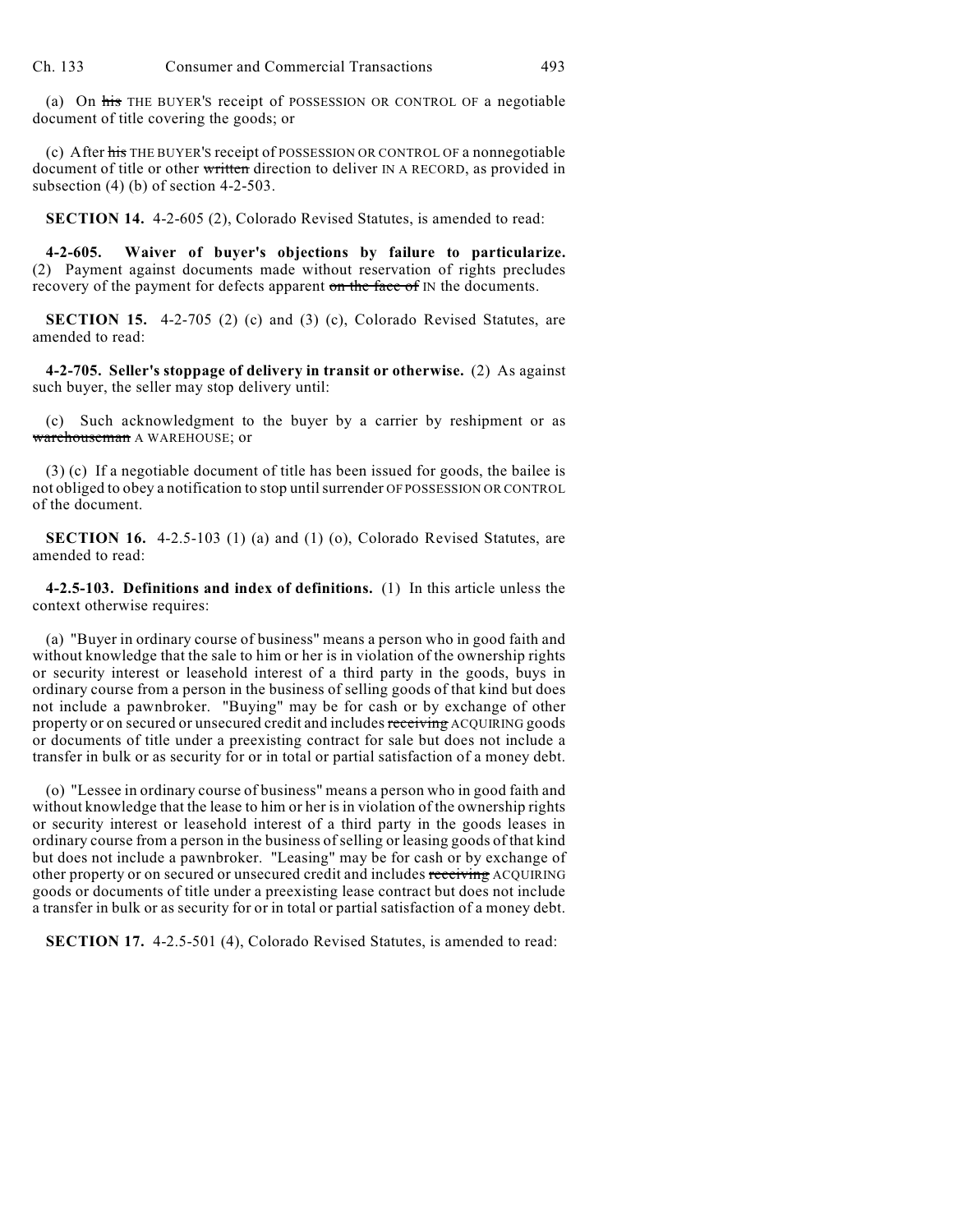**4-2.5-501. Default: Procedure.** (4) Except as otherwise provided in section  $4-1-106(1)$  4-1-305 (a) or this article or the lease agreement, the rights and remedies referred to in subsections (2) and (3) of this section are cumulative.

**SECTION 18.** 4-2.5-514 (2), Colorado Revised Statutes, is amended to read:

**4-2.5-514. Waiver of lessee's objections.** (2) A lessee's failure to reserve rights when paying rent or other consideration against documents precludes recovery of the payment for defects apparent on the face of IN the documents.

**SECTION 19.** 4-2.5-518 (2), Colorado Revised Statutes, is amended to read:

**4-2.5-518. Cover; substitute goods.** (2) Except as otherwise provided with respect to damages liquidated in the lease agreement (section 4-2.5-504) or otherwise determined pursuant to agreement of the parties (sections  $4-1-102$   $(3)$ ) 4-1-302 and 4-2.5-503), if a lessee's cover is by lease agreement substantially similar to the original lease agreement and the lease agreement is made in good faith and in a commercially reasonable manner, the lessee may recover from the lessor as damages (i) the present value, as of the date of the commencement of the term of the new lease agreement, of the rent under the new lease agreement applicable to that period of the new lease term which THAT is comparable to the then remaining term of the original lease agreement minus the present value as of the same date of the total rent for the then remaining lease term of the original lease agreement, (ii) interest on the amount computed under clause (i) of this subsection (2) from the date of the commencement of the term of the new lease agreement until the date of entry of judgment at the same rate used in computing present value, and (iii) any incidental or consequential damages less expenses saved in consequence of the lessor's default.

**SECTION 20.** 4-2.5-519 (1), Colorado Revised Statutes, is amended to read:

**4-2.5-519. Lessee's damages for nondelivery, repudiation, default and breach of warranty in regard to accepted goods.** (1) Except as otherwise provided with respect to damages liquidated in the lease agreement (section 4-2.5-504) or otherwise determined pursuant to agreement of the parties (sections  $4-1-102$  (3)  $4-1-302$  and  $4-2.5-503$ ), if a lessee elects not to cover or a lessee elects to cover and the cover is by lease agreement that for any reason does not qualify for treatment under section 4-2.5-518 (2), or is by purchase or otherwise, the lessee may recover from the lessor as damages for nondelivery or repudiation by the lessor or for rejection or revocation of acceptance by the lessee the present value, as of the date of the default, of the then market rent minus the present value as of the same date of the original rent, computed for the remaining lease term of the original lease agreement, plus interest on the remainder so computed from the date of default until the date of entry of judgment at the same rate used in computing present value, together with incidental and consequential damages, less expenses saved in consequence of the lessor's default.

**SECTION 21.** 4-2.5-526 (2), Colorado Revised Statutes, is amended to read:

**4-2.5-526. Lessor's stoppage of delivery in transit or otherwise.** (2) In pursuing its remedies under subsection (1) of this section, the lessor may stop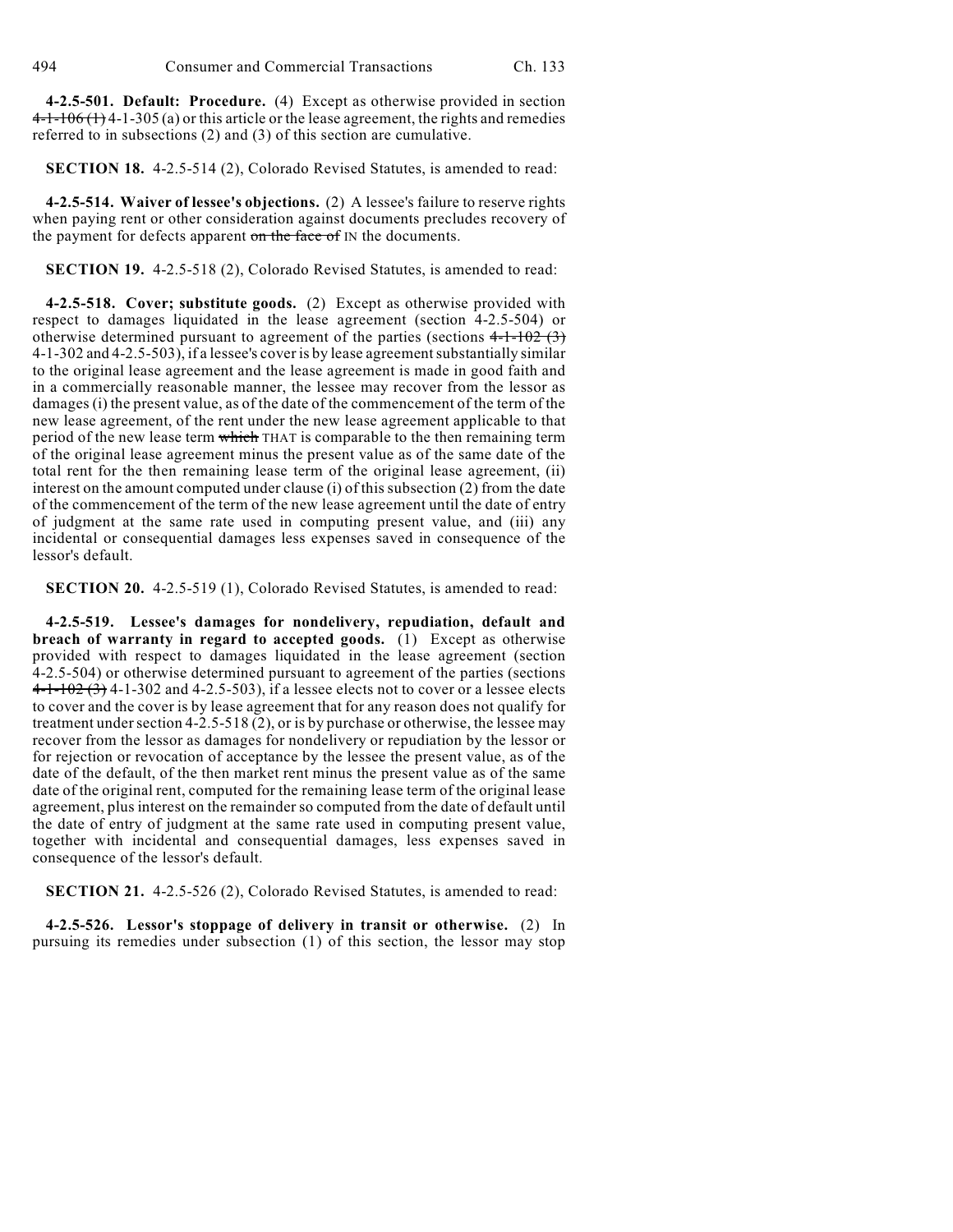delivery until:

(a) Receipt of the goods by the lessee;

(b) Acknowledgment to the lessee by any bailee of the goods, except a carrier, that the bailee holds the goods for the lessee; or

(c) Such an acknowledgment to the lessee by a carrier via reshipment or as warehouseman A WAREHOUSE.

**SECTION 22.** 4-2.5-527 (2), Colorado Revised Statutes, is amended to read:

**4-2.5-527. Lessor's rights to dispose of goods.** (2) Except as otherwise provided with respect to damages liquidated in the lease agreement (section 4-2.5-504) or otherwise determined pursuant to agreement of the parties (sections  $4-1-102$  (3) 4-1-302 and 4-2.5-503), if the disposition is by lease agreement substantially similar to the original lease agreement and the lease agreement is made in good faith and in a commercially reasonable manner, the lessor may recover from the lessee as damages (i) accrued and unpaid rent as of the date of the commencement of the term of the new lease agreement, (ii) the present value, as of the same date, of the total rent for the then remaining lease term of the original lease agreement minus the present value, as of the same date, of the rent under the new lease agreement applicable to that period of the new lease term which THAT is comparable to the then remaining term of the original lease agreement, (iii) interest on the amount computed under clause (ii) of this subsection (2) from the date of the commencement of the term of the new lease agreement until the date of entry of judgment at the same rate used in computing present value, and (iv) any incidental damages allowed under section 4-2.5-530, less expenses saved in consequence of the lessee's default.

**SECTION 23.** 4-2.5-528 (1), Colorado Revised Statutes, is amended to read:

**4-2.5-528. Lessor's damages for nonacceptance, failure to pay, repudiation, or other default.** (1) Except as otherwise provided with respect to damages liquidated in the lease agreement (section 4-2.5-504) or otherwise determined pursuant to agreement of the parties (sections  $4-1-102$  (3) 4-1-302 and 4-2.5-503), if a lessor elects to retain the goods or a lessor elects to dispose of the goods and the disposition is by lease agreement that for any reason does not qualify for treatment under section 4-2.5-527 (2), or is by sale or otherwise, the lessor may recover from the lessee as damages for a default of the type described in section 4-2.5-523 (1) or 4-2.5-523 (3) (a), or, if agreed, for other default of the lessee, (i) accrued and unpaid rent as of the date of default if the lessee has never taken possession of the goods, or, if the lessee has taken possession of the goods, as of the date the lessor repossesses the goods or an earlier date on which the lessee makes a tender of the goods to the lessor, (ii) the present value as of the date determined under clause (i) of the total rent for the then remaining lease term of the original lease agreement minus the present value as of the same date of the market rent at the place where the goods are located computed for the same lease term, (iii) interest on the sum of the amounts described in clauses (i) and (ii) of this subsection (1) from the date of default to the date of entry of judgment at the same rate used in computing present value, and (iv) any incidental damages allowed under section 4-2.5-530, less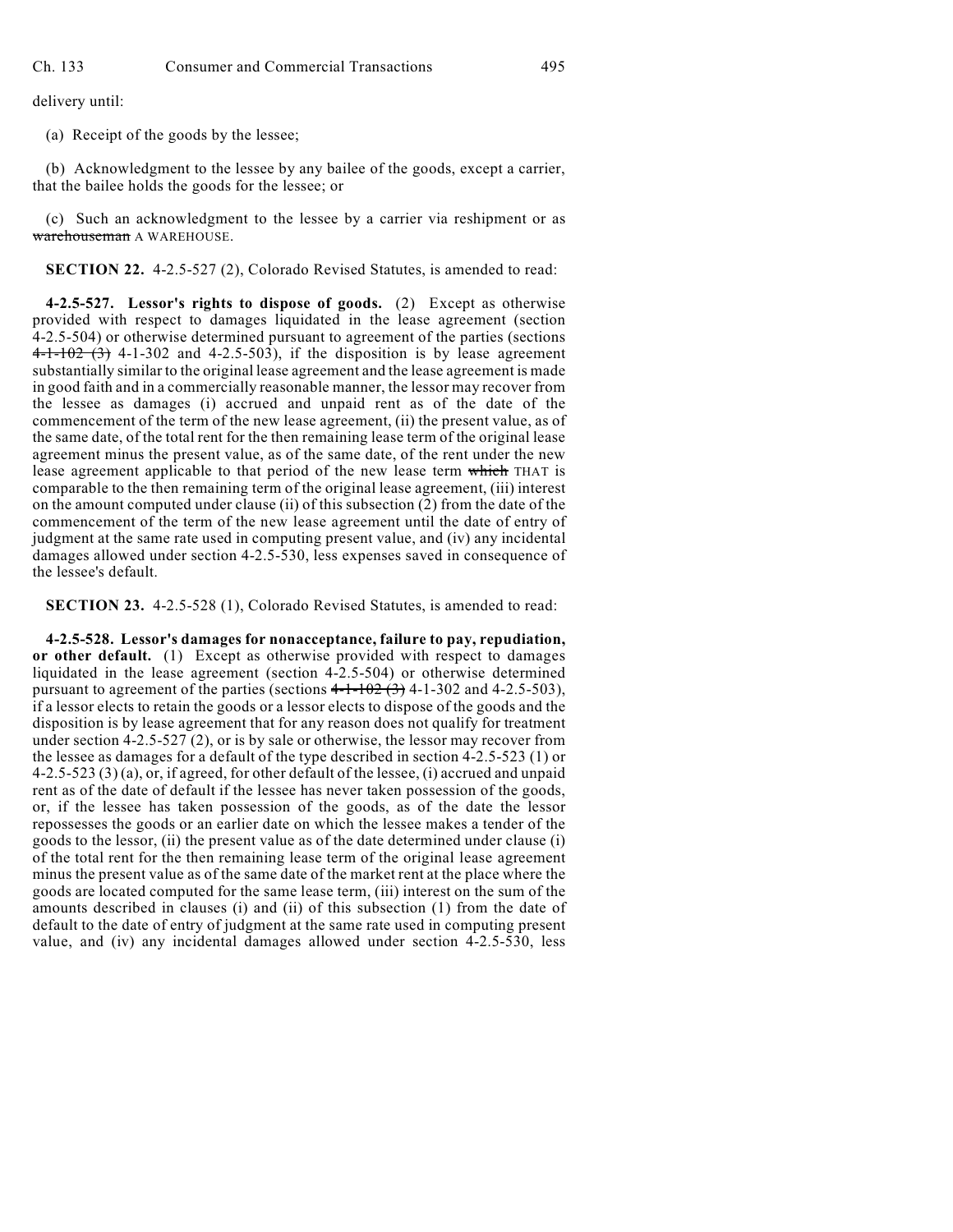expenses saved in consequence of the lessee's default.

**SECTION 24.** 4-2.5-533, Colorado Revised Statutes, is amended to read:

**4-2.5-533. Other measures of damages.** Notwithstanding any other provision of this article, except as otherwise provided with respect to damages liquidated in the lease agreement (section 4-2.5-504) or otherwise determined pursuant to agreement of the parties (sections  $4-1-102$  (3) 4-1-302 and 4-2.5-503), a party to a lease contract, at his or her option, may recover for the other party's default, in addition to or in lieu of the damages expressly authorized by this article, such additional or different damages as may be necessary to put such party in as good a position as if the other party had performed in accordance with the lease contract, determined in any reasonable manner.

**SECTION 25.** 4-3-103 (a) (10), Colorado Revised Statutes, is amended to read:

**4-3-103. Definitions.** (a) In this article:

(10) "Prove" with respect to a fact means to meet the burden of establishing the fact (section 4-1-201<del>(8)</del> (b) (8)).

**SECTION 26.** 4-4-104 (c), Colorado Revised Statutes, is amended to read:

**4-4-104. Definitions and index of definitions.** (c) The following definitions in other articles of this title apply to this article:

| "Acceptance"             | Section $4-3-409$      |
|--------------------------|------------------------|
| "Alteration"             | Section $4-3-407$      |
| "Cashier's check"        | Section $4-3-104$      |
| "Certificate of deposit" | Section $4-3-104$      |
| "Certified check"        | Section $4-3-409$      |
| "Check"                  | Section $4-3-104$      |
| "CONTROL"                | <b>SECTION 4-7-106</b> |
| "Draft"                  | Section $4-3-104$      |
| "Good faith"             | Section $4-3-103$      |
| "Holder in due course"   | Section 4-3-302        |
| "Instrument"             | Section 4-3-104        |
| "Notice of dishonor"     | Section 4-3-503        |
| "Order"                  | Section $4-3-103$      |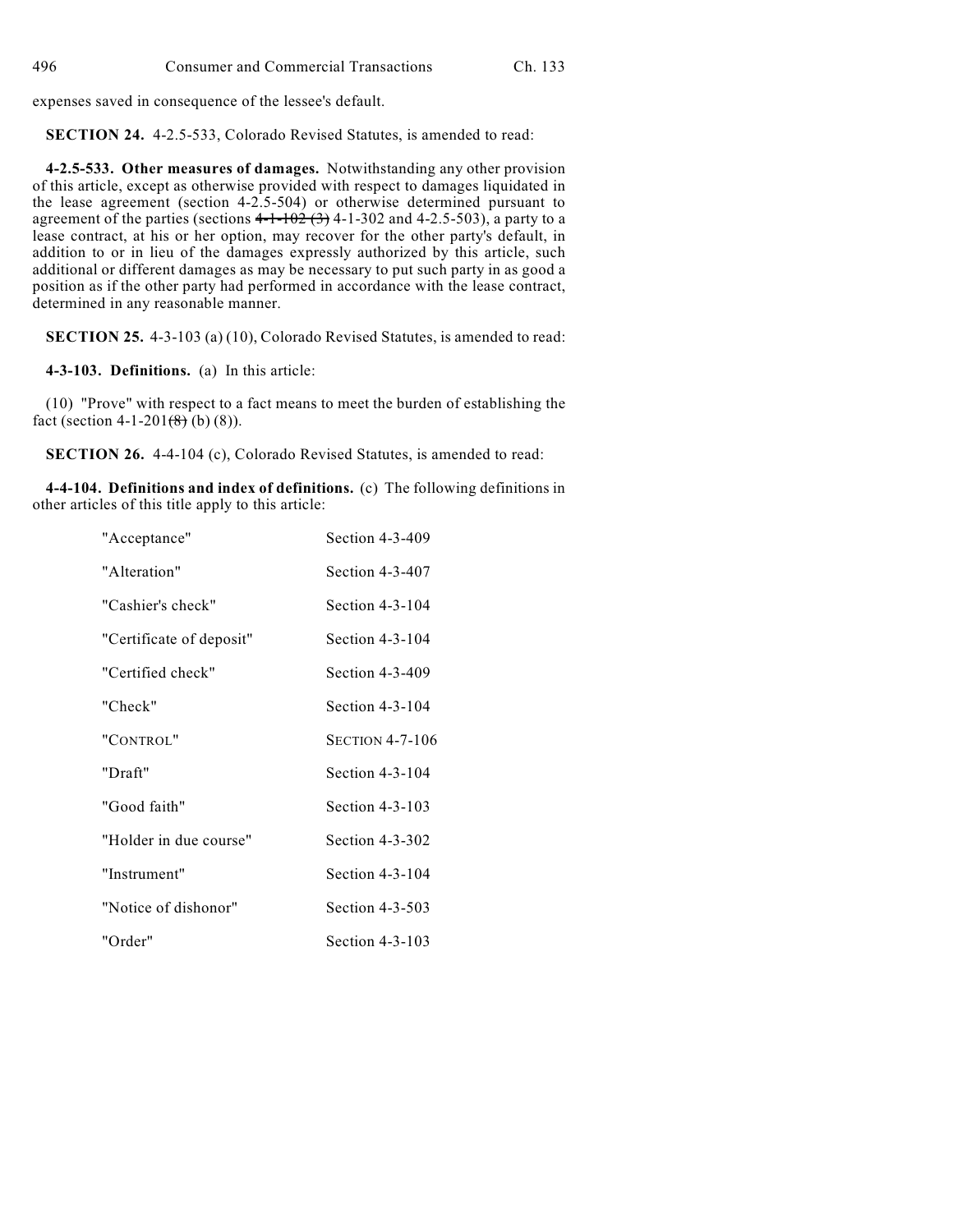| Ch. 133 | Consumer and Commercial Transactions |                   | 497 |
|---------|--------------------------------------|-------------------|-----|
|         | "Ordinary care"                      | Section 4-3-103   |     |
|         | "Person entitled to enforce"         | Section 4-3-301   |     |
|         | "Presentment"                        | Section 4-3-501   |     |
|         | "Promise"                            | Section 4-3-103   |     |
|         | "Prove"                              | Section 4-3-103   |     |
|         | "Teller's check"                     | Section $4-3-104$ |     |
|         | "Unauthorized signature"             | Section 4-3-403   |     |

**SECTION 27.** The introductory portion to 4-4-210 (c), Colorado Revised Statutes, is amended to read:

**4-4-210. Security interest of collecting bank in items, accompanying documents, and proceeds.** (c) Receipt by a collecting bank of a final settlement for an item is a realization on its security interest in the item, accompanying documents, and proceeds. So long as the bank does not receive final settlement for the item or give up possession of the item or POSSESSION OR CONTROL OF THE accompanying documents for purposes other than collection, the security interest continues to that extent and is subject to article 9 of this title, but:

**SECTION 28.** 4-4.5-105 (a) (7), Colorado Revised Statutes, is amended to read:

**4-4.5-105. Other definitions.** (a) In this article:

(7) "Prove" with respect to a fact means to meet the burden of establishing the fact (section 4-1-201<del>(8)</del> (b) (8)).

**SECTION 29.** 4-4.5-106 (a), Colorado Revised Statutes, is amended to read:

**4-4.5-106. Time payment order is received.** (a) The time of receipt of a payment order or communication cancelling or amending a payment order is determined by the rules applicable to receipt of a notice stated in section 4-1-201  $(27)$  4-1-202. A receiving bank may fix a cut-off time or times on a funds-transfer business day for the receipt and processing of payment orders and communications cancelling or amending payment orders. Different cut-off times may apply to payment orders, cancellations, or amendments, or to different categories of payment orders, cancellations, or amendments. A cut-off time may apply to senders generally or different cut-off times may apply to different senders or categories of payment orders. If a payment order or communication cancelling or amending a payment order is received after the close of a funds-transfer business day or after the appropriate cut-off time on a funds-transfer business day, the receiving bank may treat the payment order or communication as received at the opening of the next funds-transfer business day.

**SECTION 30.** 4-4.5-204 (b), Colorado Revised Statutes, is amended to read: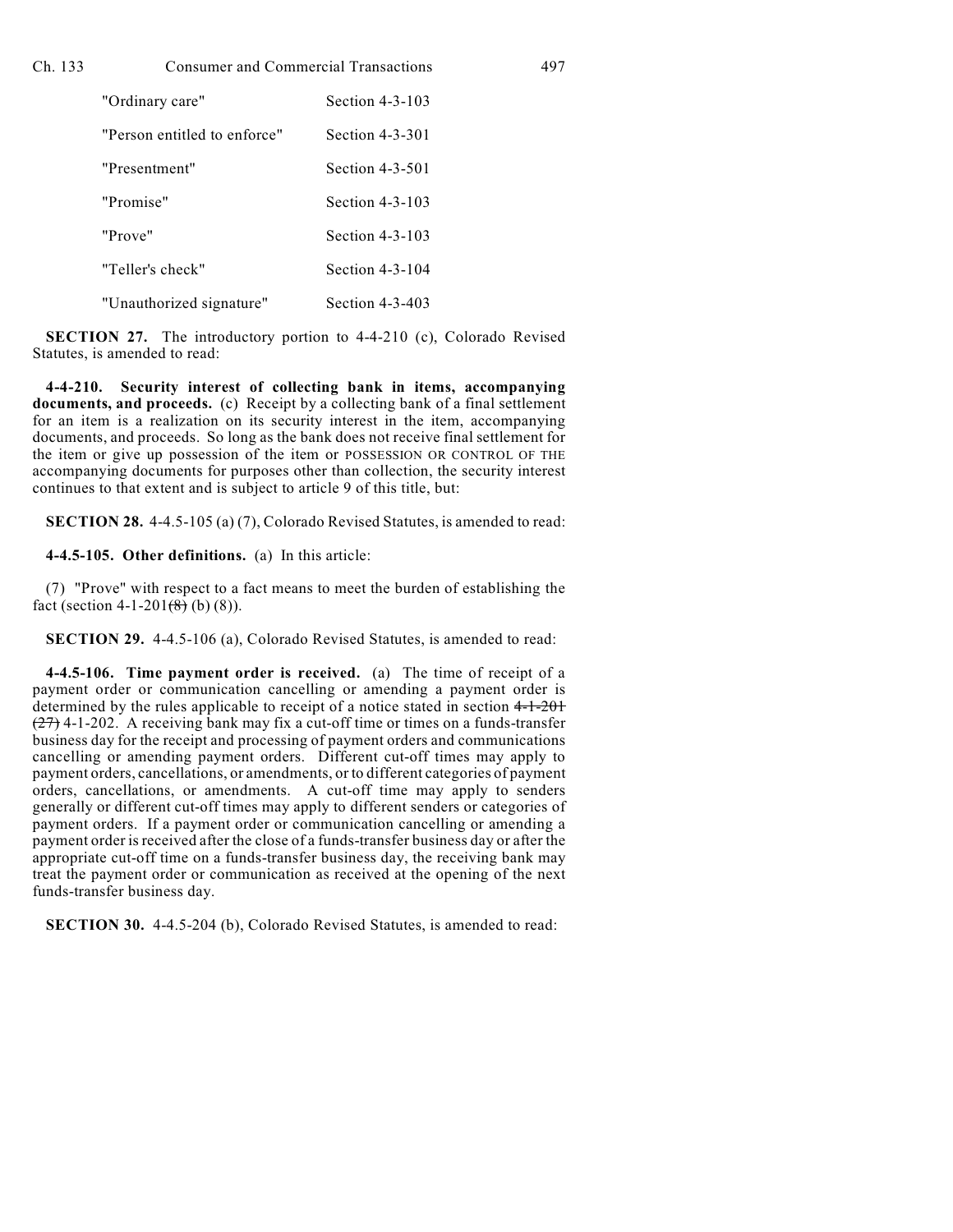**4-4.5-204. Refund of payment and duty of customer to report with respect to unauthorized payment order.** (b) Reasonable time under subsection (a) of this section may be fixed by agreement as stated in section  $4-1-204(1)$  4-1-205, but the obligation of a receiving bank to refund payment as stated in subsection (a) of this section may not otherwise be varied by agreement.

**SECTION 31.** 4-5-103 (c), Colorado Revised Statutes, is amended to read:

**4-5-103. Scope.** (c) With the exception of this subsection (c), subsections (a) and (d) of this section, sections 4-5-102 (a) (9) and (10), 4-5-106 (d), and 4-5-114 (d), and except to the extent prohibited in sections  $4\overline{+1\cdot 102(3)}$  4-1-302 and 4-5-117 (d), the effect of this article may be varied by agreement or by a provision stated or incorporated by reference in an undertaking. A term in an agreement or undertaking generally excusing liability or generally limiting remedies for failure to perform obligations is not sufficient to vary obligations prescribed by this article.

**SECTION 32.** 4-8-103, Colorado Revised Statutes, is amended BY THE ADDITION OF A NEW SUBSECTION to read:

**4-8-103. Rules for determining whether certain obligations and interests are securities or financial assets.** (g) A DOCUMENT OF TITLE, AS DEFINED IN SECTION 4-1-201 (b) (15), IS NOT A FINANCIAL ASSET UNLESS SECTION 4-8-102 (a) (9) (iii) APPLIES.

**SECTION 33.** 4-9-102 (a) (30) and (b), Colorado Revised Statutes, are amended to read:

## **4-9-102. Definitions and index of definitions.** (a) In this article:

(30) "Document" means a document of title or a receipt of the type described in section  $4-7-201$  (2)  $4-7-201$  (b).

(b) The following definitions in other articles apply to this article:

| "Applicant"                                        | Section 4-5-102        |
|----------------------------------------------------|------------------------|
| "Beneficiary"                                      | Section 4-5-102        |
| "Broker"                                           | Section 4-8-102        |
| "Certificated security"                            | Section 4-8-102        |
| "Check"                                            | Section 4-3-104        |
| "Clearing corporation"                             | Section 4-8-102        |
| "Contract for sale"                                | Section 4-2-106        |
| "CONTROL" (WITH RESPECT TO<br>A DOCUMENT OF TITLE) | <b>SECTION 4-7-106</b> |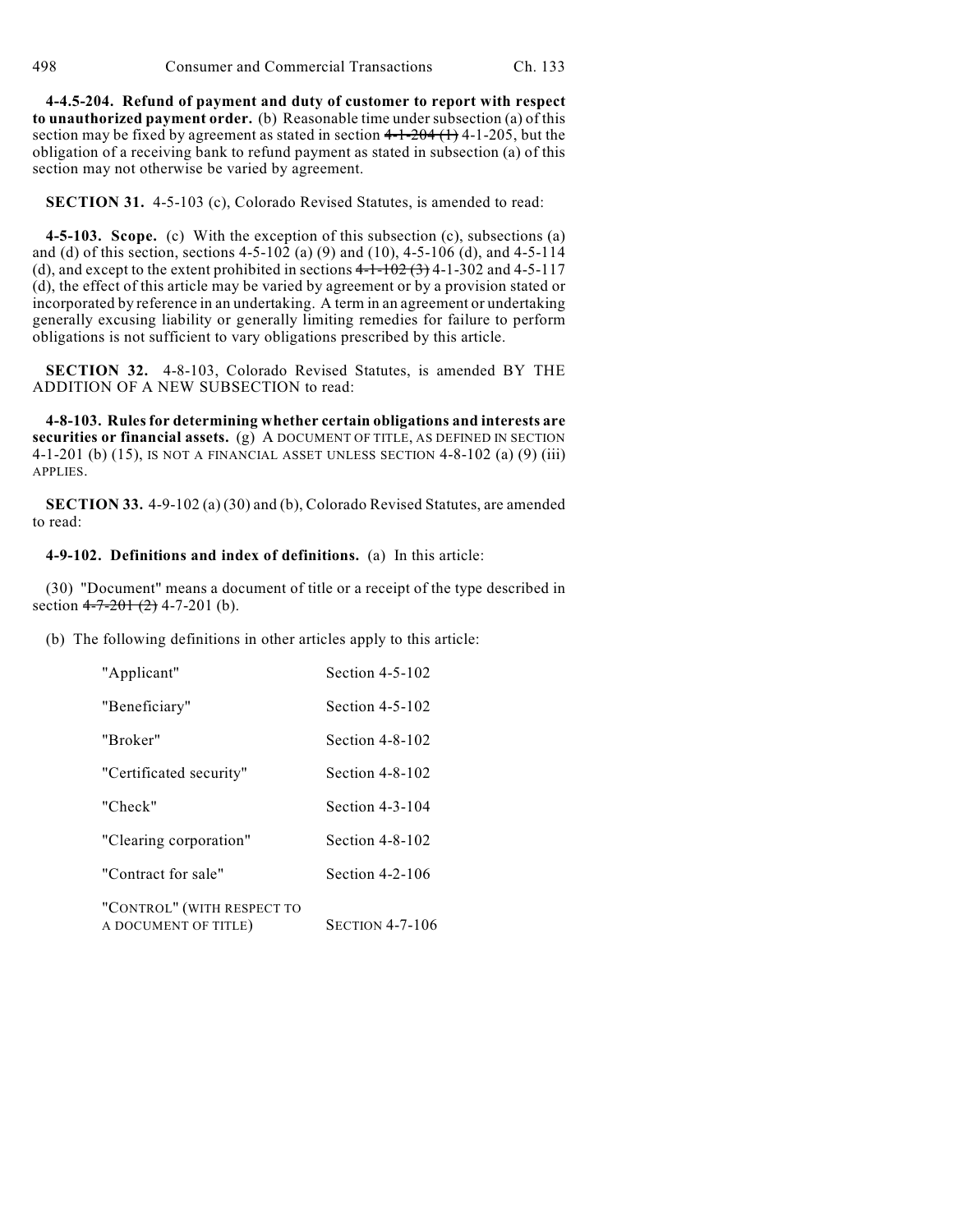| Ch. 133 | <b>Consumer and Commercial Transactions</b>                                |                   | 499 |
|---------|----------------------------------------------------------------------------|-------------------|-----|
|         | "Customer"                                                                 | Section 4-4-104   |     |
|         | "Entitlement holder"                                                       | Section $4-8-102$ |     |
|         | "Financial asset"                                                          | Section $4-8-102$ |     |
|         | "Holder in due course"                                                     | Section $4-3-302$ |     |
|         | "Issuer" (with respect to a letter<br>of credit or letter-of-credit right) | Section 4-5-102   |     |
|         | "Issuer" (with respect to<br>a security)                                   | Section 4-8-201   |     |
|         | "Lease"                                                                    | Section 4-2.5-103 |     |
|         | "Lease agreement"                                                          | Section 4-2.5-103 |     |
|         | "Lease contract"                                                           | Section 4-2.5-103 |     |
|         | "Leasehold interest"                                                       | Section 4-2.5-103 |     |
|         | "Lessee"                                                                   | Section 4-2.5-103 |     |
|         | "Lessee in ordinary course<br>of business"                                 | Section 4-2.5-103 |     |
|         | "Lessor"                                                                   | Section 4-2.5-103 |     |
|         | "Lessor's residual interest"                                               | Section 4-2.5-103 |     |
|         | "Letter of credit"                                                         | Section 4-5-102   |     |
|         | "Merchant"                                                                 | Section 4-2-104   |     |
|         | "Negotiable instrument"                                                    | Section 4-3-104   |     |
|         | "Nominated person"                                                         | Section $4-5-102$ |     |
|         | "Note"                                                                     | Section 4-3-104   |     |
|         | "Proceeds of a letter of credit"                                           | Section 4-5-114   |     |
|         | "Prove"                                                                    | Section 4-3-103   |     |
|         | "Sale"                                                                     | Section 4-2-106   |     |
|         | "Securities account"                                                       | Section 4-8-501   |     |
|         | "Securities intermediary"                                                  | Section 4-8-102   |     |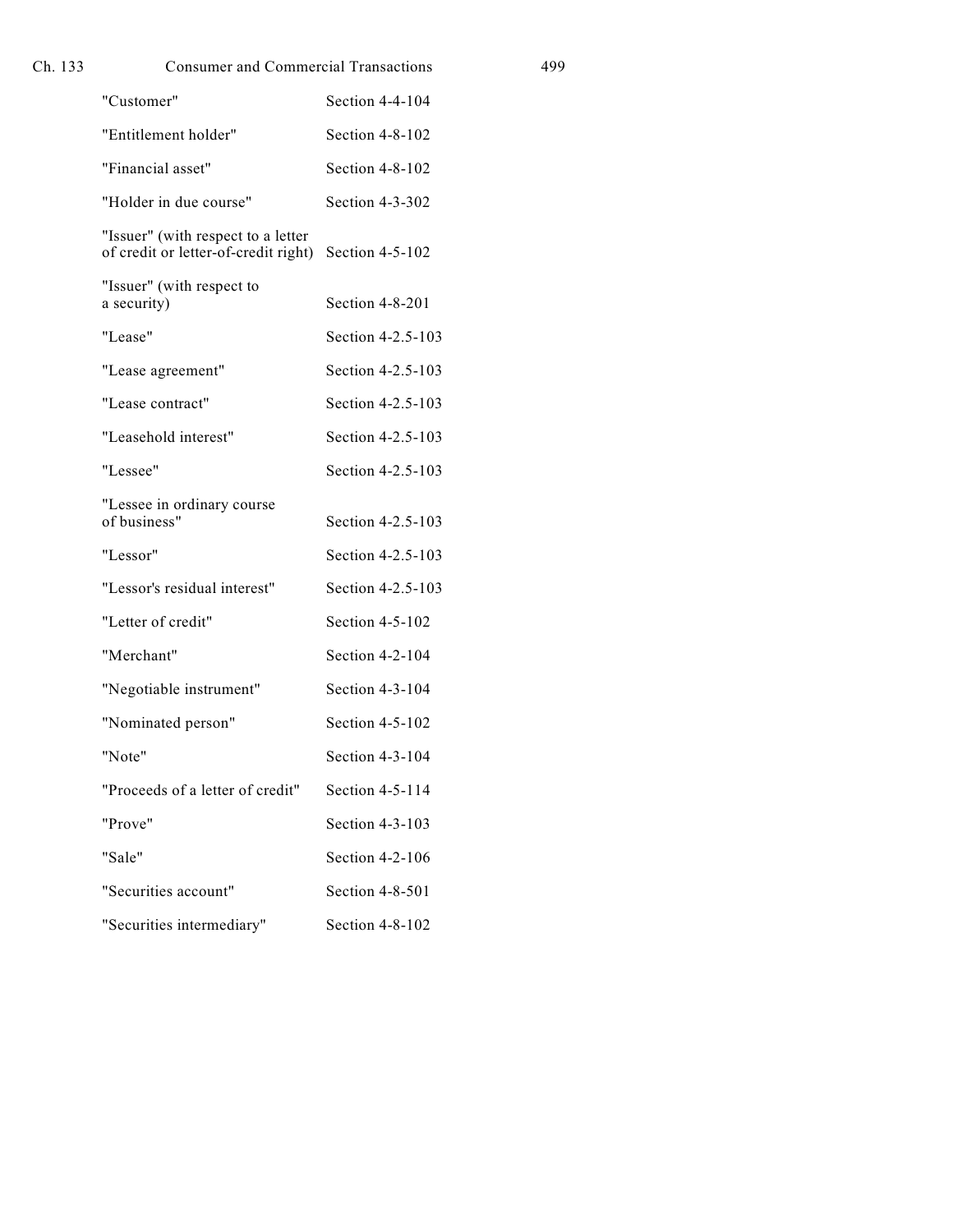500 Consumer and Commercial Transactions Ch. 133

| "Security"                | Section $4-8-102$ |
|---------------------------|-------------------|
| "Security certificate"    | Section $4-8-102$ |
| "Security entitlement"    | Section $4-8-102$ |
| "Uncertificated security" | Section $4-8-102$ |

**SECTION 34.** 4-9-203 (b) (3) (D), Colorado Revised Statutes, is amended to read:

**4-9-203. Attachment and enforceability of security interest; proceeds; supporting obligations; formal requisites.** (b) Except as otherwise provided in subsections (c) to (i) of this section, a security interest is enforceable against the debtor and third parties with respect to the collateral only if:

(3) One of the following conditions is met:

(D) The collateral is deposit accounts, electronic chattel paper, investment property, or letter-of-credit rights, OR ELECTRONIC DOCUMENTS, and the secured party has control under section 4-9-104, 4-9-105, 4-9-106, or 4-9-107 SECTION 4-7-106, 4-9-104, 4-9-105, 4-9-106, OR 4-9-107 pursuant to the debtor's security agreement.

**SECTION 35.** The introductory portion to 4-9-207 (c), Colorado Revised Statutes, is amended to read:

**4-9-207. Rights and duties of secured party having possession or control of collateral.** (c) Except as otherwise provided in subsection (d) of this section, a secured party having possession of collateral or control of collateral under section  $4-9-104, 4-9-105, 4-9-106, \text{ or } 4-9-107 \text{ SECTION } 4-7-106, 4-9-104, 4-9-105, 4-9-106,$ OR 4-9-107:

**SECTION 36.** 4-9-208 (b) (4) and (b) (5), Colorado Revised Statutes, are amended, and the said 4-9-208 (b) is further amended BY THE ADDITION OF A NEW PARAGRAPH, to read:

**4-9-208. Additional duties of secured party having control of collateral.** (b) Within five business days after receiving an authenticated demand by the debtor:

(4) A secured party having control of investment property under section 4-8-106 (d) (2) or 4-9-106 (b) shall send to the securities intermediary or commodity intermediary with which the security entitlement or commodity contract is maintained an authenticated record that releases the securities intermediary or commodity intermediary from any further obligation to comply with entitlement orders or directions originated by the secured party; and

(5) A secured party having control of a letter-of-credit right undersection 4-9-107 shall send to each person having an unfulfilled obligation to pay or deliver proceeds of the letter of credit to the secured party an authenticated release from any further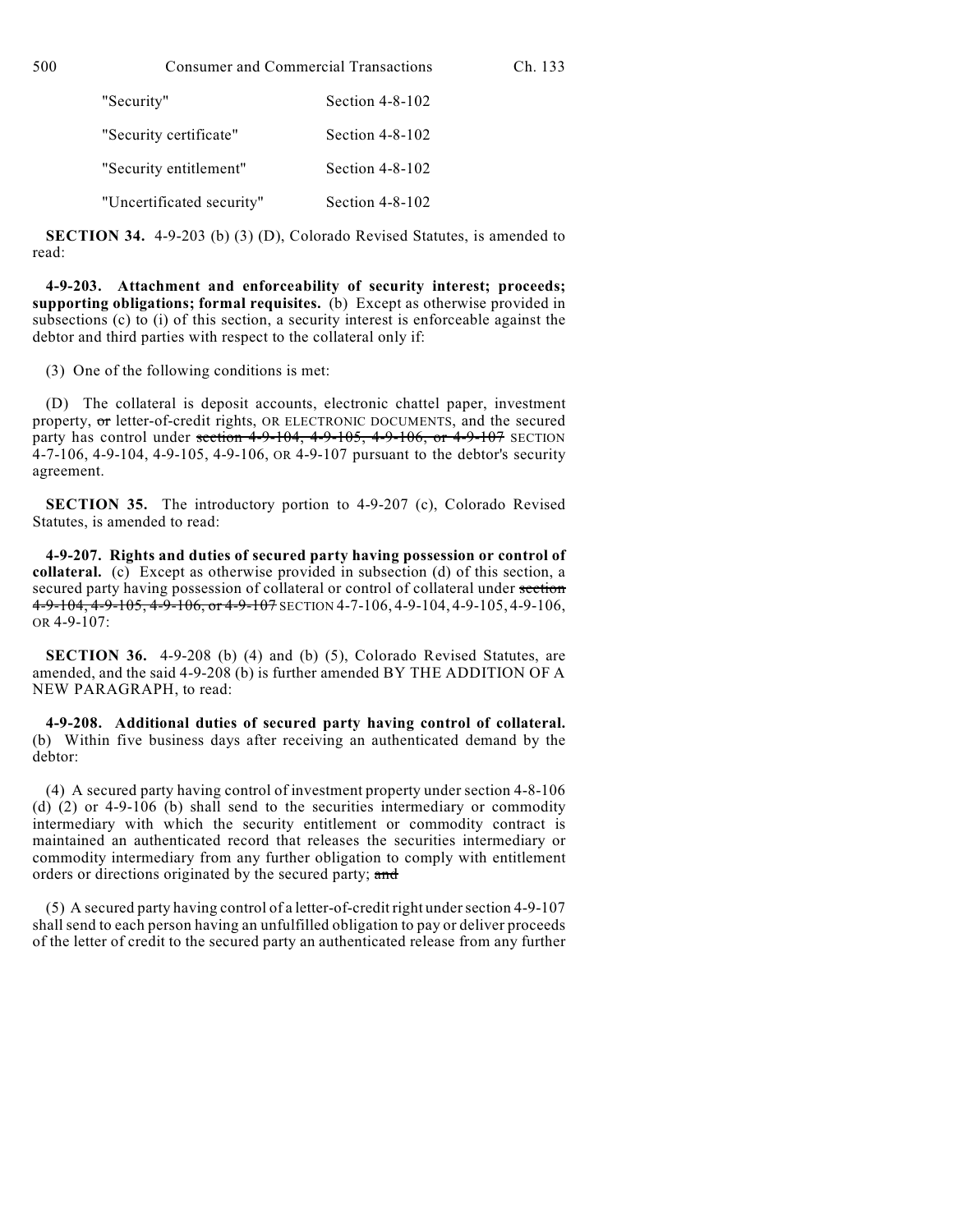obligation to pay or deliver proceeds of the letter of credit to the secured party; AND

(6) A SECURED PARTY HAVING CONTROL OF AN ELECTRONIC DOCUMENT SHALL:

(A) GIVE CONTROL OF THE ELECTRONIC DOCUMENT TO THE DEBTOR OR ITS DESIGNATED CUSTODIAN;

(B) IF THE DEBTOR DESIGNATES A CUSTODIAN THAT IS THE DESIGNATED CUSTODIAN WITH WHICH THE AUTHORITATIVE COPY OF THE ELECTRONIC DOCUMENT IS MAINTAINED FOR THE SECURED PARTY, COMMUNICATE TO THE CUSTODIAN AN AUTHENTICATED RECORD RELEASING THE DESIGNATED CUSTODIAN FROM ANY FURTHER OBLIGATION TO COMPLY WITH INSTRUCTIONS ORIGINATED BY THE SECURED PARTY AND INSTRUCTING THE CUSTODIAN TO COMPLY WITH INSTRUCTIONS ORIGINATED BY THE DEBTOR; AND

(C) TAKE APPROPRIATE ACTION TO ENABLE THE DEBTOR OR ITS DESIGNATED CUSTODIAN TO MAKE COPIES OF OR REVISIONS TO THE AUTHORITATIVE COPY THAT ADD OR CHANGE AN IDENTIFIED ASSIGNEE OF THE AUTHORITATIVE COPY WITHOUT THE CONSENT OF THE SECURED PARTY.

**SECTION 37.** The introductory portion to 4-9-301 (3), Colorado Revised Statutes, is amended to read:

**4-9-301. Law governing perfection and priority of security interests.** Except as otherwise provided in sections 4-9-303 to 4-9-306, the following rules determine the law governing perfection, the effect of perfection or nonperfection, and the priority of a security interest in collateral:

(3) Except as otherwise provided in paragraph (4) of this section, while TANGIBLE negotiable documents, goods, instruments, money, or tangible chattel paper is located in a jurisdiction, the local law of that jurisdiction governs:

**SECTION 38.** 4-9-310 (b) (5) and (b) (8), Colorado Revised Statutes, are amended to read:

**4-9-310. When filing required to perfect security interest or agricultural lien - security interests and agricultural liens to which filing provisions do not apply.** (b) The filing of a financing statement is not necessary to perfect a security interest:

(5) In certificated securities, documents, goods, or instruments which THAT is perfected without filing, CONTROL, or possession under section 4-9-312 (e), (f), or (g);

(8) In deposit accounts, electronic chattel paper, ELECTRONIC DOCUMENTS, investment property, or letter-of-credit rights which THAT is perfected by control under section 4-9-314;

**SECTION 39.** 4-9-312 (e), Colorado Revised Statutes, is amended to read:

**4-9-312. Perfection of security interests in chattel paper, deposit accounts,**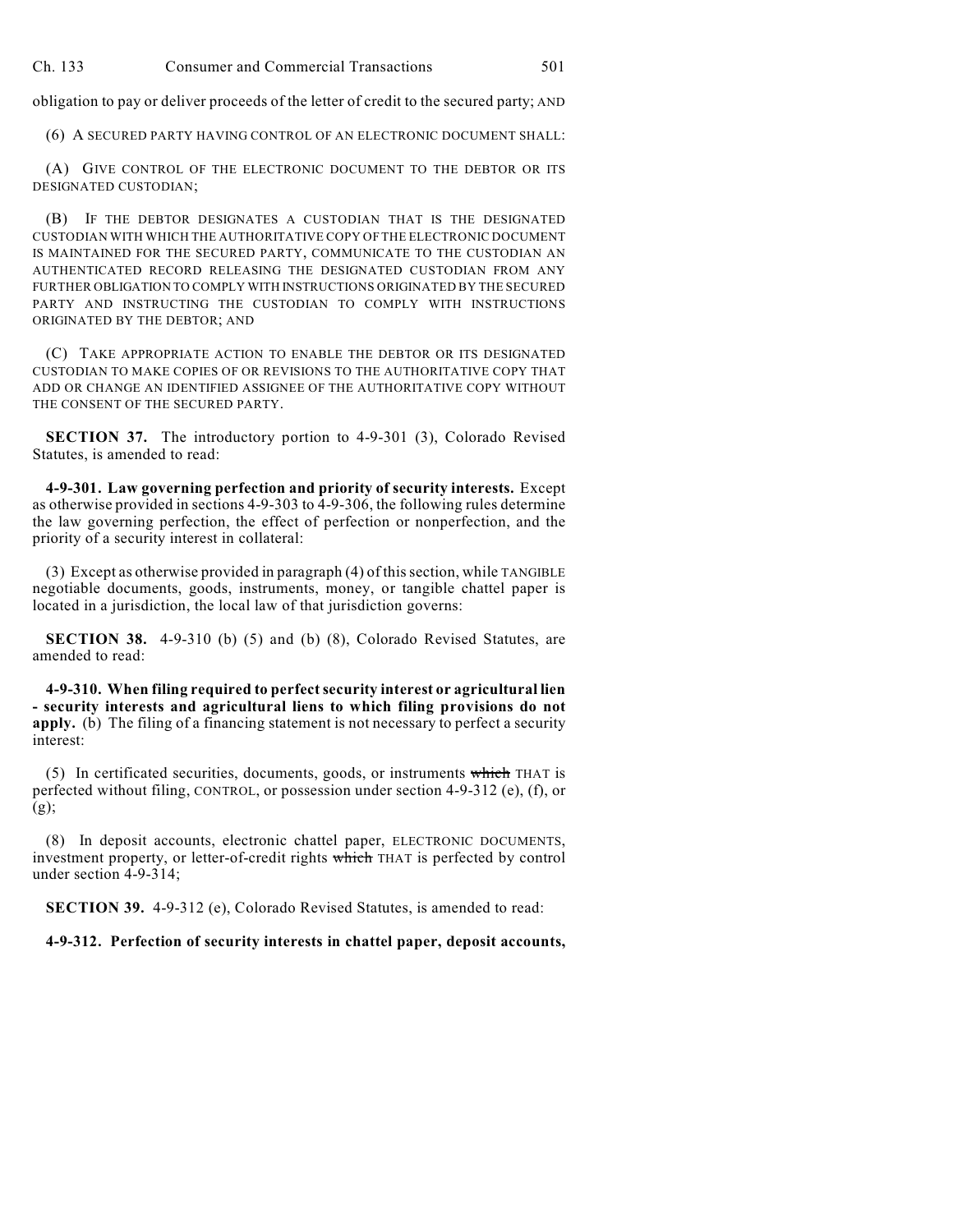**documents, goods covered by documents, instruments, investment property, letter-of-credit rights, and money - perfection by permissive filing - temporary perfection without filing or transfer of possession.** (e) A security interest in certificated securities, negotiable documents, or instruments is perfected without filing or the taking of possession OR CONTROL for a period of twenty days from the time it attaches to the extent that it arises for new value given under an authenticated security agreement.

**SECTION 40.** 4-9-313 (a), Colorado Revised Statutes, is amended to read:

**4-9-313. When possession by or delivery to secured party perfects security interest without filing.** (a) Except as otherwise provided in subsection (b) of this section, a secured party may perfect a security interest in TANGIBLE negotiable documents, goods, instruments, money, or tangible chattel paper by taking possession of the collateral. A secured party may perfect a security interest in certificated securities by taking delivery of the certificated securities under section 4-8-301.

**SECTION 41.** 4-9-314 (a) and (b), Colorado Revised Statutes, are amended to read:

**4-9-314. Perfection by control.** (a) A security interest in investment property, deposit accounts, letter-of-credit rights, or electronic chattel paper, OR ELECTRONIC DOCUMENTS may be perfected by control of the collateral under section 4-9-104, 4-9-105, 4-9-106, or 4-9-107 SECTION 4-7-106, 4-9-104, 4-9-105, 4-9-106, OR 4-9-107.

(b) A security interest in deposit accounts, electronic chattel paper, or letter-of-credit rights, OR ELECTRONIC DOCUMENTS is perfected by control under section 4-9-104, 4-9-105, or 4-9-107 SECTION 4-7-106, 4-9-104, 4-9-105, OR 4-9-107 when the secured party obtains control and remains perfected by control only while the secured party retains control.

**SECTION 42.** 4-9-317 (b) and (d), Colorado Revised Statutes, are amended to read:

**4-9-317. Interests that take priority over or take free of security interest or agricultural lien.** (b) Except as otherwise provided in subsection (e) of this section, a buyer, other than a secured party, of tangible chattel paper, TANGIBLE documents, goods, instruments, or a security certificate takes free of a security interest or agricultural lien if the buyer gives value and receives delivery of the collateral without knowledge of the security interest or agricultural lien and before it is perfected.

(d) A licensee of a general intangible or a buyer, other than a secured party, of accounts, electronic chattel paper, ELECTRONIC DOCUMENTS, general intangibles, or investment property other than a certificated security takes free of a security interest if the licensee or buyer gives value without knowledge of the security interest and before it is perfected.

**SECTION 43.** 4-9-338 (2), Colorado Revised Statutes, is amended to read: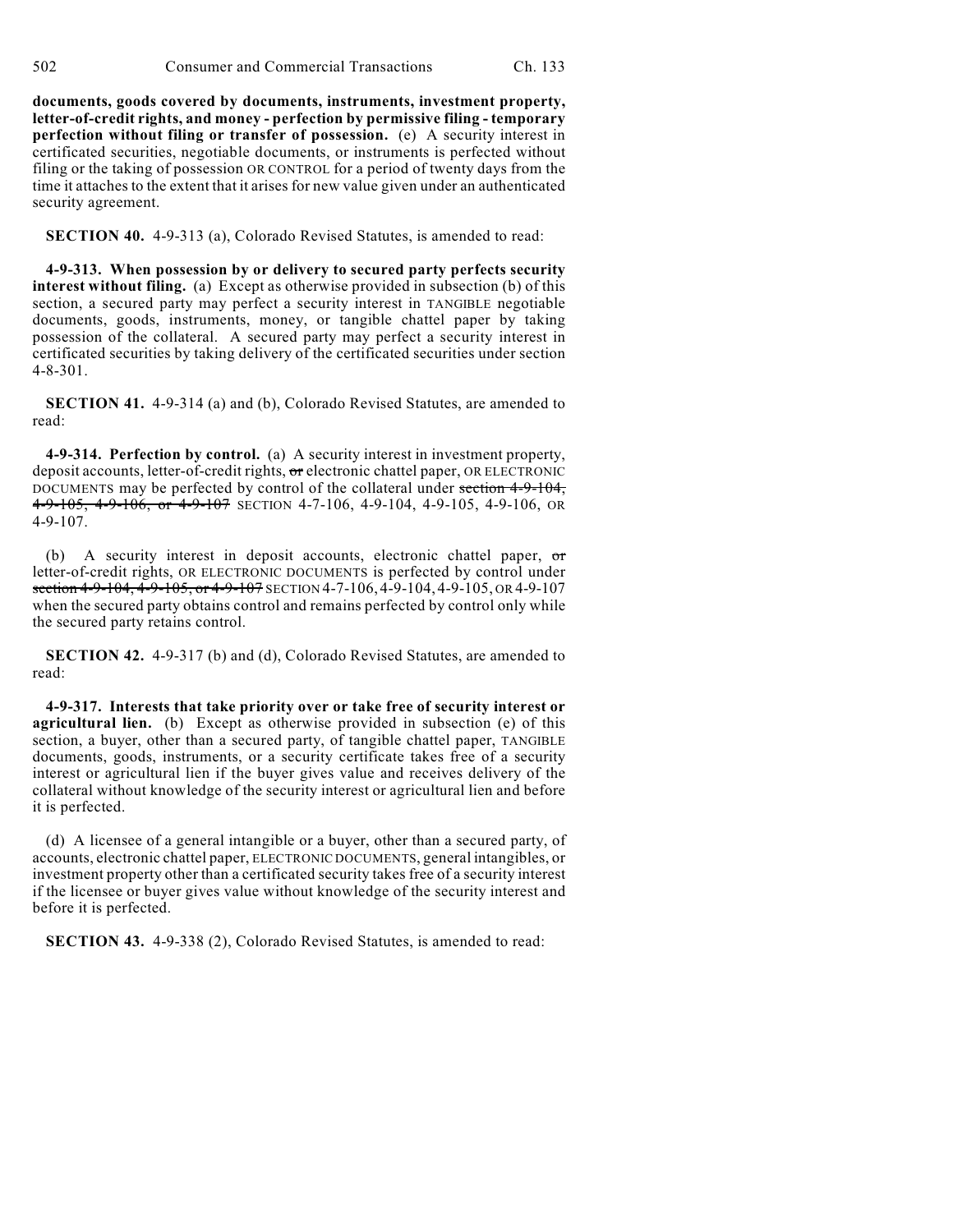Ch. 133 Consumer and Commercial Transactions 503

**4-9-338. Priority of security interest or agricultural lien perfected by filed financing statement providing certain incorrect information.** If a security interest or agricultural lien is perfected by a filed financing statement providing information described in section 4-9-516 (b) (5), which is incorrect at the time the financing statement is filed:

(2) A purchaser, other than a secured party, of the collateral takes free of the security interest or agricultural lien to the extent that, in reasonable reliance upon the incorrect information, the purchaser gives value and, in the case of TANGIBLE chattel paper, TANGIBLE documents, goods, instruments, or a security certificate, receives delivery of the collateral.

**SECTION 44.** 4-9-601 (b), Colorado Revised Statutes, is amended to read:

**4-9-601. Rights after default - judicial enforcement - consignor or buyer of accounts, chattel paper, payment intangibles, or promissory notes.** (b) A secured party in possession of collateral or control of collateral under section  $4-9-104, 4-9-105, 4-9-106, or 4-9-107$  SECTION 4-7-106, 4-9-104, 4-9-105, 4-9-106, OR 4-9-107 has the rights and duties provided in section 4-9-207.

**SECTION 45.** 5-10-202 (1) (h), Colorado Revised Statutes, is amended to read:

**5-10-202. Exclusions.** (1) This article shall not apply to, and an agreement that complies with this article is not governed by the provision relating to:

(h) A "security interest" as that term is defined in section 4-1-201  $(37)$  (b) (35), C.R.S.;

**SECTION 46.** 18-5-504, Colorado Revised Statutes, is amended to read:

**18-5-504. Concealment or removal of secured property.** If a person who has given a security interest in personal property, as security interest is defined in section 4-1-201  $(37)$  (b)(35), C.R.S., or other person with actual knowledge of such security interest, during the existence of the security interest, knowingly conceals or removes the encumbered property from the state of Colorado without written consent of the secured creditor, the person commits a class 5 felony where the value of the property concealed or removed is five hundred dollars or more. Where the value of the property concealed or removed is less than five hundred dollars, the person commits a class 2 misdemeanor.

**SECTION 47.** 18-5-505, Colorado Revised Statutes, is amended to read:

**18-5-505. Failure to pay over proceeds unlawful.** Where, under the terms of any instrument creating a security interest in personal property, as security interest is defined in section 4-1-201  $(37)$  (b) (35), C.R.S., the person giving the security interest and retaining possession of the encumbered property and having liberty of sale or other disposition, is required to account to the secured creditor for the proceeds of such sale or other disposition, and willfully and wrongfully fails to pay to the secured creditor the amounts due on account thereof, the person giving the security interest commits a class 5 felony where the amount of the proceeds withheld is five hundred dollars or more. If the amount of the proceeds withheld is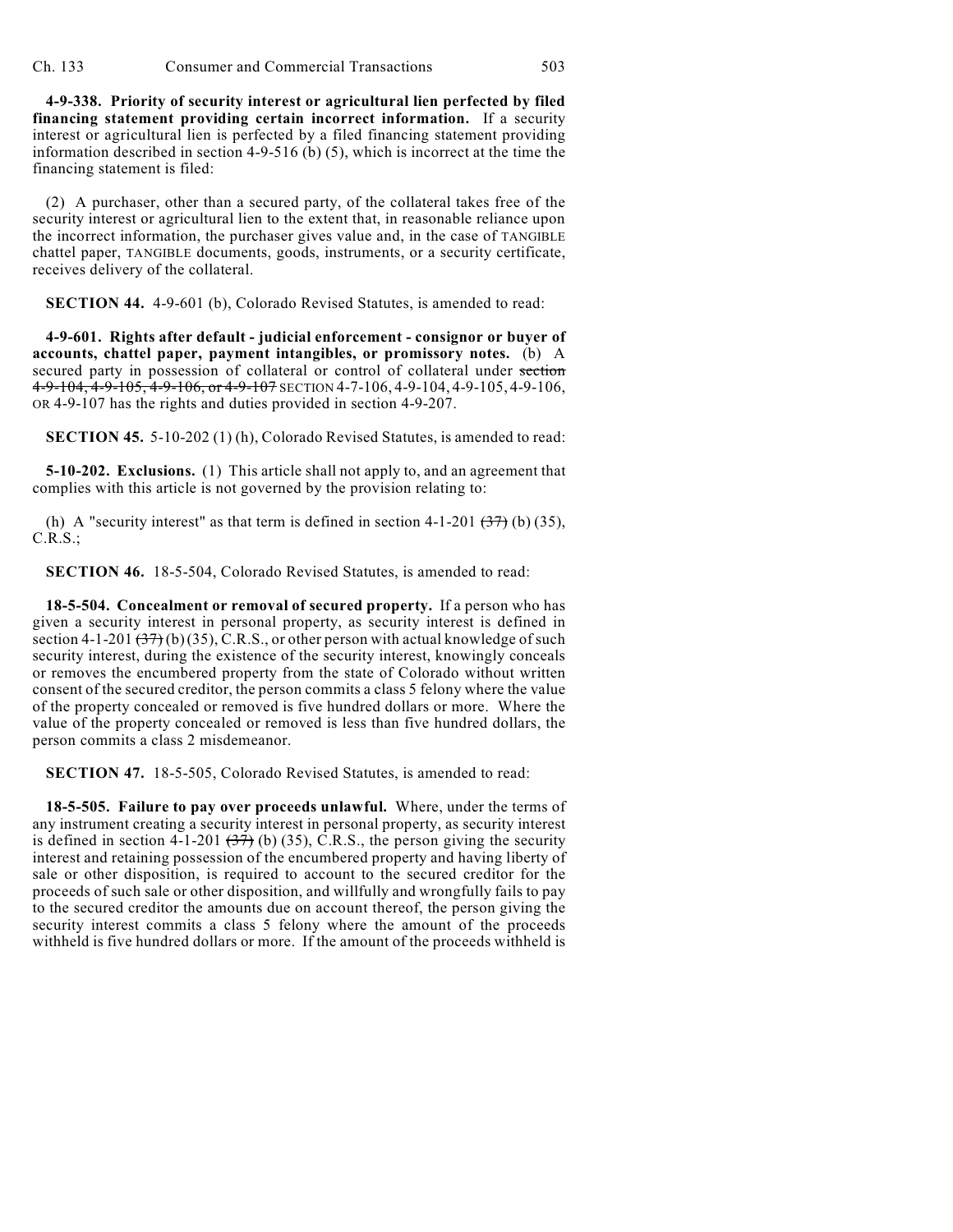less than five hundred dollars, the person commits a class 2 misdemeanor.

**SECTION 48.** 18-5-506, Colorado Revised Statutes, is amended to read:

**18-5-506. Fraudulent receipt - penalty.** A warehouseman WAREHOUSE, as defined in section 4-7-102  $(\frac{1}{\hbar})$  (a) (13), C.R.S., or any officer, agent, or servant of a warehouseman, who WAREHOUSE, THAT issues or aids in issuing a receipt knowing that the goods for which the receipt is issued have not been actually received by the warehouseman WAREHOUSE, or are not under his THE WAREHOUSE'S actual control at the time of issuing the receipt, commits a class 6 felony.

**SECTION 49.** 18-5-507, Colorado Revised Statutes, is amended to read:

**18-5-507. False statement in receipt - penalty. A warehouseman** WAREHOUSE, as defined in section 4-7-102  $(1)$   $(h)$   $(a)$   $(13)$ , C.R.S., or any officer, agent, or servant of a warehouseman, who WAREHOUSE, THAT fraudulently issues or aids in fraudulently issuing a receipt for goods knowing that it contains any false statement, commits a class 2 misdemeanor.

**SECTION 50.** 18-5-508, Colorado Revised Statutes, is amended to read:

**18-5-508. Duplicate receipt not marked - penalty.** A warehouseman WAREHOUSE, as defined in section 4-7-102  $(1)$   $(h)$   $(a)$   $(13)$ , C.R.S., or any officer, agent, or servant of a warehouseman, who WAREHOUSE, THAT issues or aids in issuing a duplicate or additional negotiable receipt for goods knowing that a former negotiable receipt for the same goods or any part of them is outstanding and uncancelled, without placing upon the face thereof the word "duplicate", except in case of a lost or destroyed receipt after proceedings as provided for in section 4-7-601, C.R.S., commits a class 6 felony.

**SECTION 51.** 18-5-509, Colorado Revised Statutes, is amended to read:

**18-5-509. Warehouse's goods mingled - receipts - penalty.** Where there are deposited with or held by a warehouseman WAREHOUSE, as defined in section  $4-7-102$  ( $\frac{1}{10}$ ) (a)(13), C.R.S., goods of which he THE WAREHOUSE is owner, either solely or jointly or in common with others, the warehouseman WAREHOUSE or any of his THE WAREHOUSE'S officers, agents, or servants who THAT, knowing this ownership, issue or aid in issuing a negotiable receipt for the goods which THAT does not state such ownership commits a class 2 misdemeanor.

**SECTION 52.** 18-5-510, Colorado Revised Statutes, is amended to read:

**18-5-510. Delivery of goods without receipt - penalty.** A warehouseman WAREHOUSE, as defined in section  $4-7-102$   $(1)$   $(h)$  (a) (13), C.R.S., or any officer, agent, or servant of a warehouseman, who WAREHOUSE, THAT delivers goods out of the possession of such warehouseman WAREHOUSE, knowing that a negotiable receipt the negotiation of which would transfer the right of the possession of those goods is outstanding and uncancelled, without obtaining the possession of that receipt at or before the time of the delivery, except the cases provided for in section 4-7-601, C.R.S., commits a class 2 misdemeanor.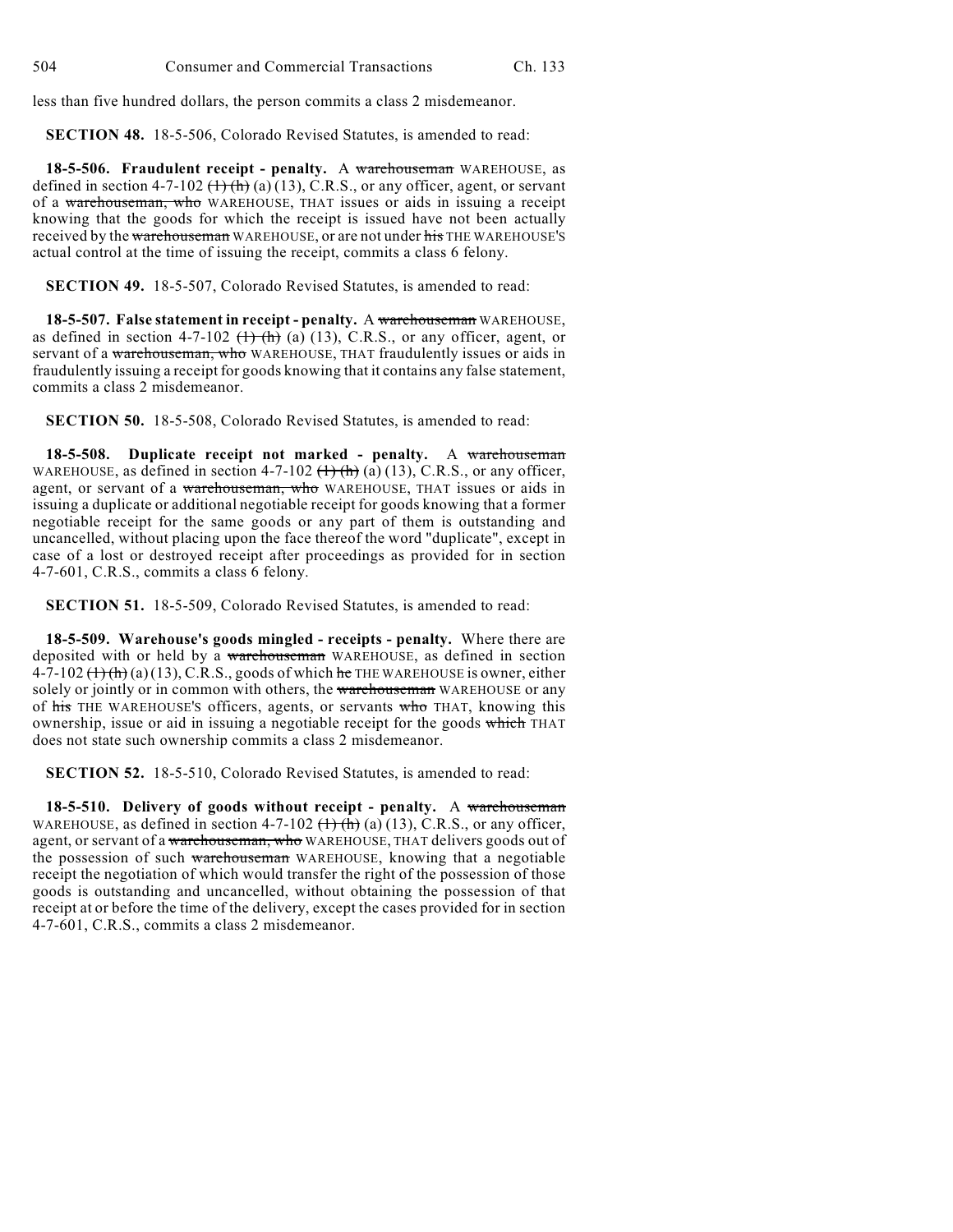**SECTION 53.** 18-5-511, Colorado Revised Statutes, is amended to read:

**18-5-511. Mortgaged goods receipt - penalty.** Any person who deposits goods to which he THE PERSON does not have title, or upon which there is a security interest in personal property, as security interest is defined in section 4-1-201  $(37)$ (b) (35), C.R.S., and who takes for such goods a negotiable receipt which he THAT THE PERSON afterwards negotiates for value with intent to deceive and without disclosing his THE PERSON'S want of title or the existence of such security interest, commits a class 2 misdemeanor.

**SECTION 54.** 24-71.3-103 (2) (b), Colorado Revised Statutes, is amended to read:

**24-71.3-103. Scope.** (2) This article does not apply to a transaction to the extent it is governed by:

(b) The "Uniform Commercial Code", title 4, C.R.S., other than sections 4-1-107 and 4-1-206 SECTION 4-1-306, C.R.S., and articles 2 and 2.5 of title 4, C.R.S.

**SECTION 55.** 24-71.3-116 (1) (a) and (4), Colorado Revised Statutes, are amended to read:

**24-71.3-116. Transferable records.** (1) In this section, "transferable record" means an electronic record that:

(a) Would be a note under article 3 of the "Uniform Commercial Code", title 4, C.R.S., or a document under article 7 of the "Uniform Commercial Code", if the electronic record were in writing; and

(4) Except as otherwise agreed, a person having control of a transferable record is the holder, as defined in section 4-1-201  $(20)$  (b) (20), C.R.S., of the transferable record and has the same rights and defenses as a holder of an equivalent record or writing under the "Uniform Commercial Code", title 4, C.R.S., including, if the applicable statutory requirements under section  $4-3-302$  (a)  $4-7-501$ , or  $4-9-308$ , C.R.S., are satisfied, the rights and defenses of a holder in due course, a holder to which a negotiable document of title has been duly negotiated, or a purchaser, respectively. Delivery, possession, and indorsement are not required to obtain or exercise any of the rights under this subsection (4).

**SECTION 56.** 38-20-101 (3), Colorado Revised Statutes, is amended to read:

**38-20-101. Definitions.** As used in this article, unless the context otherwise requires:

(3) "Molder" means any person who fabricates, casts, or otherwise prepares or uses a die, tool, mold, form, or pattern for the purpose of manufacturing, assembling, casting, fabricating, or otherwise preparing a product. "Molder" includes, but is not limited to, a tool or die maker. A molder shall not be deemed to be a warehouse man WAREHOUSE as defined in section  $4-7-102$  4-7-102 (a) (13), C.R.S.